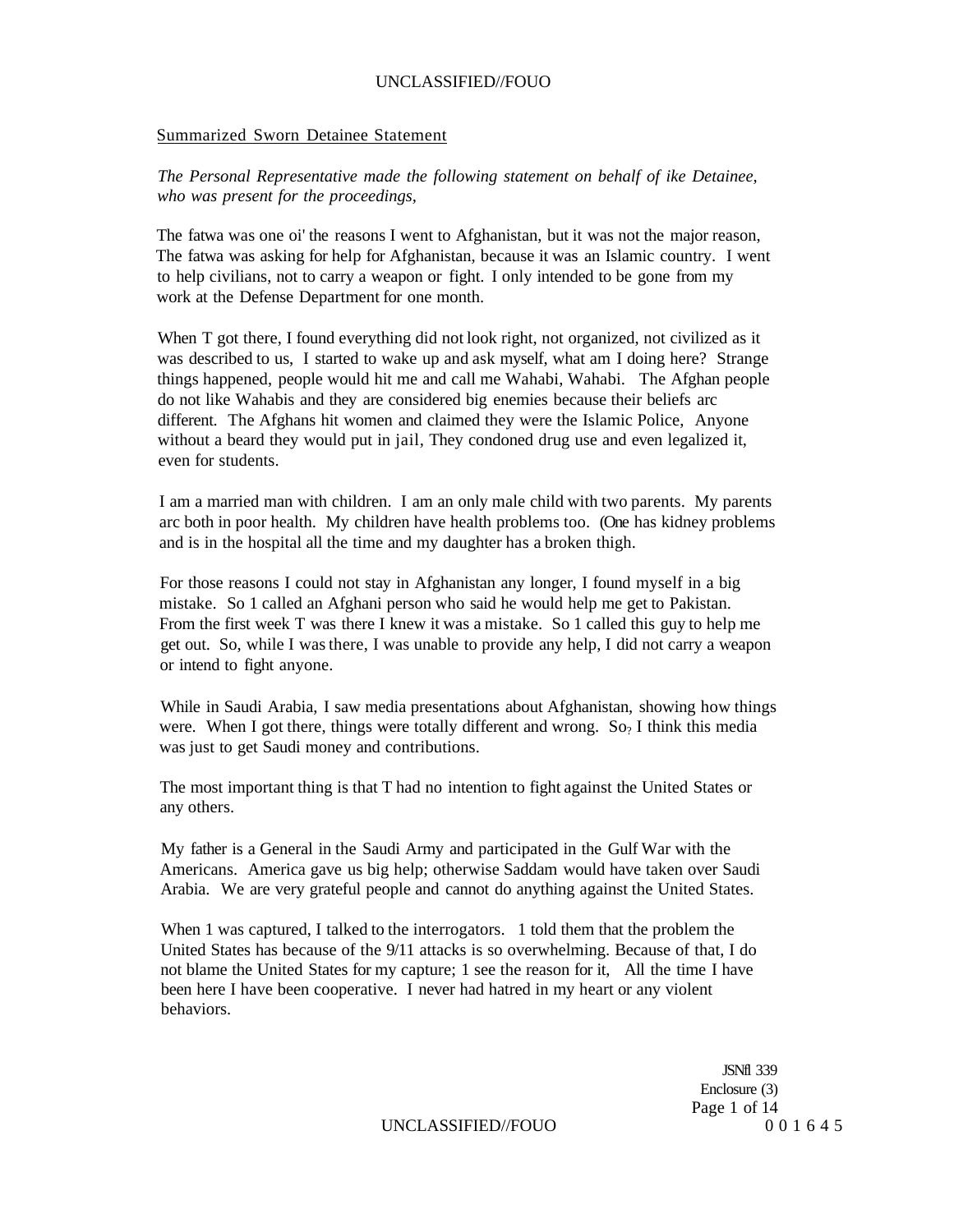# UNCLASSIFimtfFOUO

# *The Detainee then made the following statement.*

I would like to thank the members for allowing me to talk with you and try to defend myself,  $\,$ ,  $\,$ ,  $\,$ ,  $\,$ ,  $\,$ ,  $\,$ ,  $\,$ ,  $\,$ ,  $\,$ ,  $\,$ ,  $\,$ ,  $\,$ ,  $\,$ ,  $\,$ ,  $\,$ ,  $\,$ ,  $\,$ ,  $\,$ ,  $\,$ ,  $\,$ ,  $\,$ ,  $\,$ ,  $\,$ ,  $\,$ ,  $\,$ ,  $\,$ ,  $\,$ ,  $\,$ ,  $\,$ ,  $\,$ ,  $\,$ ,  $\,$ ,  $\,$ ,  $\,$ ,  $\,$ ,  $\,$ 

As far as my situation in Afghanistan, I went there only to see the country, not to fight. It was just to help the civilians there. When I got to Afghanistan, 1 found out what I had heard was not the truth. I committed a big mistake against my country, my family, kids and parents. I tried to fix that mistake by trying to leave as quickly as I could. Circumstances were very hard, which made the situation worse, T was caught between a rock and a hard place and didn't know what to do. I was like someone in the water, uying to get to the shore. I wanted to find a way out of that mess.

As far as being an enemy combatant, from the definition that was read to me, maybe in the beginning I was supporting the Taliban's call for Muslims, just like any other Muslim. Once I got to Afghanistan, I found out it was not what I thought or what they told me in Saudi Arabia. They said it was a Muslim country and we should help these Muslim people, but it was to the contrary. I did not give them any assistance, whatsoever.

The Taliban was not a good country, and if I were to go back to Saudi Arabia, that's what I'd say. For me to be classified as an enemy combatant, I have not provided any support to them whatsoever. Maybe 1 did make a mistake by going over there, but I realized I made a mistake and was trying to correct it. J didn't want to continue making the mistake,

I was in Afghanistan when it got hit, and that was even more reason for me to leave the country.

As far as my stay at the guestliouse, a taxi brought me there. The house belonged to the Taliban and the taxi driver told me the people were Arabs and he took me inside, The Taliban people told the driver to go back now that they had me.

The house was free. I tried to see if I could fit in. but *1* did not feel right in that environment, so I started trying to figure out the best way to get out of there. The uprising started in the country, and we were prevented from leaving the safehouse, They said it was too dangerous for the Arab people to go out.

My presence in that house docs not indicate that I support the Taliban or their movement. If the President of the Tribunal went to Italy and stayed in a hotel, do we say that he is a Mafia member? Wc wouldn't say that and it's not true. We are the first people against the Mafia. The fact that I was in their house doesn't mean I helped them.

My capture by the Pakistani police was a natural thing because I crossed the border. It was a wrong move, but I was trying to correct my first mistake of going to Afghanistan.

> lSNtf 33? Enclosure (3) Page 2 of 14 001646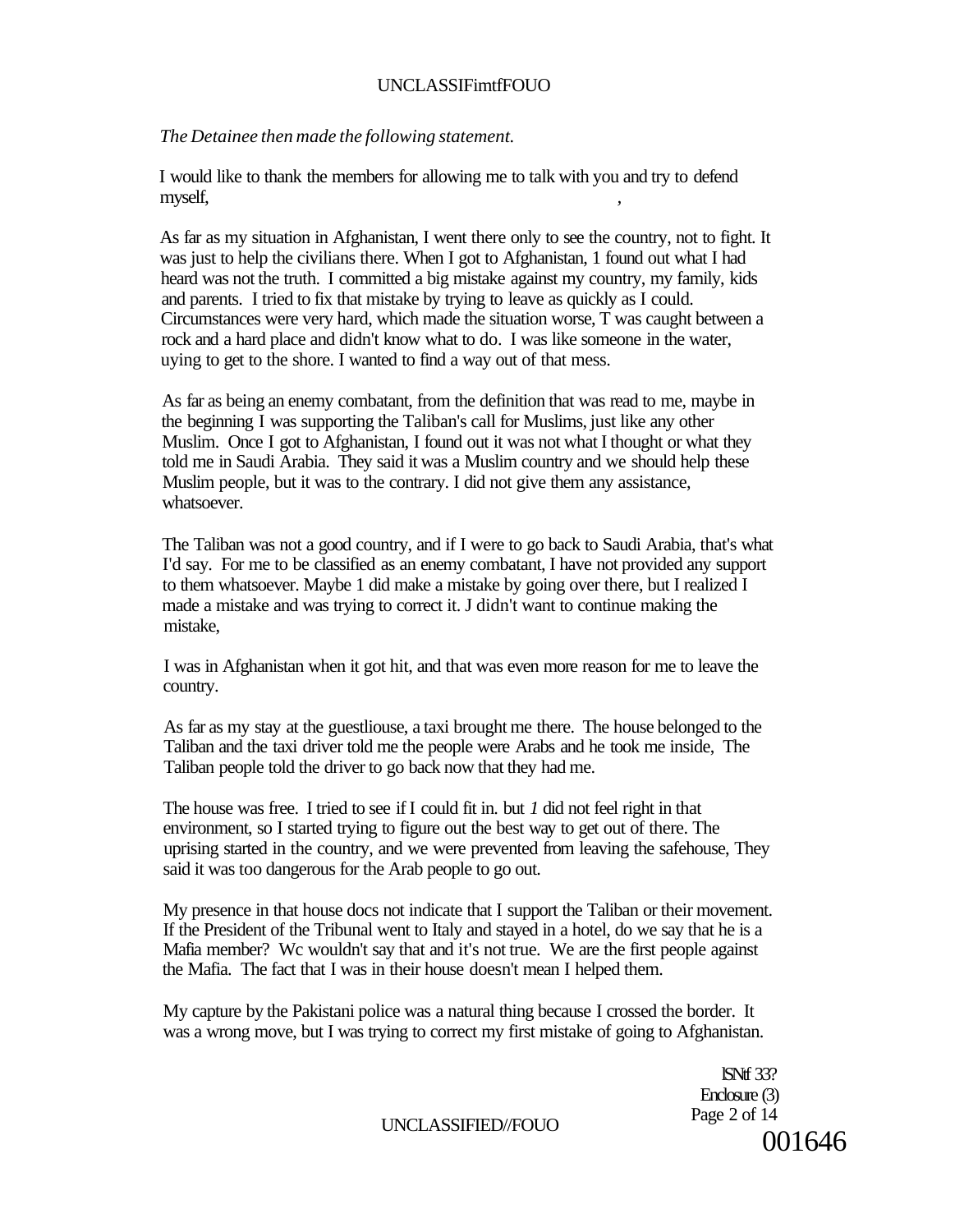by trying to flee the country, even if it was illegal. I was captured by myself, not with a group of people.

I did not support or help the Taliban. Initially I wanted to help the Muslims, but everything was false.

As far as my big mistake, three years of my life in this prison is more than sufficient punishment for me. I hope that the President looks at the human side of my situation, as far as my family is concerned. My kids ask their mother, "where's my Dad, when is he coming back?" When the kids are attending weddings back home, they are asked by other kids. "where are your parents?" <sup>Il</sup> Where is your father?" T am fearful about what kind of mess, psychologically, that is going to be for the kids. My presence in the prison here has made mc appreciate my kids and how I should take care of them, whenever I leave this prison.

I hope the President will remember my kid who has a kidney problem and to consider that when you are making your decision.

Please excuse mc for taking too much of your time.

Tribunal President: No apology necessary^ we are here today focused on you.

### Personal Representative's Questions to Detainee

- Q: This is about taking the taxi to the house. When you got in the taxi, did you ask the taxi driver to take you to this house, or did he take you there because he knew that's where other Arabs were?
- A: When we went to the city, Herat, the taxi stopped at the Taliban government offices. The taxi driver speaks the Afghani language and I don't understand it. The taxi driver said "Arab, Arab" which was a signal to me that the people spoke Arabic. The taxi driver went into the Taliban office for a few minutes, came back, hopped in the laxi and drove me to the Arabic house.

### Tribunal Members Questions to Detainee

- Q: Prior to going to Afghanistan, yuu said you worked for the Saudi Defense Department?
- A: Yes, I was a civil person there.
- Q: What was your position?
- A: Clerk.

ISNff 339 Enclosure (3) Page 3 of 14

#### UNCLASSIFTED//FOUO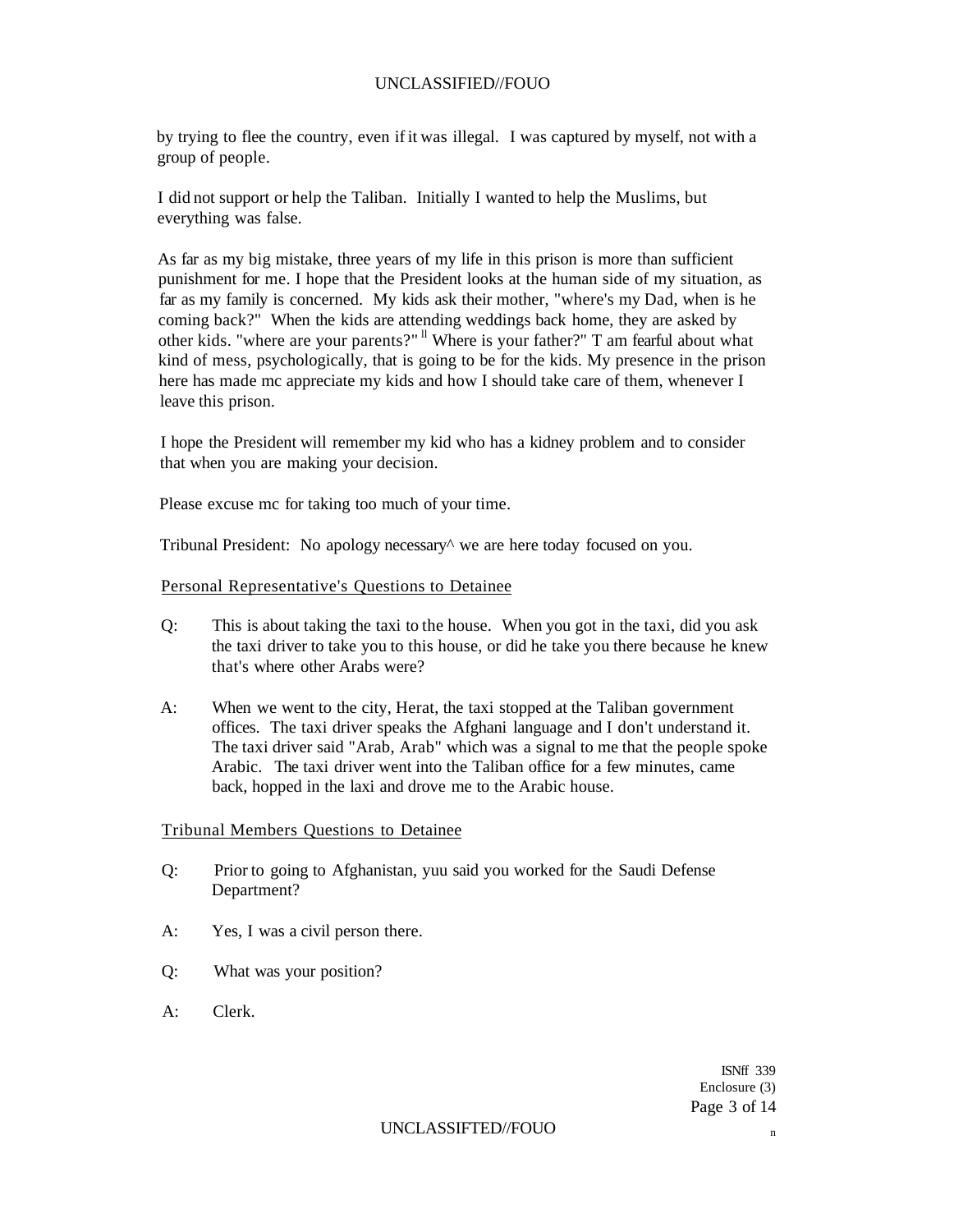## UNCLASSIFTHD//FOUO

- Q: Your responsibilities were, what?
- A: When people would try to join the Defense Department, I would take their name and compile a list of names of all people applying for jobs there.

They have training for all the people, so I would sort them out, some in the Air Force, some in the Navy.. .Air Defense. I would get the list of people that were supposed lo join and I would take the applications and put the information on different forms and submit to the different departments.

- Q; I low long have you had this position?
- A: Eight years.
- Q: Along the way, have you had any military service with the Saudi Armed Forces?
- $A:$  No.
- Q: So, you've never received any military training?
- A: No, I did not.
- Q: Referring to the fatwa issued by Sheik Hamoud, did you personally hear that or was it something you read in the paper or heard on television?
- A: 1 found it on the internet.
- Q: What exactly did it say?
- A: I don't recall exactly. It said to help the Taliban because the Taliban was a Muslim country. That was not the major reason 1 went there,
- Q: I know, but I wanted to sec if you remembered if it said that a person should go there himself, a person should give money. ..what kinds of things?
- A: To help the Taliban, religiously and financially.
- Q: Was there any mention made of fighting against the Northern Alliance?
- A; It's b een three years and I do not recal 1.
- Q: You didn't go there with the intent to fight at all, right?
- A: Never.

ISN\*339 Enclosure (3) Page 4 of 14

### UNCLASSIFIED//FOUO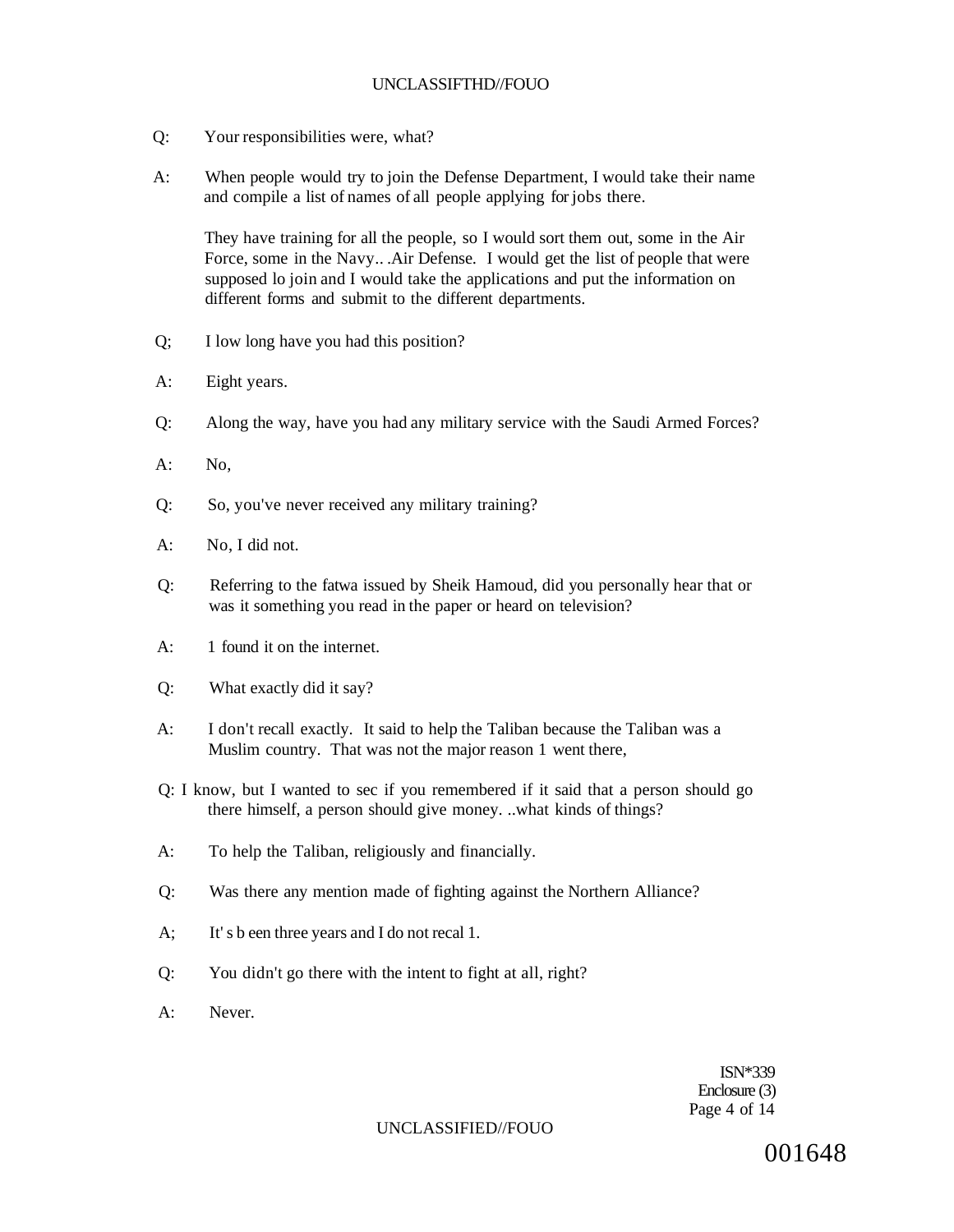- Q: How did you know where to go in Afghanistan? Did you have help arranging your journey?
- A: When I decided to go to Afghanistan, there were a lot of facilitators to help me go. There were so many Afghani people there, (so I thought) they could help. I went to the souk (marketplace or bazaar), and found an Afghani guy there and asked him how to get to Afghanistan from Saudi Arabia. He was an Afghan in Saudi Arabia, so I asked how he would go to Afghanistan. He said I could either go through Pakistan or Iran. I asked how to go through Iran. He said I should go to a city called Mashhad (Iran), and take a taxi to the Afghanistan border. That's the way I went.
- Q: Your original intent was only to be gone for 30 days?
- A: It was even less than 30 days when you consider travel time.
- Q: Did you explain all this with your family and discuss this decision with them, or did you go without telling them what you were doing?
- A: I never explained it to the family. Had I explained it to them, they would have refused the whole idea, so I hid the information from them. I wanted to do it on my own.
- Qt You realized it was a particularly dangerous time to go to Afghanistan, correct?
- A: I knew that, but my religious feelings and commitments pushed me in that direction.
- Q: How long did it take to get from Saudi Arabia to the house in Herat?
- A: One day.
- Q: How long did you slay in the guesthouse?
- A: Approximately 25 days,
- Q: What are some of the things you did while you stayed there?
- A: The first week. I went back and forth to the souk, the market, to see what was going on and to get familiar with the area. After that, they prevented u\$ from leaving the house because the problems started, I was like a prisoner in that house. I couldn't leave or do anything else. That's when I started to think about the best way to get out and leave the country,

Enclosure (3) Page *5* of 14

## UNCLASSIFIED//FOUO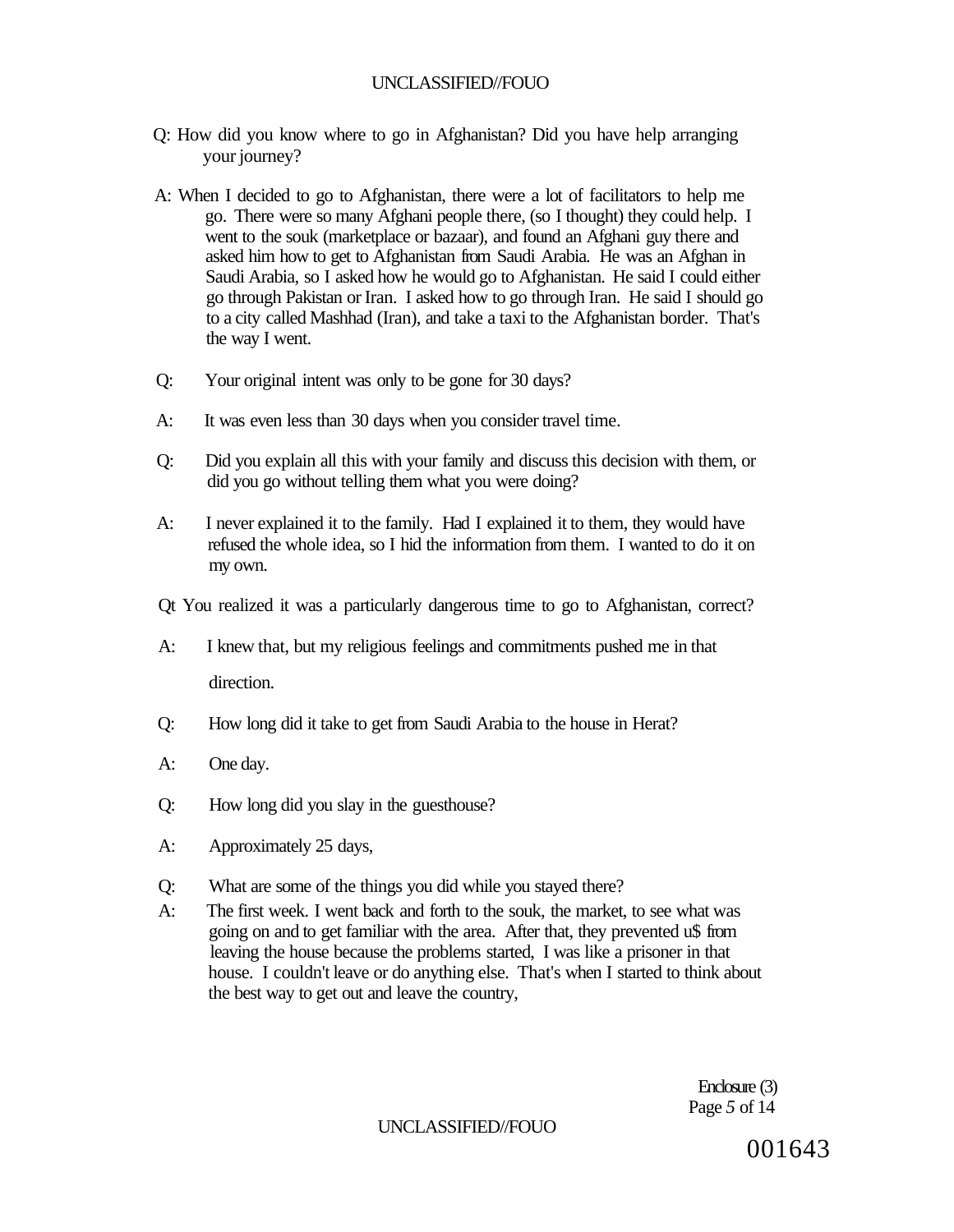- Q: In exchange for you slaying in the house for free, did the house manager give you responsibilities you'd be expected to perform?
- A: No, Ihey never did.
- Q: How many other people were guests in the house with you?
- A: It varied from seven to nine people. Some would come and others would leave,
- $Q$ ; But there w<sup>r</sup>as a house manager there all the time?
- A; Yes, there was.
- Q; He did not ask the guests to assist with the duties of the house?
- A: No, an Afghani guy did the cooking and the clean up. It is a small house, and didn't need a lot of people to work there.
- Q; Did the house manager ask you to leave your passport, money and belongings there for safekeeping?
- A: 1 don't recall that, but it is impossible that Pd give my passport and money to someone else.
- Q: So, you had it with you at all times then?
- A: Yes. I always had the passport and the money, and you have them in your possession now,
- *Q:* You were there for 25 days, the first week you were allowed to go to the market and after that you couldn't leave the house?
- A: That is true.
- Q: So, when you were a prisoner in the house, what did you do the rest of the time?
- A: There was nothing to do there. 1 was sleeping and when I wasn't sleeping, I was asking people how to get out so I could go back lo Iran and my...
- Q; Did you ever sec any Taliban soldiers or weapons while you were at the house?
- A; There were soldiers standing guard.
- Q: With weapons?

*am* 339 Enclosure (3) Page 6 of 14

### UNCLASS1FIED//FOUO

QU165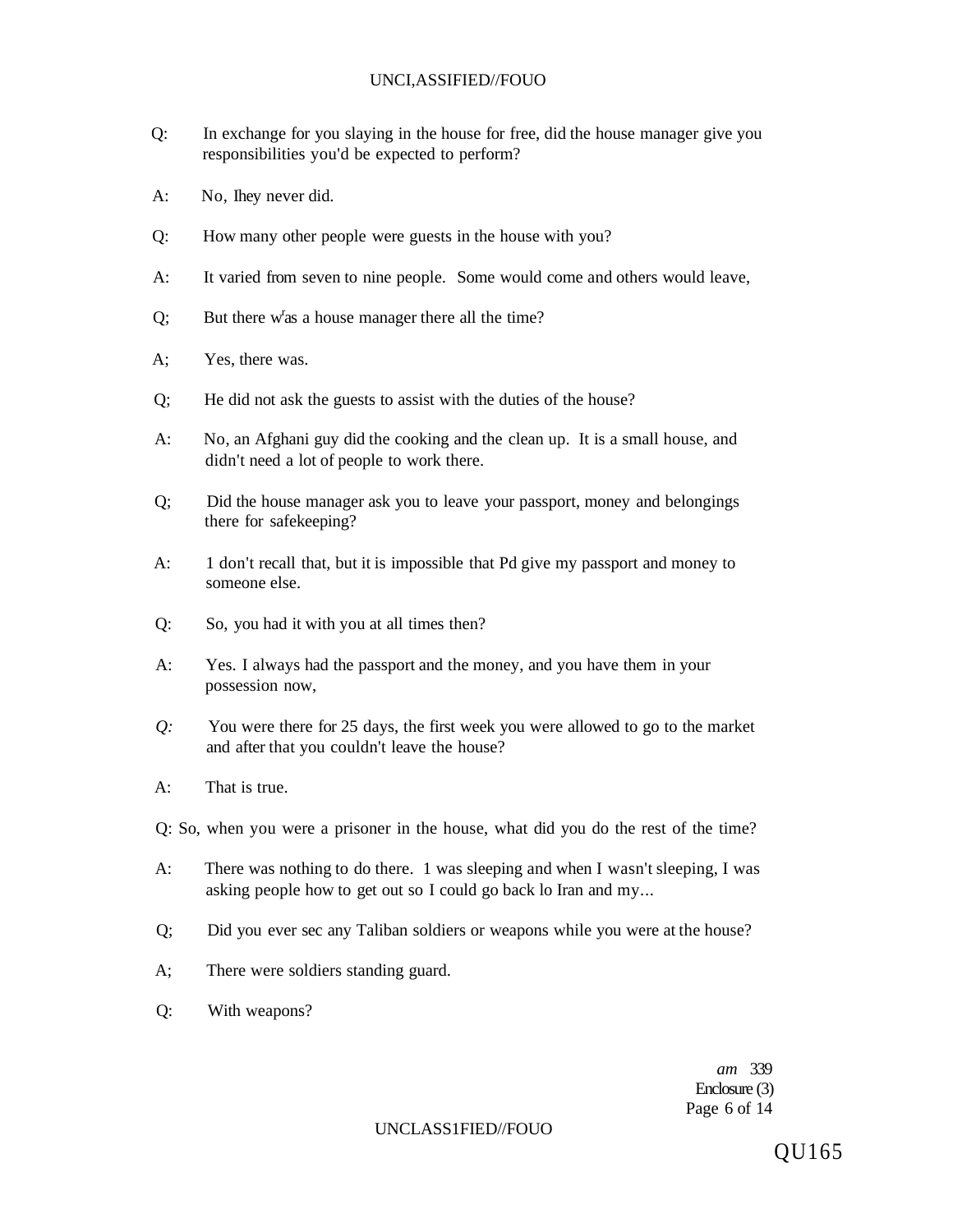- A: Yes.
- Q: To prevent you from leaving?
- A; I believe they were guarding the place so no one could get in.
- Q: if the presence of Arab people was a concern to them, why wouldn't they try to get you to leave instead of making you stay?
- A: To my hometown, or to a different country?
- Q: Away.
- A: Whoever escaped from that house, it is considered that they ran away from battle and that is a big issue that will be punished. They have a fatwa stating that anyone who leaves that house is open for punishment, according to their beliefs and religion. That's why I never asked the Arabs how to get out; I asked the Afghani people [instead].
- Q: So, leaving the house is like running away from the battle, but they did not ask any of you to fight for them?
- A: The manager told me to go and fight. There were other people coming into the house and the manager would tell them to go fight. Some went out to tight, but I never did.

Q: How did you finally leave the house to start your journey toward Pakistan?

- A: There was an Afghani guy who came to the house and he spoke Arabic. I was kind of hesitant to ask him how to get out, but I finally decided it was the only way to find out how to get out, so 1 asked him. The Afghani brought another Afghani guy to help me out. The second Afghani guy is the person who took me on a very long trip to Pakistan.
- Q: How long did it take?
- A; It was very long. We stayed at one place for 17 days and we stayed at another place for 10 days. He was hiding me with Afghani families.
- Q: Eventually, you crossed the border into Pakistan with your Afghani guides?
- A: He brought me to the border on a motorcycle. The guy with the motorcycle is the guy that took me to the bus station in Pakistan.
- Q: Was it at the bus station where the Pakistan authorities confronted you?

ISN# J39 Enclosure (3) Page 7 of 14

### UNCLASSMUD//FOUO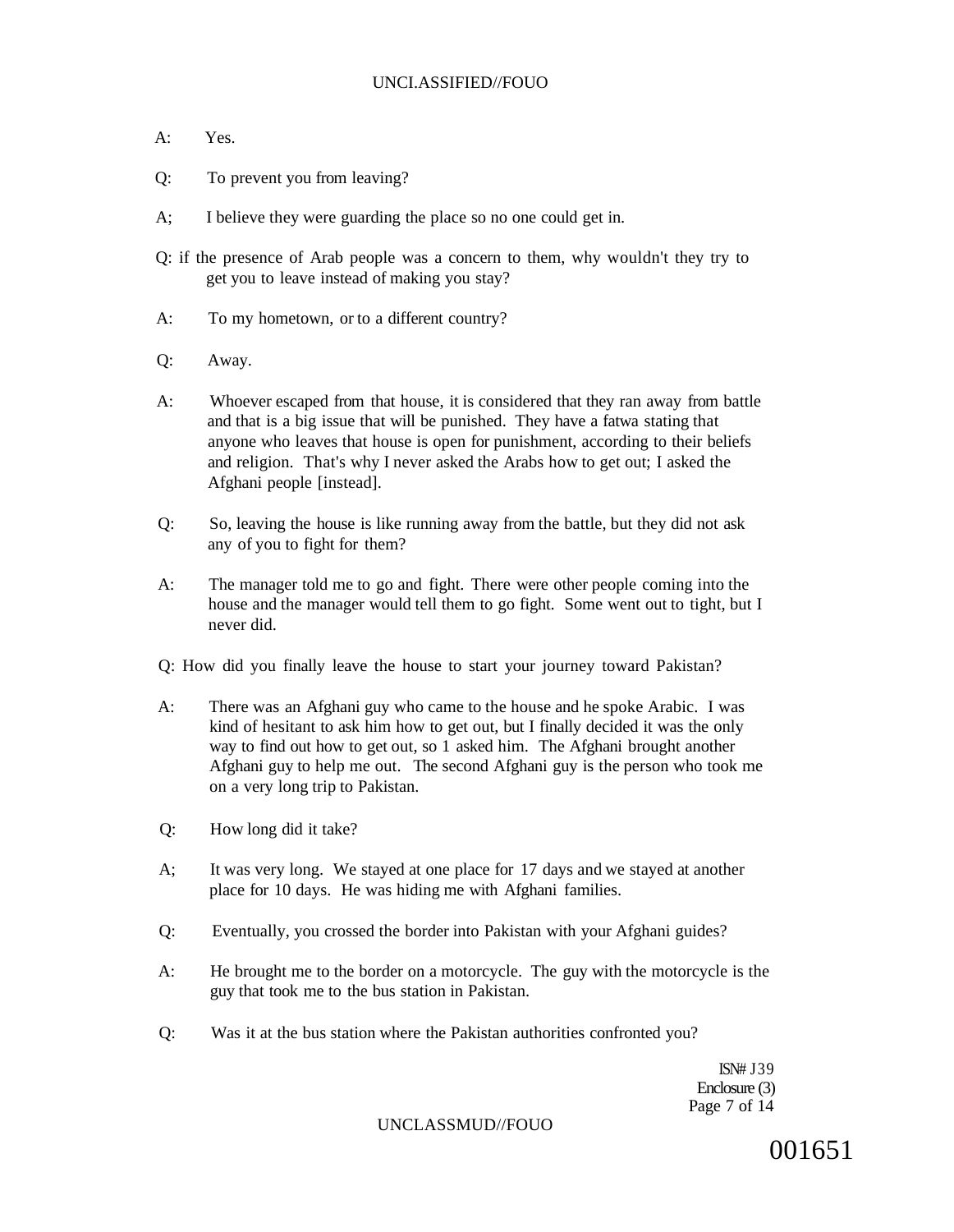# UNCLASSiFIED/ZFOUO

- A: No, it wasn't at the station, I already hopped on the bus and the bus took off, (It was) Past the second point of inspection, about 50-60 kilometers.
- Q: Y on had yo ur pas sport with you at the time?
- A: Yes.
- Q: Even though the Pakistani police saw you with your passport, they arrested you anyway?
- A: Yes. ['hey wanted money.
- Q: If you had given them money, they would have let you go?
- A; I wouldn't know thai,
- *Q:* They just wanted money for capturing you?
- A: That's what I meant.
- Q: They put you in a Pakistan jail for a time?
- A: Yes.
- *Q:* Did any Saudi Embassy representative come see you?
- A: Yes,
- Q: Did he make any offer to try to help you?
- A: He look my name, took off, and I never saw him after that.
- Q: How long were you in the Pakistan jail?
- A: Approx imate ly one m onth.
- Q: Then the Pakistanis turned you over to the Americans?
- A: Ye\$, then they brought me over here.
- Q: Al any time during your journey from Saudi Arabia to Afghanistan, did you ever come into contact with any people you learned to be al Qaida affiliates?
- A; I don't believe so. I saw Arabs in thai house, but I don't know who they are.

**JSNf** 339 Enclosure (3) Page 8 of 14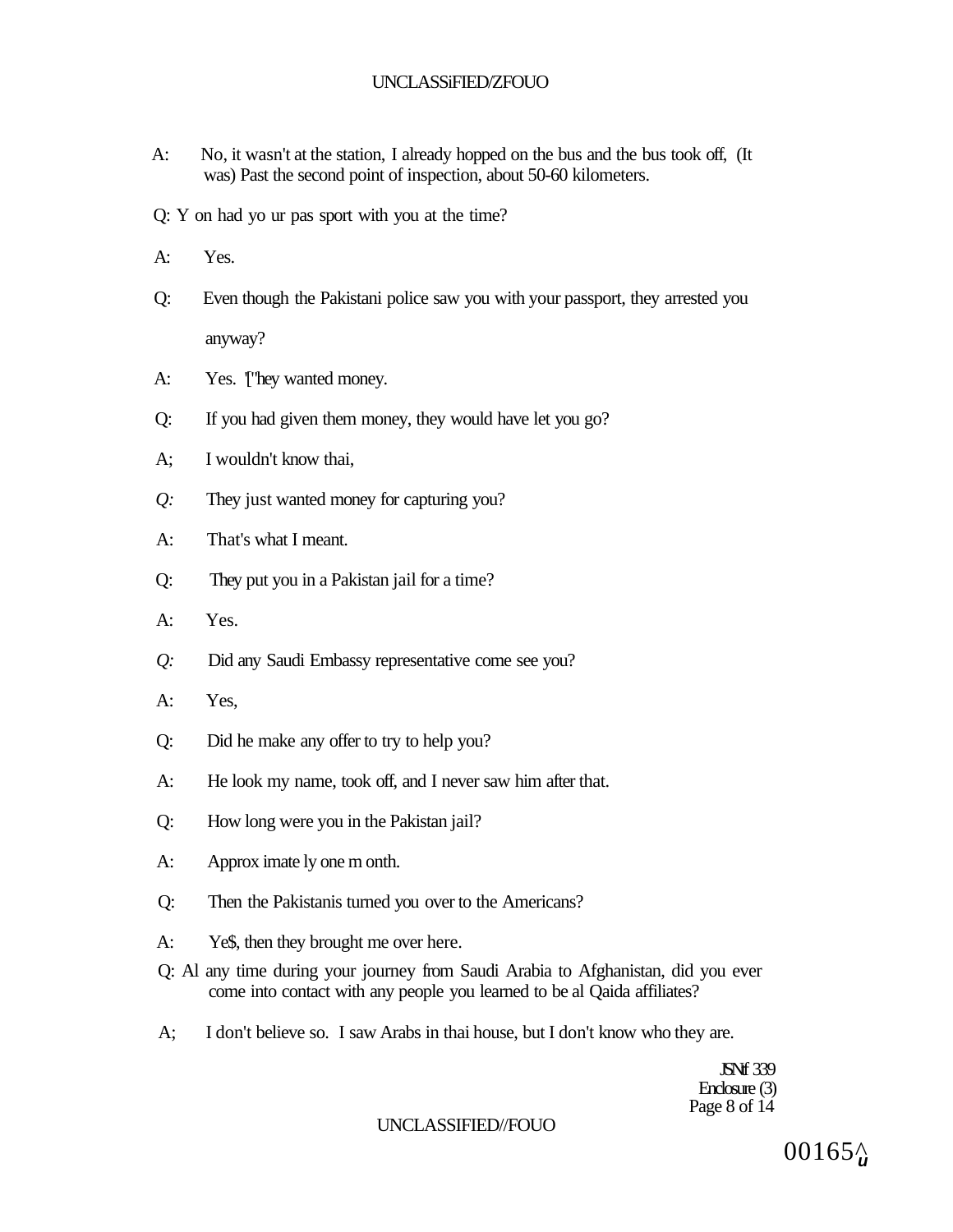- Q; Is your father still a General in the Saudi Arabia military?
- A: He retired after the first Gulf War, in 1991.
- Q: Have you had any contact with him since your detainment?
- A: There have been a few letters sent back and forth.
- Q: So, your father knows you're here?
- A: Yes, he docs.
- Q: You indicated that you did not talk with your family before you went to Afghanistan because they would not like it. Why would you think it was such a good idea if you knew your family would think it was such a bad idea?
- A: That's a mistake I've made. I'm admitting my mistake,
- Q: Did you tell them you were going to A fghanisian al all?
- A: *I* told them I was going on vacation. My family is more civilized than the other Saudi Arabians, but they don't accept the fact that I want to go on my own, That's why I didn't tell them.
- Q: Your job paid you enough money that you'd have enough money to go for a month without any funds from anyone else?
- A: T was making about \$2000 a month and thought that was enough money. 1 live for free, in my own home and I don't pay taxes on the money, so it was enough money for me.
- Q: You mentioned that the house turned into a prison.
- A: Yes.
- Q: Was it turned into a prison by the Arabs or the Afghanis?
- A: It was similar to a prison.
- Q: I understand that.
- A: The uprising in Afghanistan, .,the manager of the house was saying mat the Arabs were the targets and we might be killed and then they'd have even more problems

ISXfl 339 Enclosure (3) Paee 9 of 14

UNClASSff EED//FOUO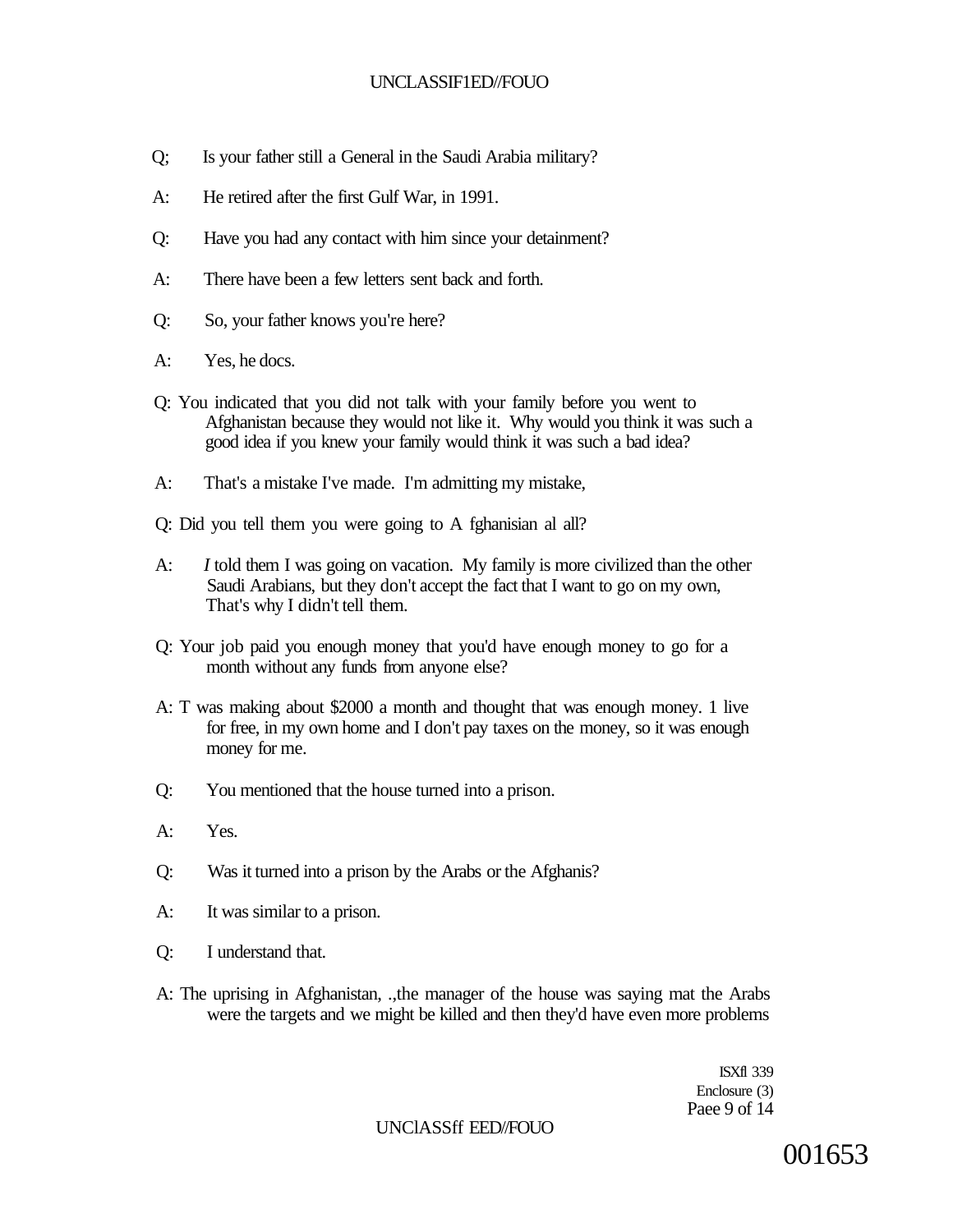## UNCLASSIFIED7/F0U0

and no one could leave the house unless they let them out. Because of that, I stayed in that house as a prisoner.

- Q: Have you seen your passport since you've been here?
- A: One time, about 2 2 *V2* years ago when I got to Cuba, one of the interrogators showed me the passport.
- Q: How many times have you been interrogated? Many times?
- A: Many times.
- Q: Have you ever made statements to the interrogators that may not have been true, just so they'd go away?
- A: When they first captured me, I was very afraid and I may have lied then, but since then Tve told only the truth.
- Q: Would that be statements made in Pakistan?
- A: Yes, only in Pakistan, the first time I met the interrogator.
- Q: The interrogator from the United Slates?
- A: Yes.
- Q: How about here in Cuba?
- A: I was telling the truth.
- Q: When you were not telling the truth, what kind of things would you say?
- A: I told them I never entered Afghanistan. 1 was under the impression that anyone who entered Afghanistan would be killed, and that's why I said I never entered Afghanistan.
- Q: Did you ever say you received any type of weapons training?
- A: No.
- Q: Did you ever say you were near the front line, fighting?
- A: No.

1SN# 339 Enclosure (3) Page 10 of 14

#### UNCLASSIFIED//FOUO

**0 0 16 0 't**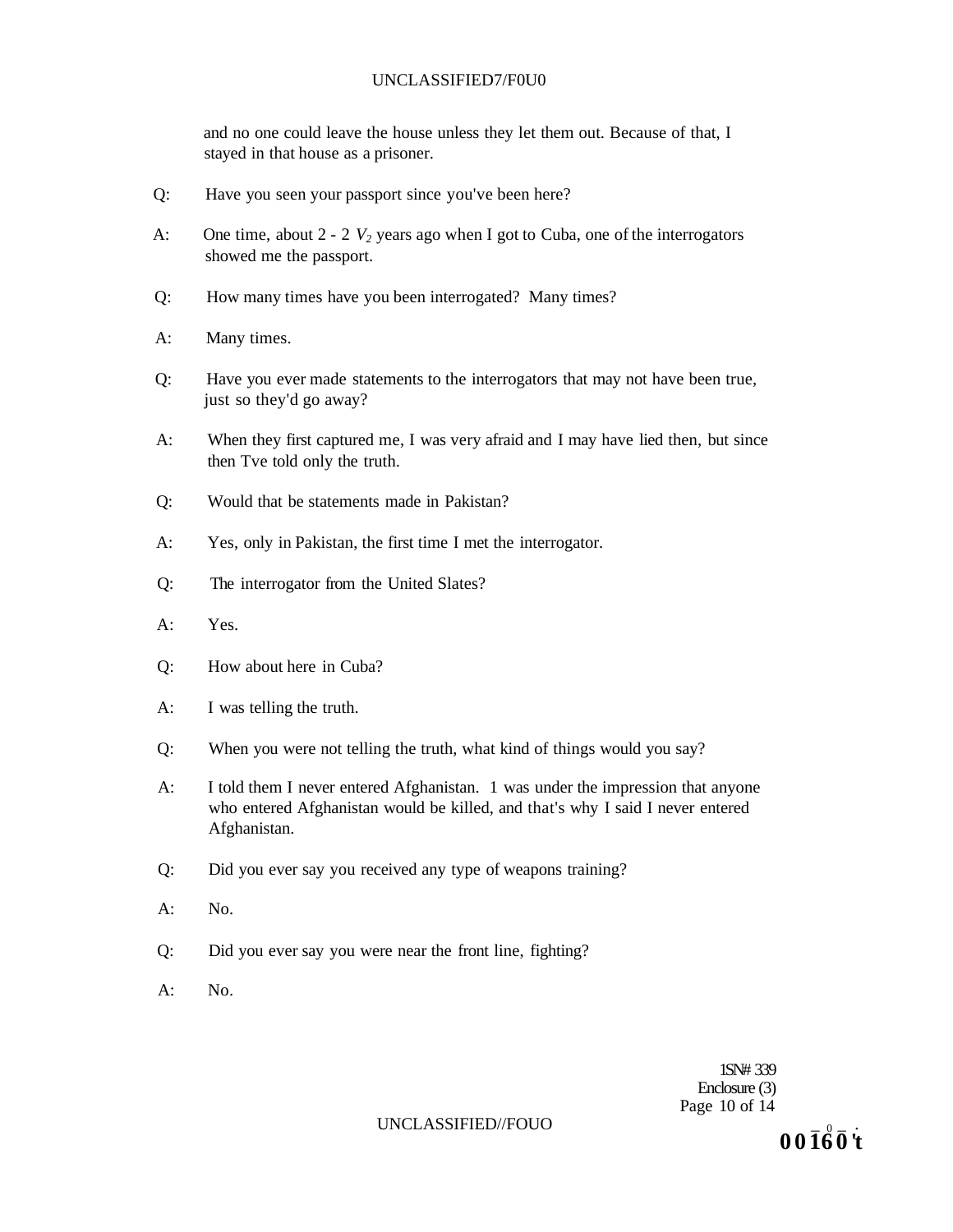- Q: You mentioned that you went from Herat to Pakistan alone, but you said someone helped you.
- A: I went from Herat by a hired, private taxi to Khost and stayed there for about 17 days, from Khost to a city on the border, (Spin) Buldak.

# Tribunal President's Questions to Dctaiuee

- Q: When you were planning to travel to Afghanistan, how long did you say you planned to stay in Afghanistan?
- A: About 30 days.
- Q: It would be counted as your vacation?
- A: Yes, I could kill two birds with one stone. Tt was like a vacation and I could offer my help.
- Q: You said you wanted to offer your help with religious and financial means?
- A: Only religious help, not financial. I did not have any money,
- Q: You took how much money with you?
- A: \$3200.00
- Q: You traveled in September?
- A: Yes.
- Q: What month did you cross the border from Afghanistan to Pakistan?
- A: December  $5^{\text{th}}$  or  $6x^{\text{h}}$ .
- Q: But it was December?
- A; Yes.
- Q: While you were in Afghanistan, and before you started to be treated as a prisoner and unable to move about freely, how did you provide this religious help?
- A: I never did. The circumstances did not permit mc to do so. I was shocked by what J saw when 1 first got to Afghanistan, '[''hey were saying this was a Muslim State, but what kind of Muslim state was it? For me, it was shocking,

*ISMii* 339 Enclosure (3) Page 11 of 14

UNCLASSMkD//>OUO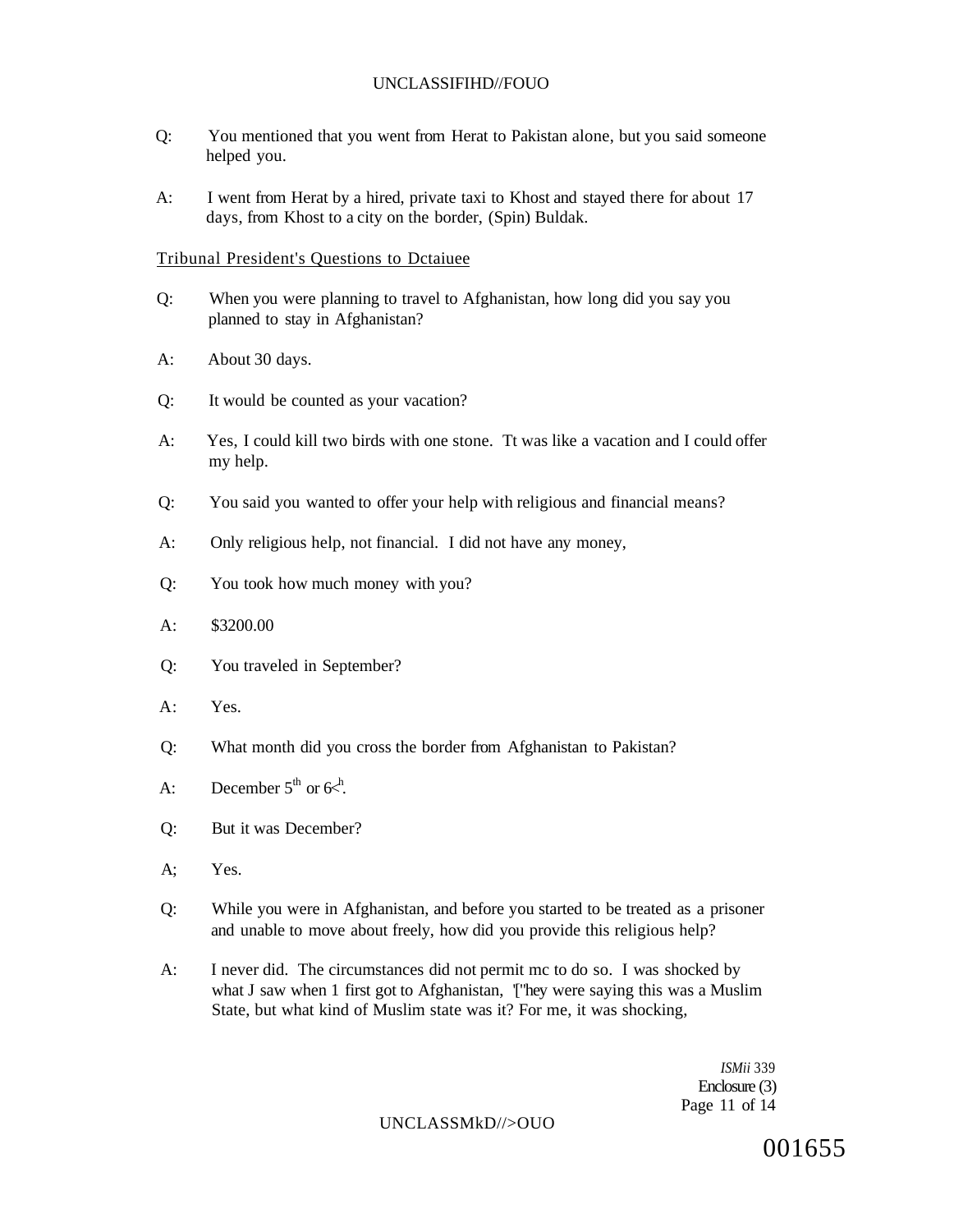I was subjected to being hit and tortured by the Afghanis calling me the "Wahabi." I asked why I was being treated this way and was told that the Afghani people do not like the Arabs, That was one of the major reasons 1 wanted to get out,

- Q: Why did you not leave immediately?
- A: I wanted to be 100% sure,
- Q: You wanted to get your teeth knocked out just to be sure?
- A: I had taken a long trip, and for me to go back without being sure? That doesn't make any sense lo me. The circumstances were stronger. As soon as I got there, the idea oi' going home was present. I wanted to leave as quickly as I could, I was trying to see if things would change in the future. I stuck it out for a few days to see what would happen.
- Q: Do you recall observing any lighting or bombing?
- A: On my way. I noticed fighting going on. I didn't see the fighting, but I saw some Afghani corpses on the road. Maybe fighters or thieves killed these people to rob them afterwards. There was no security in that country.
- Q: As you were making your way to the Afghanistan/Pakistan border, who were you hiding from?
- A: The situation was so bad. People were kidnapping other people, people were killing other people, and you fear for your life. I was very fearful. Many times 1 saw bodies where I was passing by.

The thieves will kill you, take your car and money and just run away with it. During the time I stayed there, I was so fearful for my life.

- Q: Why do you think the Arabs that were holding you in the safehouse in Herat didn't take your passport?
- A: What do they need with my passport?
- Q: To help ensure that you would not leave.
- A: 1 do not know.
- Q: . Did they take your money?
- $A:$  No.

ISN# 339 Enclosure (3*)*  Page 12 of 14

# UNCLASSIFIED//FOUO  $00165R$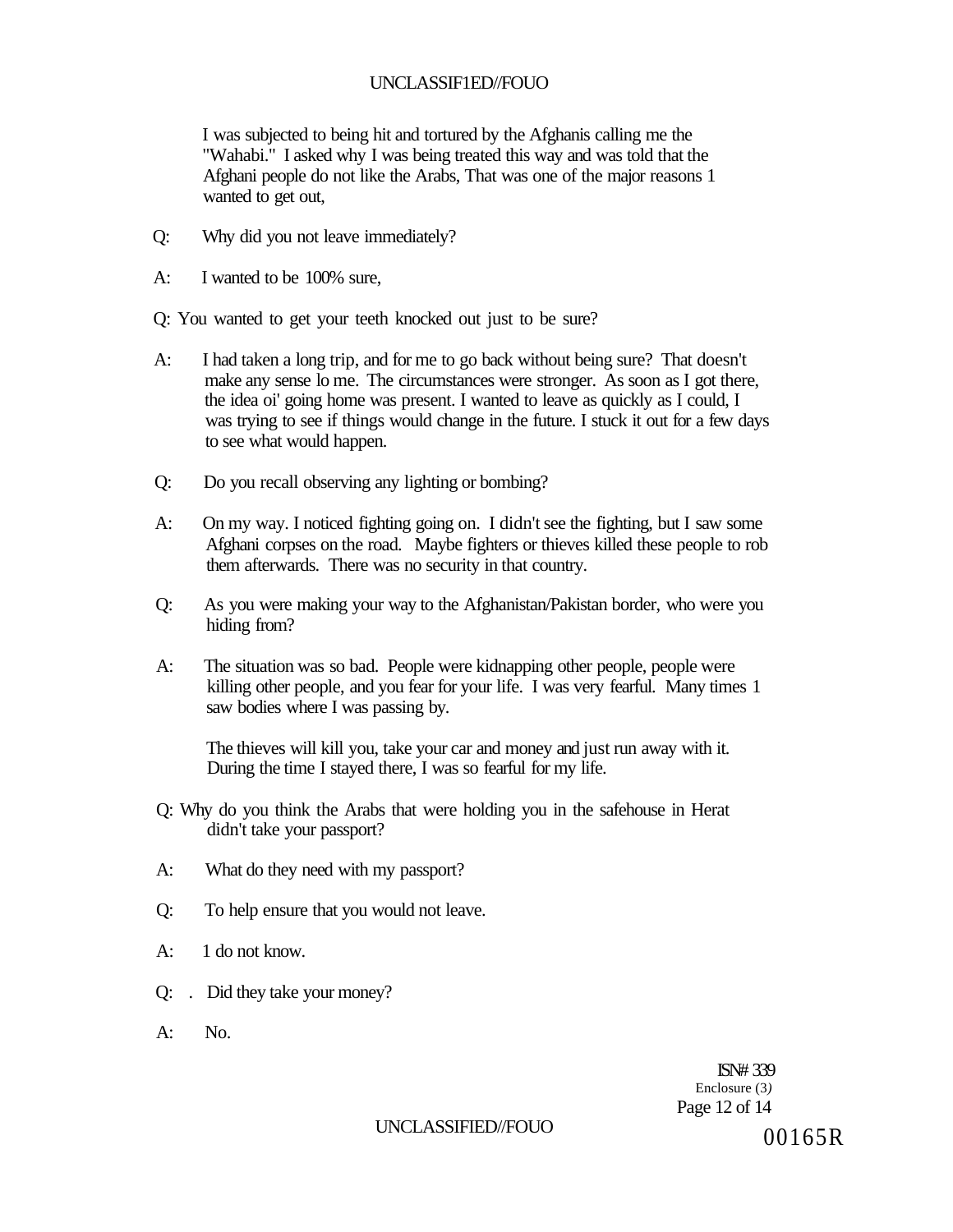### UNCLASS1FIED//F0U0

- Q: How much money did you have when you were captured in Pakistan?
- A: A little more than a thousand dollars,
- Q: What happened to the other \$2000.00? Where did you spend it?
- A: f was paying for the taxicabs and 1 bought some stuff, I paid the Afghani guy \$1000 to get mc out of the country. I had a little more than a thousand dollars and the Pakistan people took it.

### Tribunal Members Questions to Detainee

- Q: You told your family that you were going on vacation. Was it meant to be by yourself?
- A: Just for myself.
- Q: Even though your parents were in poor health, and your children had health problems, this was accepted?
- A: U was just a short period of time. 1 can go and do whatever I want to do. It's not like a year's time, it was only one month,
- Q: Where did you tell them you were going to go?
- A: Indonesia.
- Q: When you were traveling to Pakistan and left the house, did anyone offer you a weapon, since it was so dangerous out there?
- A: No one offered any weapons.
- Q: So, you didn't have one in Afghanistan? Did you have a weapon when you were captured in Pakistan?
- A: No.

### Tribunal President's Questions to Detainee

- Q: Do you have anything else you'd like to say to this tribunal?
- A: You should understand the Saudis' culture. The government does certain things that the public does not even understand. The elderly and the religious people do the same thing,

BN# 339 Enclosure (3) Pagel3oH4

### TJNCLASS1FIED//FOUO 001657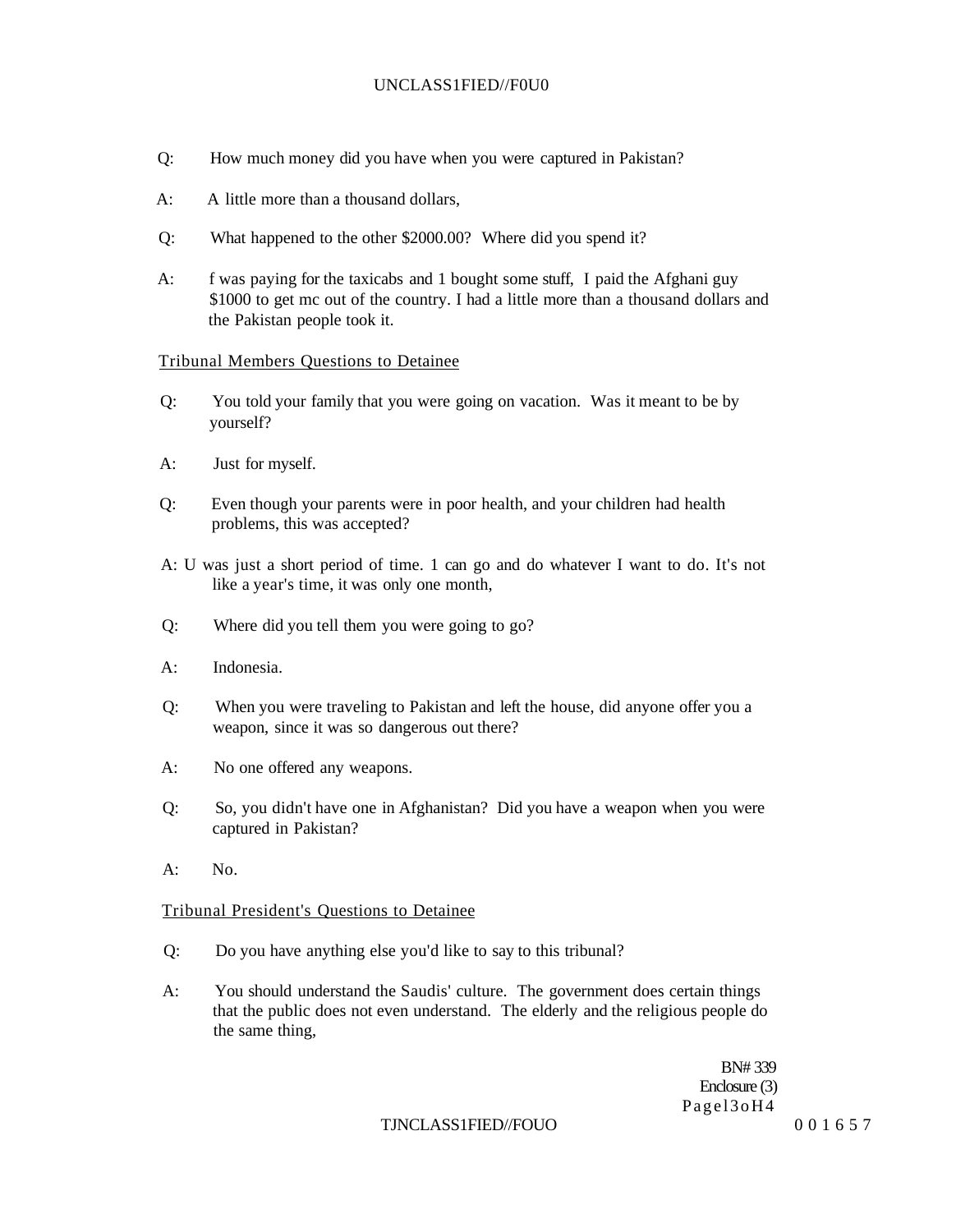The way Saudi Arabia looked at Afghanistan, no one understands what is going on between the two countries. Saudi Arabia is aware of and recognizes the Taliban, even though they recognize that the Taliban protects Usama Bin Laden,

I don't believe tlie religious people or the fatwa anymore. The public is not aware of what's going on> neither is the media. People are confused by tlie news and the relationship between Saudi Arabia and Afghanistan, and tlie public is also a victim.

Q: I agree lo try to understand the different cultures and will continue to as we carry out our responsibilities on this Tribunal. Thank you for your testimony.

# AUTHENTICATION

1 certify the material contained in this transcript is a true and accurate summary of the testimony given during the proceedings.

Colonel, U.S. Marine Corps Tribunal President

> 1SN#339 Enclosure (3) Pagel4ofl4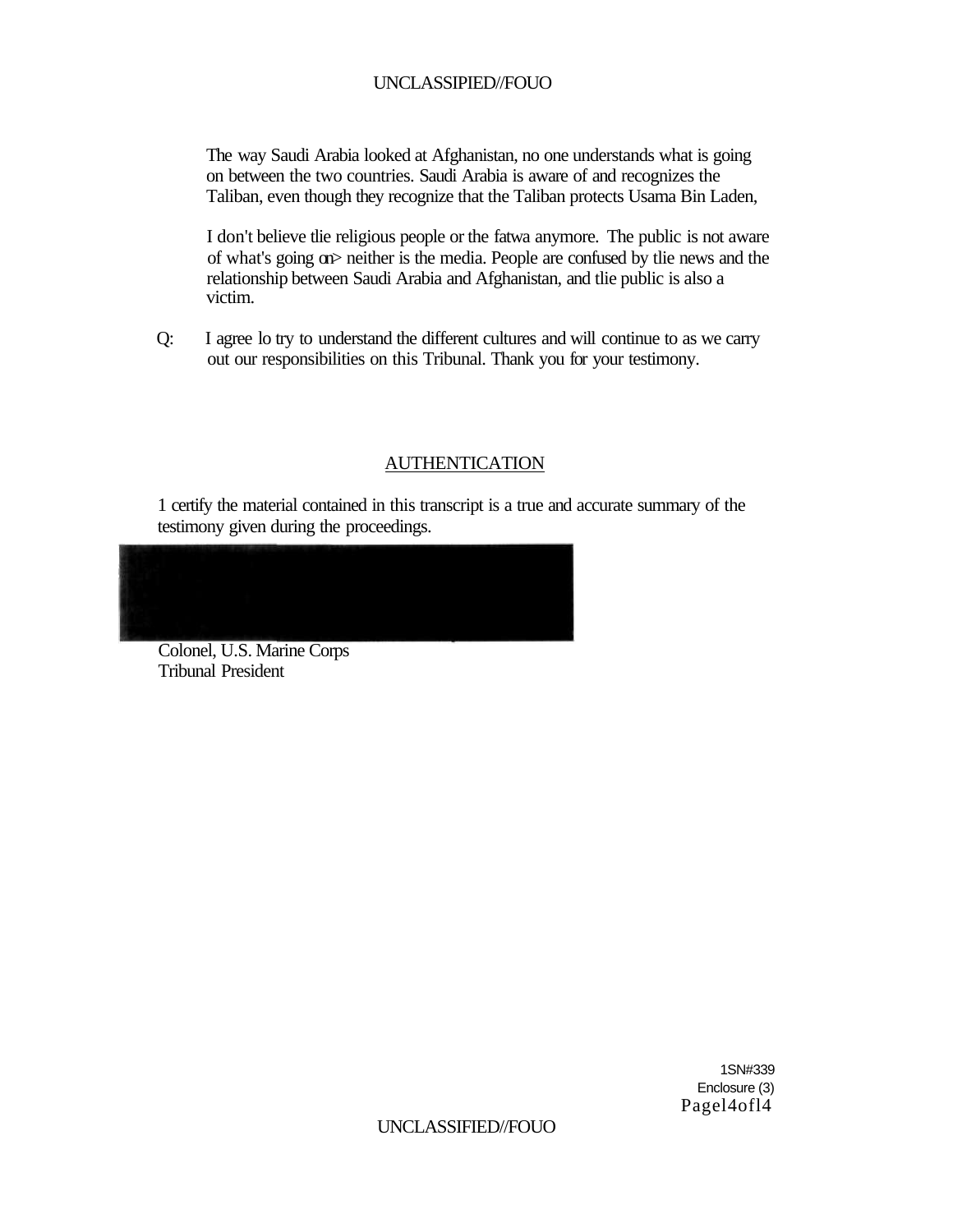When asked by the Tribunal President if the detainee understood the CSRT process, the Detainee answered, "Yes."

Detainee: If I didn't attend the session, how would you know that the accusations made

against me are true?

Tribunal President; Wc would use the evidence provided to us, if you were not here.

Detainee: That means I have to defend myself.

Tribunal President: You have that privilege here.

Detainee: I am not going to cause trouble *I* am here to defend myself.

[Translator stated the Detainee was referring to the comment he would be removed if he were disorderly during the proceedings.]

When asked by the Tribunal President if the detainee had any questions concerning the Tribunal process, the Detainee answered:

Please forgive me for asking but I have seen courts all over the world and I have never seen one were there are handcuffs.

Tribunal President: 1 understand If you have questions about this Tribunal al anytime, please ask.

Detainee: Is this an American Tribunal OT an International Tribunal?

Tribunal President: This is an American Tribunal

Detainee: This is the first time I have been in front of a Tribunal, maybe you know if you can keep the handcuffs during the Tribunal?

Tribunal President: This is a military administrative process. Tt is not a civil judge court process.

Detainee: I asked this question for myself to understand if American courts use handcuffs,

Tribunal President: This is a military process and procedure that we are following for everyone. That is our system here today,

Detainee: No problem, please forgive me. Thank you.

Tribunal President: You may ask any question about this Tribunal at any time.

Enclosure (3) Page 1 of9

### **UNCLASSIFIED / FOUO**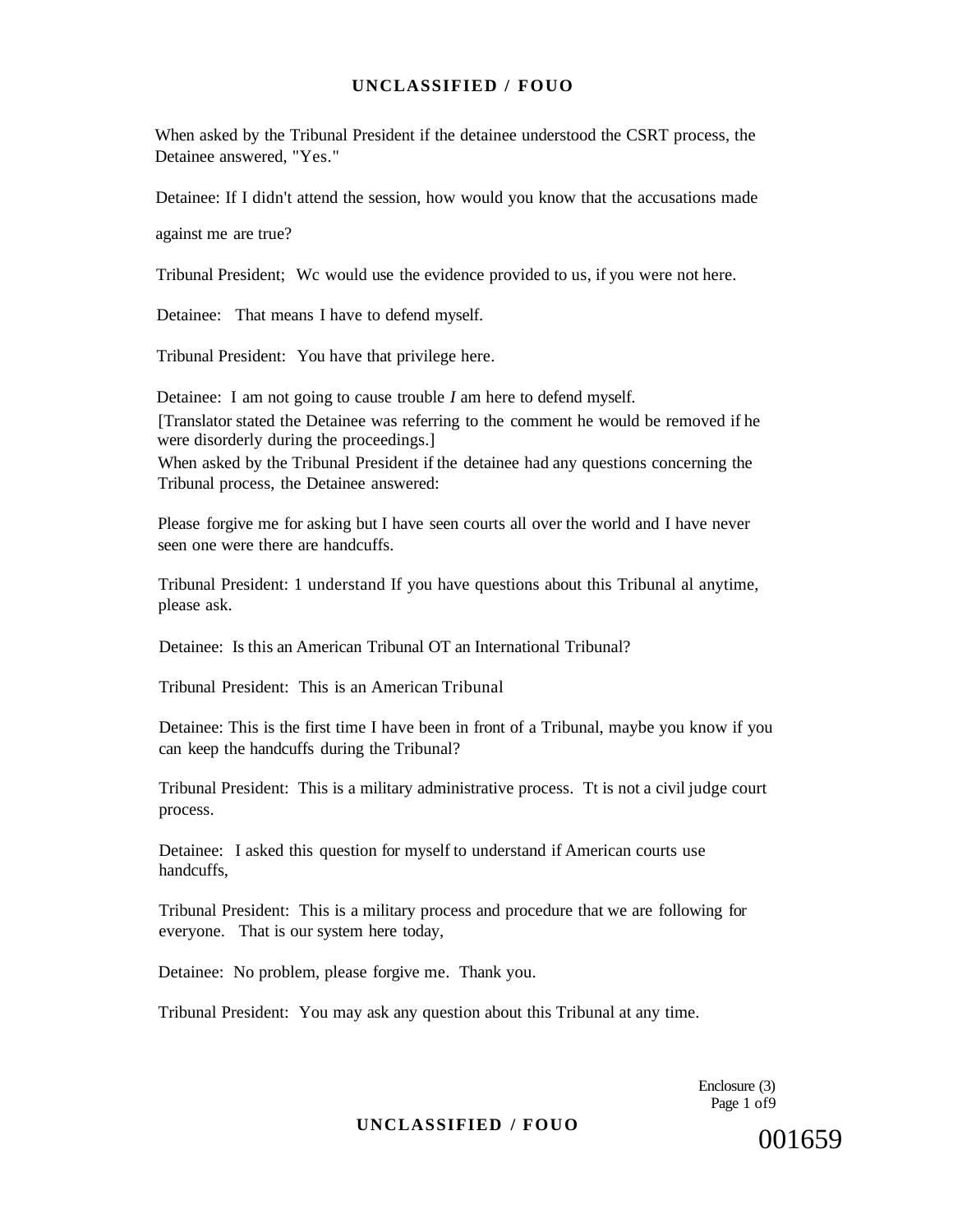Detainee: Thank yon,

Summarized Sworn Detainee Statement

[When asked if the Detainee wanted to take the Oath, the Detainee slated, "Yes, but our Oath is religious Oath, not a legal Oath."

The Detainee provided the following statement after electing to be sworn:

Persona! Representative to Detainee: The first piece of evidence states you are a member of al Qaida because you contacted al Qaida leader Abdul I-Iaq, upon arrival in Istanbul, Turkey in April of 2001.

Detainee: I am not a member of al Qaida. What proof did you base this on?

Personal Representative to Detainee: The four statements of the Unclassified Summary support the accusation that you arc a member of al Qaida.

Detainee: I did get in touch with Abdul Haq, hut his name is Jamaldi Boudraa. My intention when I left Algeria was to go to Germany. When I got to Istanbul, Turkey, the only way I had to contact him was by a cell phone number. This cell phone number was listed in Georgia, but I didn't know that. I thought he was in Germany. When I first talked to him, 1 asked him if he was in Germany and he told mc he was in Georgia. I asked him which Georgia was he talking about? The only Georgia I know is in the United States, lie told me it was the Georgia that was part of the former Soviet Union. I said I thought I was going to Europe. He told me I could come to Georgia. I applied for my Visa and eighteen days later, I went to Georgia.

After 1 got to Georgia, I went to a village where there were several refugee camps with Chechnya refugees and Chechnya fighter\*. If you would like, I can clarity more.

Tribunal President: The panel will ask questions after your statement

Personal Representative to Detainee: You traveled from Istanbul Turkey to the Republic of Georgia in 2001. You talked about this a little bit already.

Detainee: I don't have anything else to add. If you have questions later, 1 agree to answer them.

Personal Representative to Detainee: You first met the al Qaida leader, Al Ilaq, in Algeria in 1992.

Detainee: He is my friend. I've have known him longer than 1992. 1 have known him since 1 was two years old. My friend left Algeria for Germany because of all the problems in Algeria with the militia and terrorist He was afraid he might get killed.

> Enclosure (3) Page 2 of9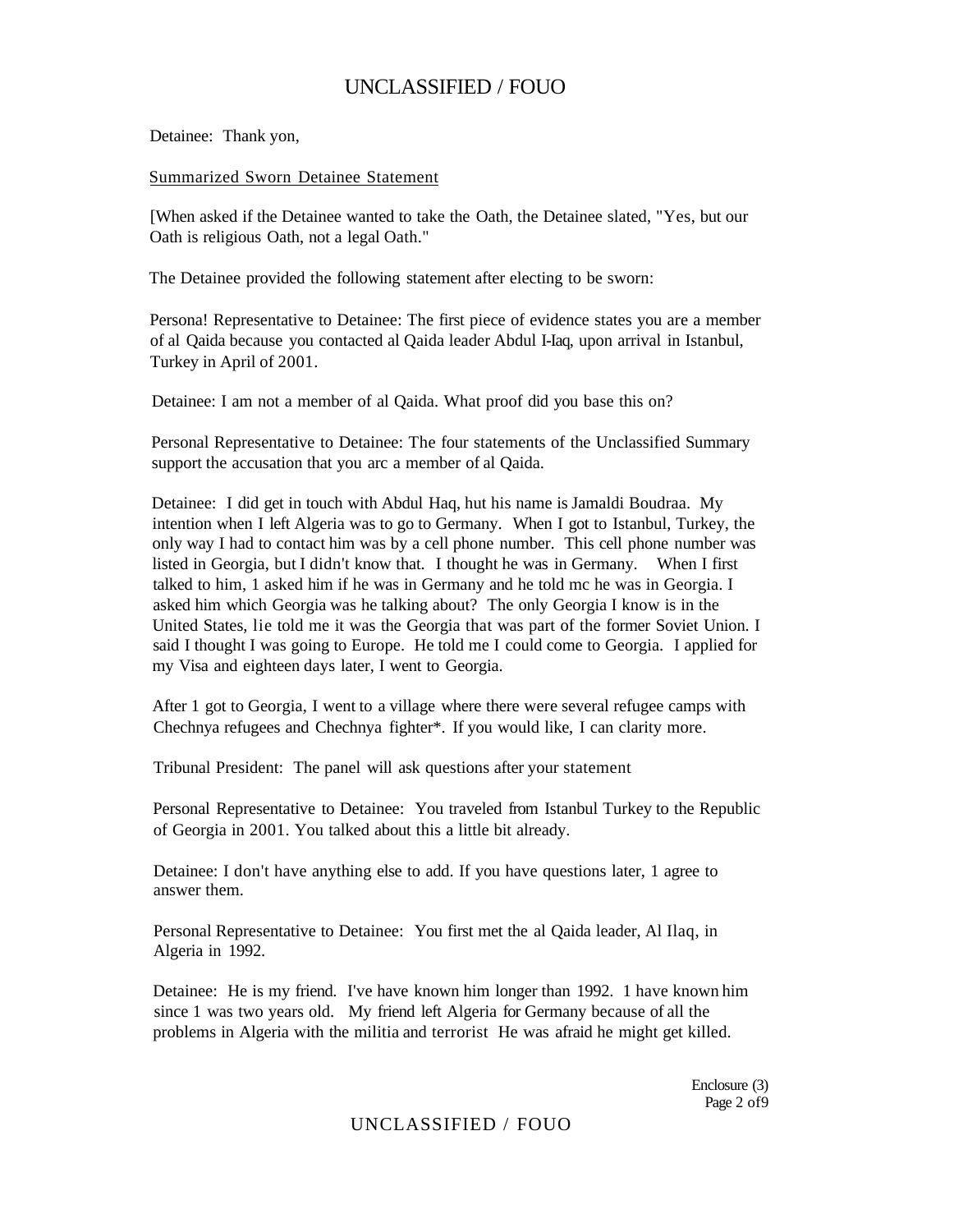In 1992, Abdul Haq wasn't an extremist or an educated Muslim. He didn't even pray.

Personal Representative to Detainee: An al Qaida leader said he knew you at a terrorist training camp in Georgia.

Detainee: Who is this person who said he knew me at this training camp? Is he Arab, Caucasian. European? I want to know,

Tribunal President: The only information we have is (hat he is a leader. This Tribunal doesn't have his name. It is not available to you in the unclassified.

Detainee: The place I went in Georgia had several villages- There was quite a bit of: distance between each village. These villages were full of refugee camps with women and children. These are Georgian camps, not Chechnya training camps. It is impossible for Georgia to allow Chechnya to have training camps in their territory. The Georgian government is Christian, In Georgia, illiteracy exists in the camps and they are dangerous. There are several checkpoints and several problems,

Personal Representative to Detainee: Are there any broad statements you would like to make about the allegation regarding the evidence you are a member of al Qaida or associated with al Qaida?

Detainee: Yes, First, this Tribunal has said I am an enemy combatant against the United States. From a hypothetical standpoint, let's say T am an enemy combatant against the United States. In Georgia. 1 saw Americans CIA agents taking pictures. I can describe the cars they were driving around in.

Tribunal President: Whose cars? Can you describe them? I don't know who they are?

Detainee: The CIA,

[Detainee continues statement:]

I can describe the cars because I knew they were coming to take pictures of Arabs in the village. Because I am an Arab, I was afraid. Maybe they thought I was one of them? America wanted to capture Arabs because of the harm done to the United States. If you are saying I am an enemy combatant against the United States, there were several Kaiashnikovs in the village and I could have gotten a weapon and shot them (CIA), I have seen several Americans in Italy, Morocco, Algeria, France, Germany, and Istanbul. Why didn't I kill them there?

You say Abdul Ilaq is an al Qaida member. How would I know if he was? AH I know is he was my friend. I am not aware of what he has done in the past. If I am an enemy combatant of the United States, why did they capture me five to six months after the 11

> ISN?iOI6 Enclosure (3) Page 3 of9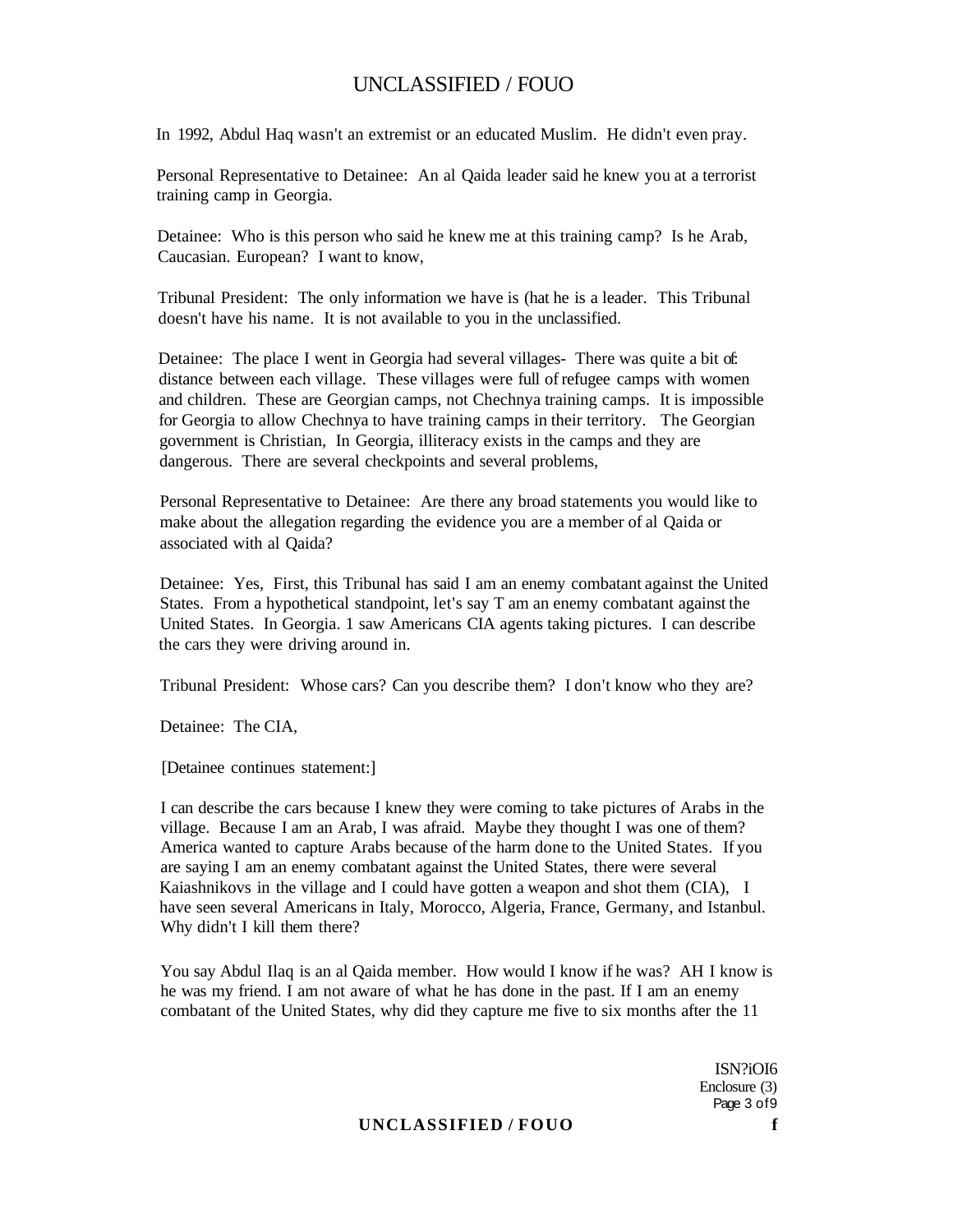September incident? If I were an enemy combatant as you say. I would have tried to get closer to Afghanistan to fight.

The Americans didn't capture mc. The Mafia captured me. They sold me to the Americans,

Summarised Answers in Response to Questions bv the Tribunal Members

Q. What was the purpose of your travel when you left Algeria to go to Germany?

A. There were several problems in Algeria. The young all wanted to get out of Algeria and find work elsewhere, since we didn't have any rights in Algeria.

Q. So, you went looking for a job?

A. Yes. I went for work and to apply for refugee status.

Q. When you got to Turkey and you found out this friend was not in Germany, why didn't you just go to Germany without your friend?

A, I couldn't go directly from Algeria to Germany because they don't issue Visas. When I went to Istanbul, Turkey my friend was supposed to be in Germany. He was going to help mc obtain a Visa. When I found out he was in Georgia, he said he would help me get a Visa for Georgia.

Q. Have you attended any lype of military training camps outside of Algeria?

A. No.

Q. The person the government is calling Abdul Haq has been your friend since before 1992?

A. I have known him for a long time. We lived two neighborhoods apart.

Q. Al some point, Abdul Haq moved to GermanyV

A. He left in 1992.

Q. Somehow you got in contact with him. You were going to move to Germany and he was going to help you get set up with a job?

A. Abdul Haq fled Algeria because of all the killings and problems in 1992. He stayed in Germany ibr seven years before returning to Algeria in 1999. We saw each other at a restaurant and we sat and visited. I asked if he had taken care of his paperwork for Germany? He told me not really he had just returned to visit his family. He was

> 1SN#1016 Enclosure (3) Page 4 of 9

# UNCLASSIFIED / FOUO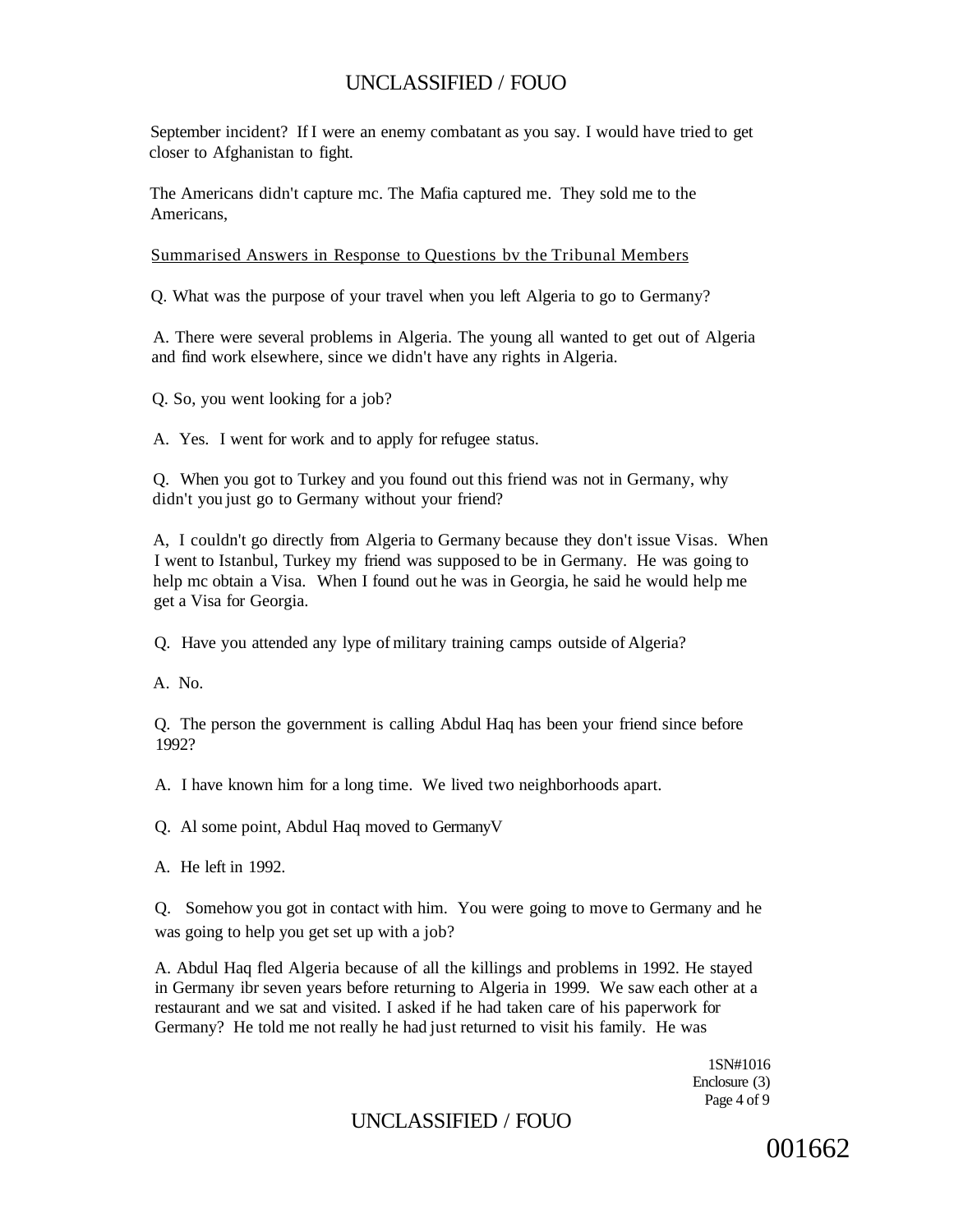planning on reluming to Germany to complete the paperwork, lie left Algeria in 1999, because there were still problems and killings by extremists. He told mc if 1 wanted to go to Germany, he would try and help me. Shortly after that. 1 got in touch with his younger brother who gave me the cell phone number. There wasn't any place that would give Algerians Visas to a European country, except Turkey. It is also easy to get to European countries from Turkey. 1 went to the Turkish Consular and got the Visa.

Q. How did you finance your trip from Algeria to Turkey?

A. I had money. I was a businessman.

Q. What was your trade?

A. I use to work in European doming J cans, suits, clothes, sneakers, and watches.

Q. You were in sales?

A. Yes. I also worked in the sea.

Q, Fishing?

A. Yes.

Q. You wanted to leave Algeria to escape the troubles there? So, it didn't really matter where you ended up as long as you were out of Algeria?

A. Yes, the most important thing was leaving Algeria. I left Algeria. Then I wound up in Cuba.

Q. In the Republic of Georgia, what did you do when you met your friend again? What work did you do?

A. Not much. I went to the mosque to pray and helped teach the Chechnya boys (the kids of the Chechnya resistance) and several other refugee children.

Q. The dates in 2001, when you arrived in Georgia and when you were captured by the Mafia do you have the approximate times (dates and months)? When did you arrive in Georgia, and when you get picked up?

A. I entered Georgia in April 2001. I was captured on 28 April 2002- It is hard to forget the dates of your troubles.

Q. Can you describe the Mafia that captured you in more detail?

A. I can tell you when they captured me.

1SN#1016 Enclosure (3) Page 5 of?

# UNCLASSIFIED / FOUO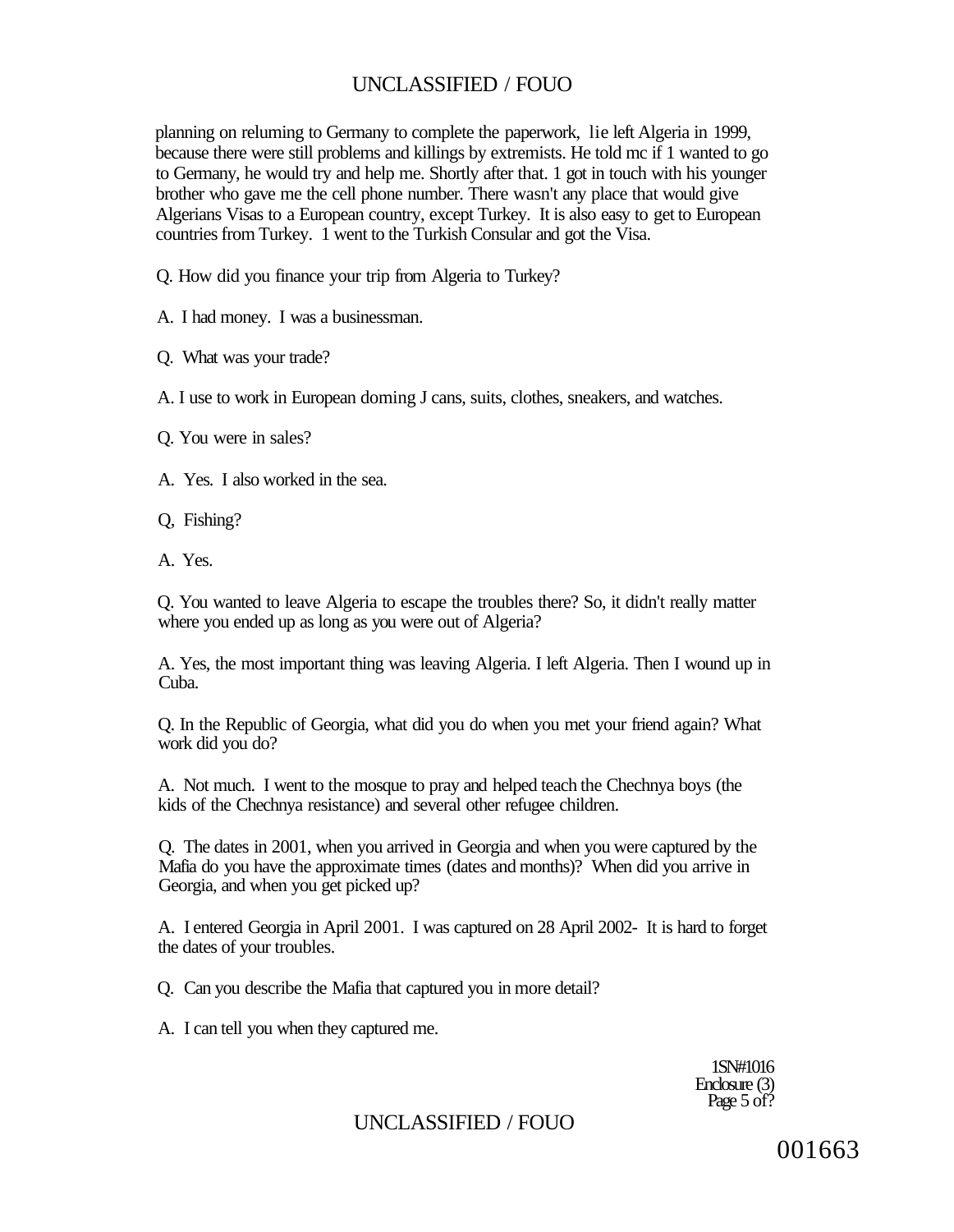Q, I would like to know who, were Ihey Georgians, Chechnya's, were they Russians, do you have any idea who they were?

A. I was asked this question by the interrogators and I didn't want to answer it. 1 will answer for the Tribunal because it is different. The interrogator is a dangerous person. When I was first captured, a car came around and the people inside were talking Russian and Georgian. I also heard a little Chechnya. We were delivered to another group who spoke perfect Russian. They sold us to the dogs. The Americans came two days later with a briefcase full of money. They took us to a forest, then a private plane to Kabul, Afghanistan.

Q. Who was with you when you were captured?

A. There was four of us. Myself, my friend Abdal Haq, a Yemeni guy name Zackria, and a Chechnya driver, who was killed,

Q. The Mafia killed him?

A. Yes.

Q. Do you know why the Mafia came after you?

A. It's obvious. They knew Americans were looking for Arabs, so they captured Arabs and sold them. Just like when someone catches a fish and sells it

Q. You don't think the Americans were looking for you in particular; they were looking for any Arabs that might have been in Georgia at the time?

A. They liked quantity, yes. At that place, there was a Chechnya resistance. They figured there had to be terrorists with the Chechnya resistance. Inside Chechnya territory there are Arabs.

Q. Why do you think the Americans cared about the Chechnya resistance? Why didn't they just give you to Russia?

A. America wasn't just interested in the Chechnya resistance. They were interested in places all over the world. Any place where problems exist, the United States is interested.

Q. When you were working in Georgia at the mosque, what were you doing? Teaching the Koran to the children? What was your function?

A. I taught them Arabic and the Koran.

ISNeiOlG Enclosure (3) Page 6 of 9

### **UN CLASSIFIED /FOUO**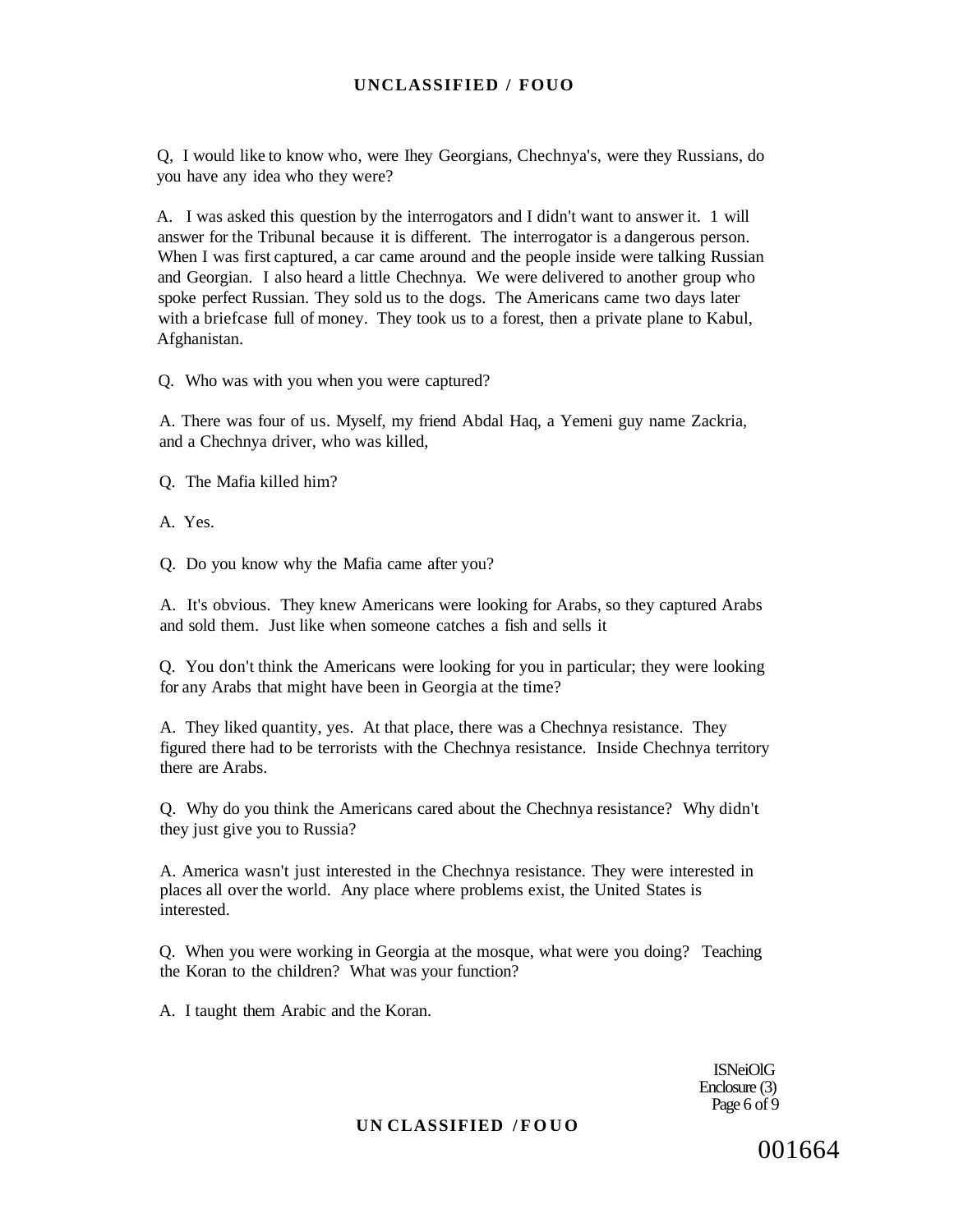[When the Tribunal President asked the Detainee if he had any other evidence to present to the Tribunal, the Detainee asked like what?]

Tribunal President: Papers, more statements anything you want to present to us to consider.

Detainee: You ask rnc questions, but I cannot prove it to you. You asked if I had any witnesses who could help prove my innocence. J can't bring witnesses here. I was in Georgia and Ihey can't provide anything because they don't know me well enough. If they did provide information, they would be lying because they don't know me. If you ask my family in Algeria they well tell you I am innocent, but if you ask why I went to Georgia, they won't know. Therefore. I really don't need their testimony. You need certain proof.

Tribunal President: That would be helpful to this Tribunal.

Detainee: Yes of course that would help, but I can't give you anything else. If you want to ask mc questions, please do so. In regards to the al Qaida issue, before the 11 September incident and before I was captured by the United States Abudnla Haq waft not al Qaida, Let's suppose my friend was a member of al Qaida, *I* didn't know, and what docs it have to do with me?

Tribunal member: I understand, r want to give you an opportunity to state on the record what you arc.

- Q. Are you a member of al Qaida?
- A. No.
- Q. Arc you a member of the Armed Islamic Group from Algeria?
- A. To provide you with new information, I was in prison in Algeria.
- Q. For what?

A. I was a member of an organization called Jella Bttablee, We went places and preached the Koran.

[A Tribunal member requested clarification on the name of the group.]

Detainee continued statement: They had investigated us, and as you are aware, there were several problems in Algeria al that lime.

Q. Are you a member of any terrorist organization?

ISN31016 Enclosure (3) Page 7 of9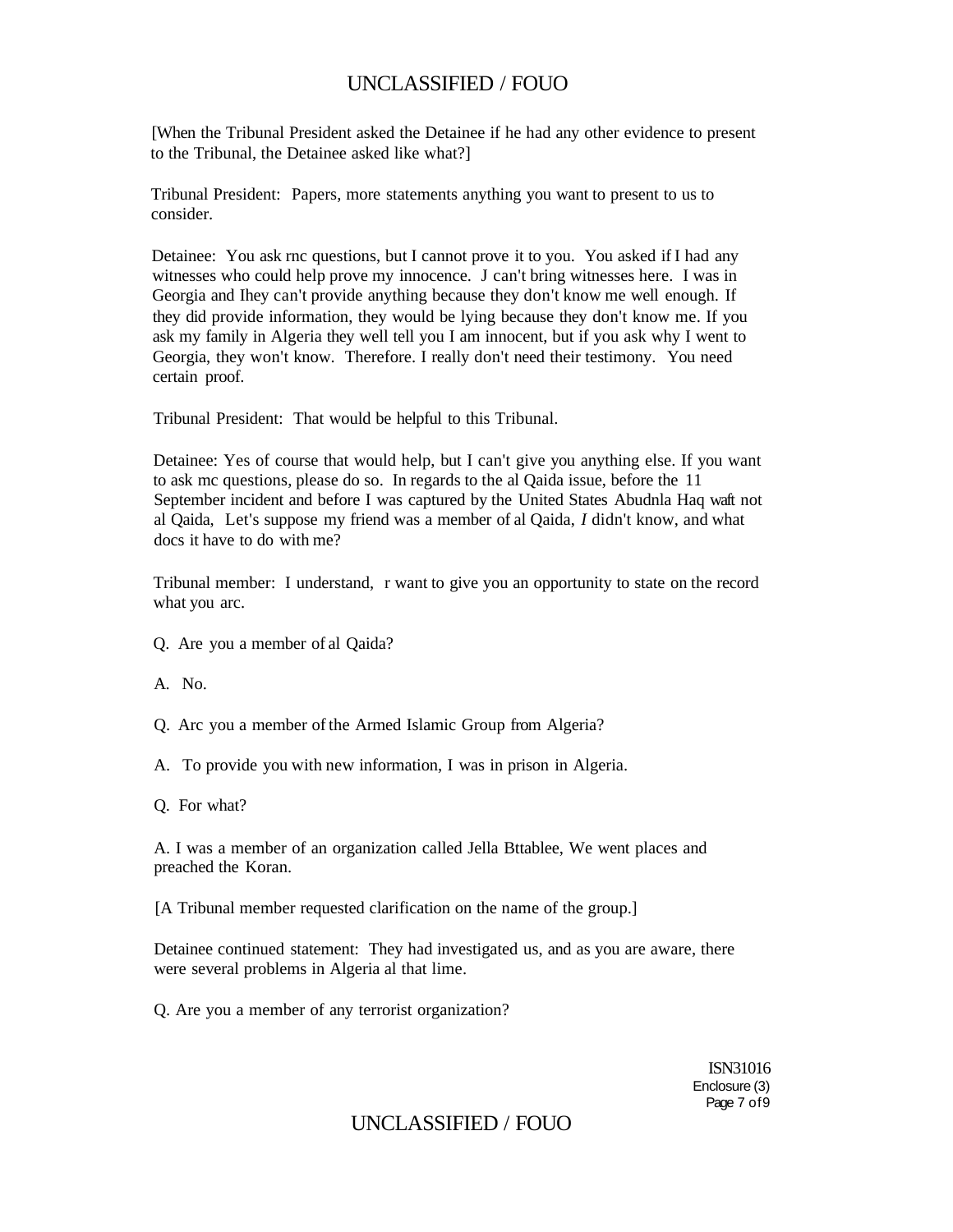A. They arc not an organization,

Q, The only organization you are a member of is Jamal al Tabliq?

A. This was not really an organization. There wasn't any structure. It is open to volunteers who want to teach others about Islam. That is all it is. If you say God is only God (inaudible).

Q, How long have you been associated with this group?

A. I was involved occasionally, here and there.

[When the Tribunal President concluded the Tribunal, the Detainee asked if the classified information existed, the Tribunal President replied they would be provided the

information later.]

Detainee: T just want to defend myself.

Tribunal President: I understand.

[When the Tribunal President explained to the Detainee that if he was classified as a nonenemy combatant he would be returned to his country, the Detainee responded he didn't want to go back to Algeria.]

Detainee: You didn't capture me in Algeria.

Tribunal member: We've had this question before. Our Department of State works out where you would be sent back. This Tribunal doesn't have any control over that.

Detainee: Thank vou.

[When the Tribunal President explained to the Detainee the Administrative Review Board process, the Detainee asked if it was a Tribunal or with interrogators? The Tribunal President explained it was a different board.]

> rSNrflOKi Enclosure (3) Page 8 of 9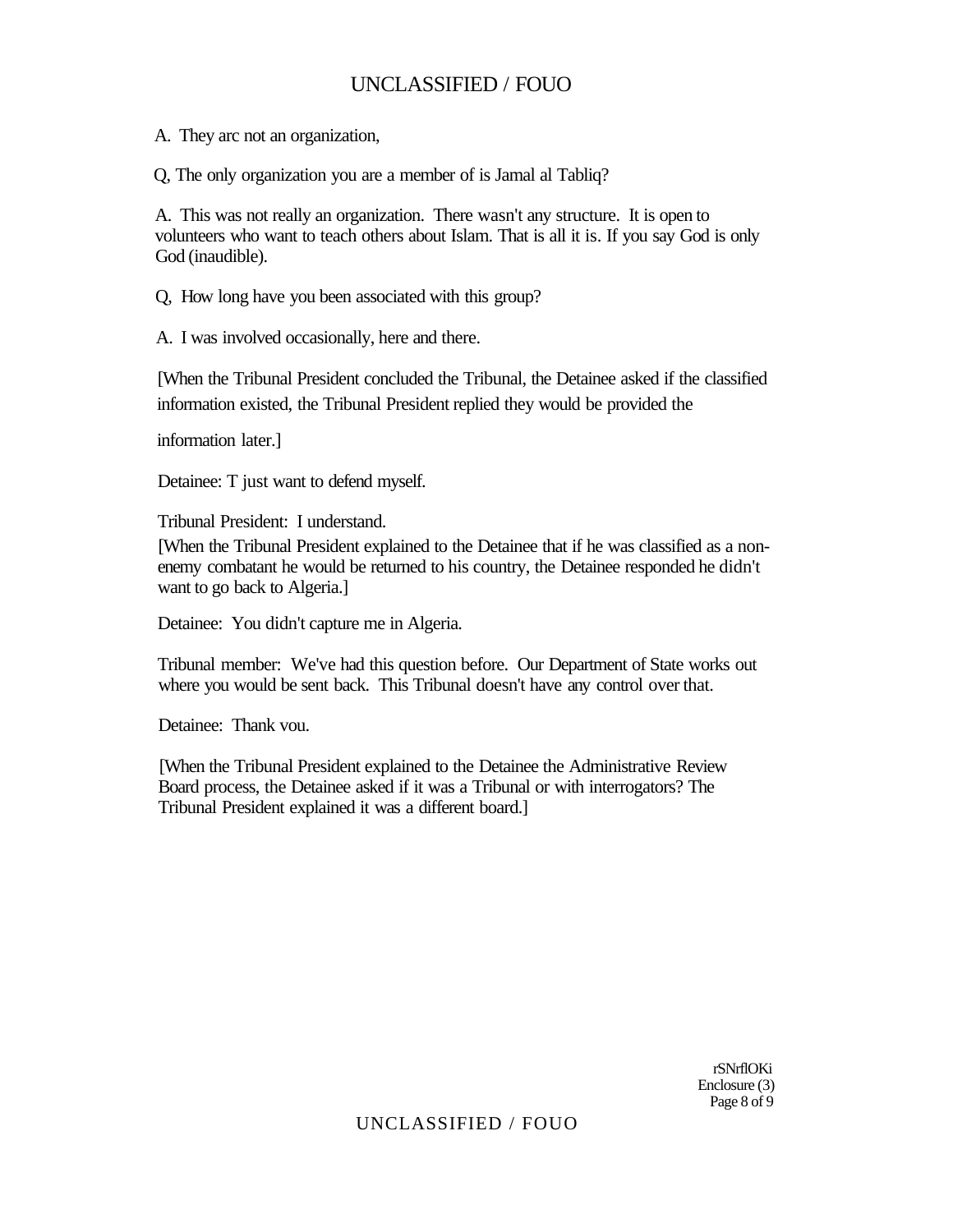# AUTHENTICATION

I certify Ihe material contained in this transcript is a true and accurate summary of the testimony given during the proceedings.



Tribunal President

ISN21016 Enclosure (3)  $Pa?e 9 of 9$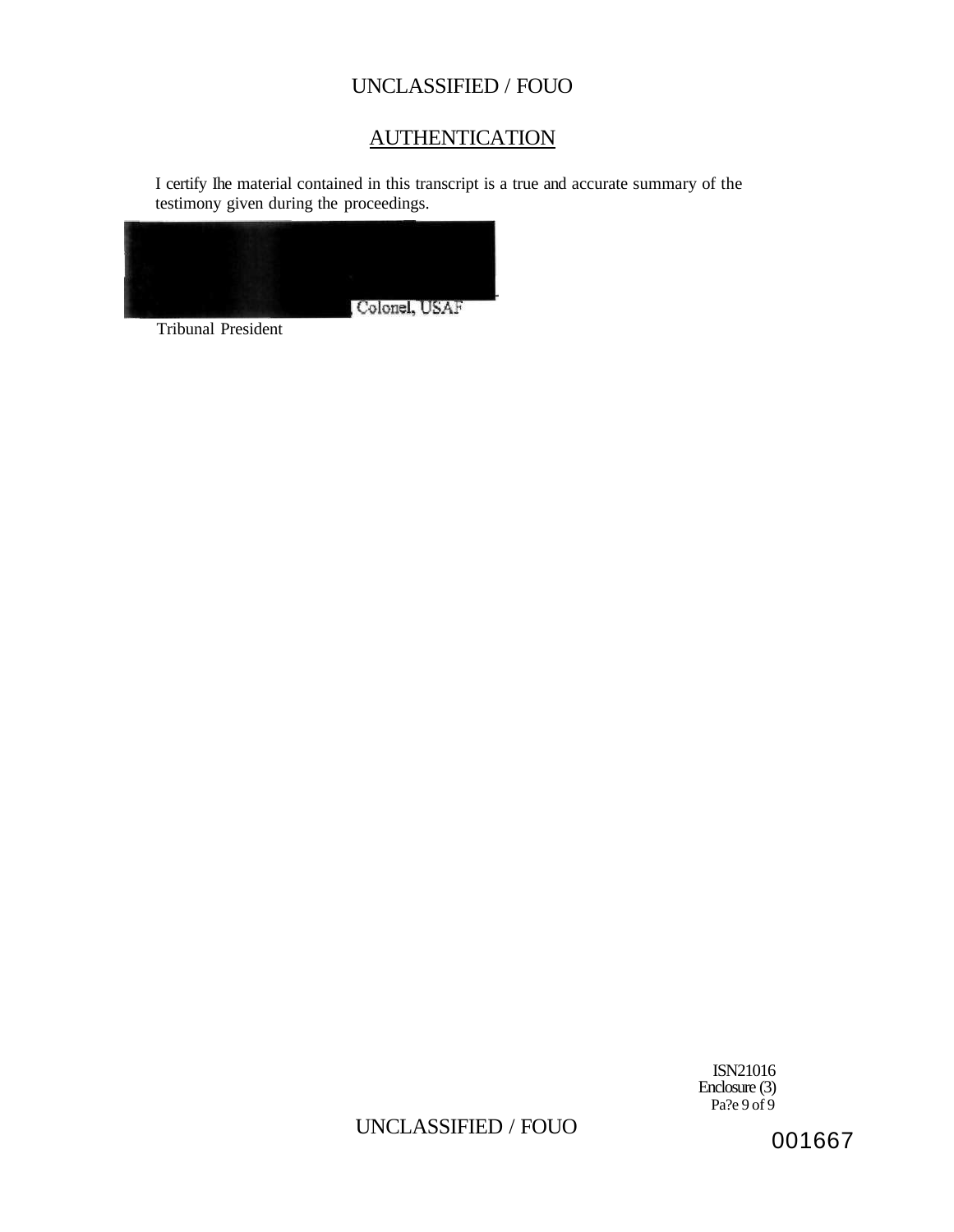### Summarized Detainee's Sworn Statement

*The Tribunal President read the Hearing Instructions to the Detainee and confirmed that the Detainee understood and had no questions,* 

*The Personal Representative presented the Detainee Efection Form (Exhibit D-A) to the Tribunal* 

*The Recorder presented the Unclassified Summary of Evidence (Exhibit R-l) to the Tribunal.* 

*The Recorder presented Exhibits R-I thru R-2 into evidence and gave a brief description Of the contents of the Unclassified Summary of Evidence (Exhibit R-l).* 

*The Recorder confirmed that he had no further unclassified evidence or witnesses and requested a closed Tribunal session to present classified evidence.* 

*The Tribunal President, referring to the Detainee Election Form, made the following Statement:* 

Tribunal President: I sec by the Detainee Election Form that you have elected to participate today as evidenced by your being here. I also see that you had asked for some witnesses; I actually see a total of seven witnesses that you originally requested. The first step I'll talk about are the witnesses that arc available locally, and you had asked for three: Haji Nairn Kuchai, 1 laj i Nazrat, Akhmr Mohammed. As such, we allowed for two of those witnesses to testify for you and the Personal Representative will provide that testimony later in a written format. The other four witnesses were what we consider off-island witnesses. The first one you asked for was Commander SakhL Then there were three others in which their testimony appeared to be duplicative in nature. I said you could choose one of them. You picked for us to contact Hazrat Mujadidi. Based on this request and the appearance that their testimony would in fact be relevant to your case, we requested that the Department of State on the  $26<sup>1</sup>$  of November to contact this witness. Then they also had tried two follow-up requests on the  $10<sup>1</sup>$  of December and the  $17<sup>th</sup>$  of December. To date, the Department of Slate has indicated that Ifaoy have had no response back from the foreign embassy. As such J have determined that based on the attempt to locate and the lack of response, this witness is not reasonably available at this time. I will tell you, that if their testimony does in fact become available at a later time the Tribunal will consider whether *to* re-open your case or not. Commander Chaman you may now present any evidence you have to the Tribunal and you have the assistance of your Personal Representative in doing so. Do you wish to present information at this time and would you like to make your statement under oath?

Detainee: Yes,

Tribunal President: Recorder would you please administer the oath?

1SNS 1021 Enclosure (3) Page 1 of 34

### UNCLASSIF1ED//FOUO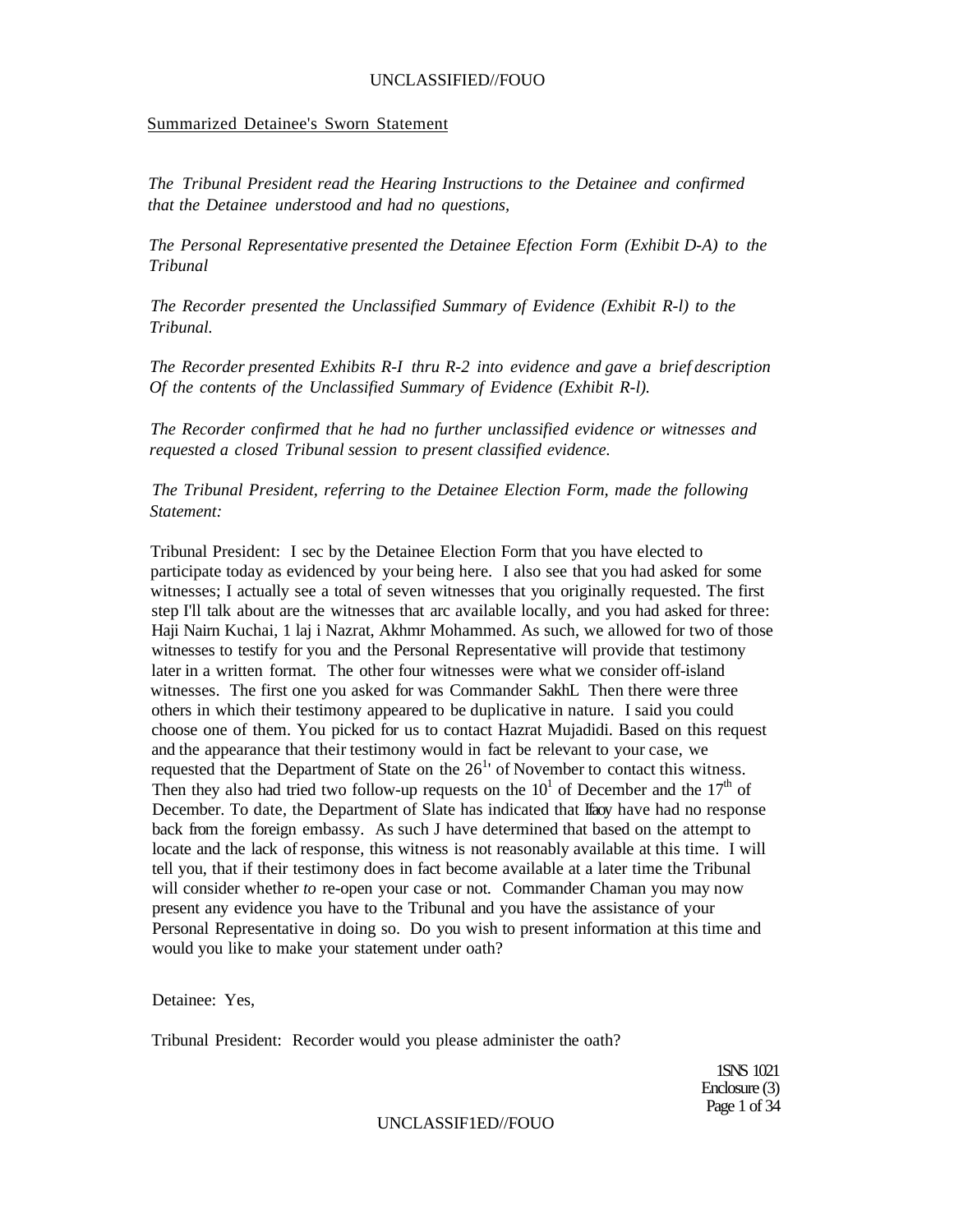### UNCLASS1FIED0FOUO

Detainee: Should I stand up?

Tribunal President: No. you can remain seated.

*The Recorder administered the Muslim oath to the Detainee.* 

Detainee: Nothing else but the truth.

*The Tribunal President opened the Tribuntil to the Detainee to make his statement.* 

*(The Detainee choose to make an oral statement instead of answering the allegations)* 

*3.a. The deiainee is associated with a! Qaida, ihe Taliban and their associated forces:* 

*3.a.l. When captured, the detainee possessed current intimate knowledge of the logistical, financial and operational structure of at Qaida, the Taliban and their associated forces.* 

*3.a,2. The detainee attended a meeting of then current al Qaida, Taliban, and Hezb-1 Islami Gulbuddin (JUG) operatives held in Pes he war, Pakistan.* 

*3a. 3. When captured, ihe detainee possessed current intimate knowledge of the HIG command inner circle. This knowledge includes its structure, membership, and hierarchy of influence.* 

*3.a.4. When captured, the detainee possessed knowledge of current JUG plans to attack U.S. Forces stationed in Afghanistan.* 

*3.b. The detainee engaged in hostilities against ihe United States or it s coalition partners.* 

*3.b. J. The detainee collected intelligence to facilitate a planned attack on coalition interests in late 2002 and early 2003.* 

Detainee: When the Russians came to Afghanistan they bombed our district. A lot of them died and the rest of Ltttm, every single person, became a refugee and passed on to become seven different groups and started the war against the Russians. I joined the Mujahidin Mohammed Nabi group. The name of the group is Rarakat-c-Islami. I came to Afghanistan to stop the war against Russia. After a long struggle, the Russians disappeared. The last president supported by the Russians, Najibullah's government was finished and our leader Mohammed Nabi talked to everyone a said that the war is over, everybody should go home and Mr. Elazrat^Sebqatullah Mujadidi became our president. After the war I bought a store to sell clothes, men's clothes, cotton and other material. 1 started to get busy with this. After three years of doing my own business at the store, 1 left to Afghanistan and stayed for six months with Gulbudin Hikmatyar. At that time Gulbudin Hikmatyar, President Rabani, and Commander Masood were in a big civil war against each other. Six months later, [ left Gulbudin Hikmatyar and I went to Ahmad Shah Masood. After a while they came and made peace together and MT. Rabani had become our

> ISN# 1021 Enclosure (3) Page 2 of 14

UKCLASSIFIED//FOUO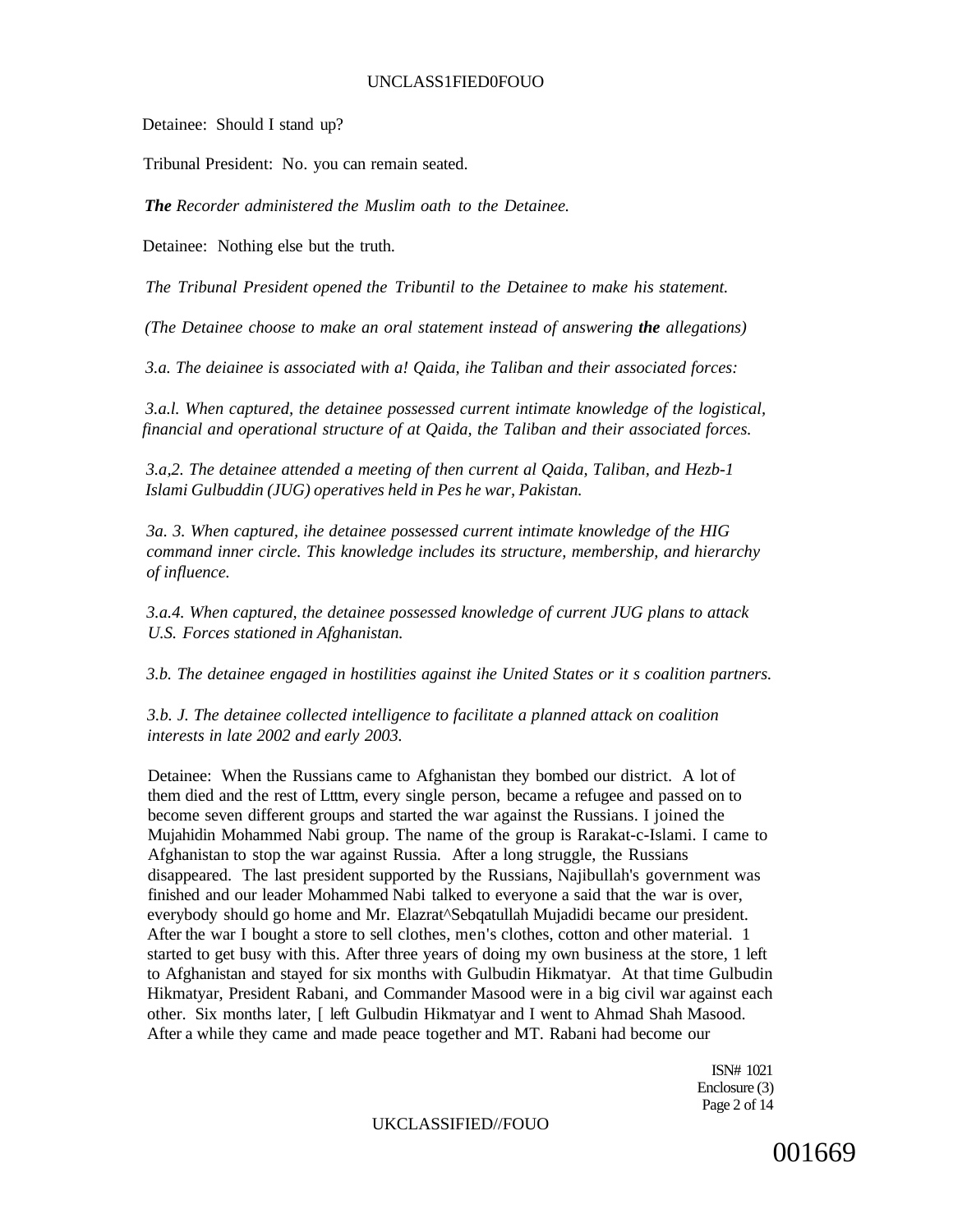### UNCLASSIF1RD//F0U0

President and Gtilbudin Hikmatyar became the *Vice* President. Then I left my home district and stayed there. Then the Taliban came and started to fight against us and our district. Later on 1 left my district and went to Kabul because I didn't have the weapons to fight against them (Taliban). Three days later they gathered ten of my friends and took them to a room> much like this one, *mvH* lined them up and shot them from close range. After the incident the people of the district went to the Taliban and asked for the bodies to be relumed so they can be put to rest in their own traditional and religious manner, "but the Taliban denied the request. They did not return the bodies to them; they just dug a big hole 300 meters away j'rom the district and they put all of them together and buried them in it; they are still there. When they (Taliban) went to capture Kabul Ihey announced everything that belonged to Commander Chaman would now belong to the government and nobody's allowed to touch it. They took everything from my office and everything from me. Before they came to capture us they said I bought a lot of concrete and help to build my own house. The Taliban took all the equipment; all the cement, wood and other things and instead they used it to fix the district and district manager took the rest to his home, When President Kar/ai's government came into power I returned to the district and built separate graves (headstones) for them and buried them. If you go back lo the district right now all of the equipment and the wood and cement that I mentioned are still there as my evidence, When they captured Kabul, everybody escaped to Panjshir (ph.) and Mazar-e-Sharif. I went lo Mazar-e-Sharif 1 was in Mazar-e-Sharif for six months and Ahmad Shah Masood was inKundoz province. I used to visiit him in Kundoz. When I was coming back, Gulbudin Hikmatyar and bis people were in Baghlan (ph) and when I was coming back they had trapped me, they tried to assassinate us and they killed two of my guys. When I got back to Mazar-e-Sharif, there were planes that belonged to General Dostum that flew between there (Mazar-e-Sharif) and Pakistan. I took one of the planes and went to visit my family *in* Pakistan, When I got to Pakistan, the Pakistani government authority did not allow me to get off the plane and they told me that I couldn't go home. I returned to Mazar-e-Sharif ill the same plane. Three months later, during Taliban's government, I went back to Pakistan hiding through the mountains. When I went home I was hiding there for a year and couldn't go anywhere because of the scare of the Taliban. After one year I reopened my own store, my own business again. After three years Ahmad Shah Masood sent me his representative or his commander asking me to come to Panjshir in the name of Haji Shah Agha. I spent seven days with Masood in Panjshir. He told me to go to MuzalYar Abad (ph) in Pakistan to meet with a person whose name was Stanei (ph) accompanied by one of Masood's commanders. Stanei sent me to meet another man named Commander Mazbut (ph) in Kashmir. Stanei and I went back to Muzaffar Abad and we found Commander Masood. Then 1 took Stanei lo Commander Mazbut (ph) and 1 don't know about the other details because that was between Commander Mazbut (ph) and Stanei. 1 told Mazbut (ph) that Stanei is Masoods guy. Then everything was between the two of them, I did my part. After three years while 1 was running my store the Taliban was finished when Americans came there and President Rabani came back into power. When President Rabani came into power his Chief of Intelligence service, Mr. Engineer Arif (ph). who is from Panjshir and is still in power, sent Haji Shah Agha to meet mc and bring me back to Kabul, Afghanistan. Ahmad Shah Masood had already been killed when the Americans came. When 1 came to Kabul, the Chief of Intelligence asked mc to come and work with him to find out about the whereabouts of Taliban commanders. The Taliban

> ISN# 1021 Enclosure (3) Page 3 of 14

### IJKCLASSIFTED//FOUO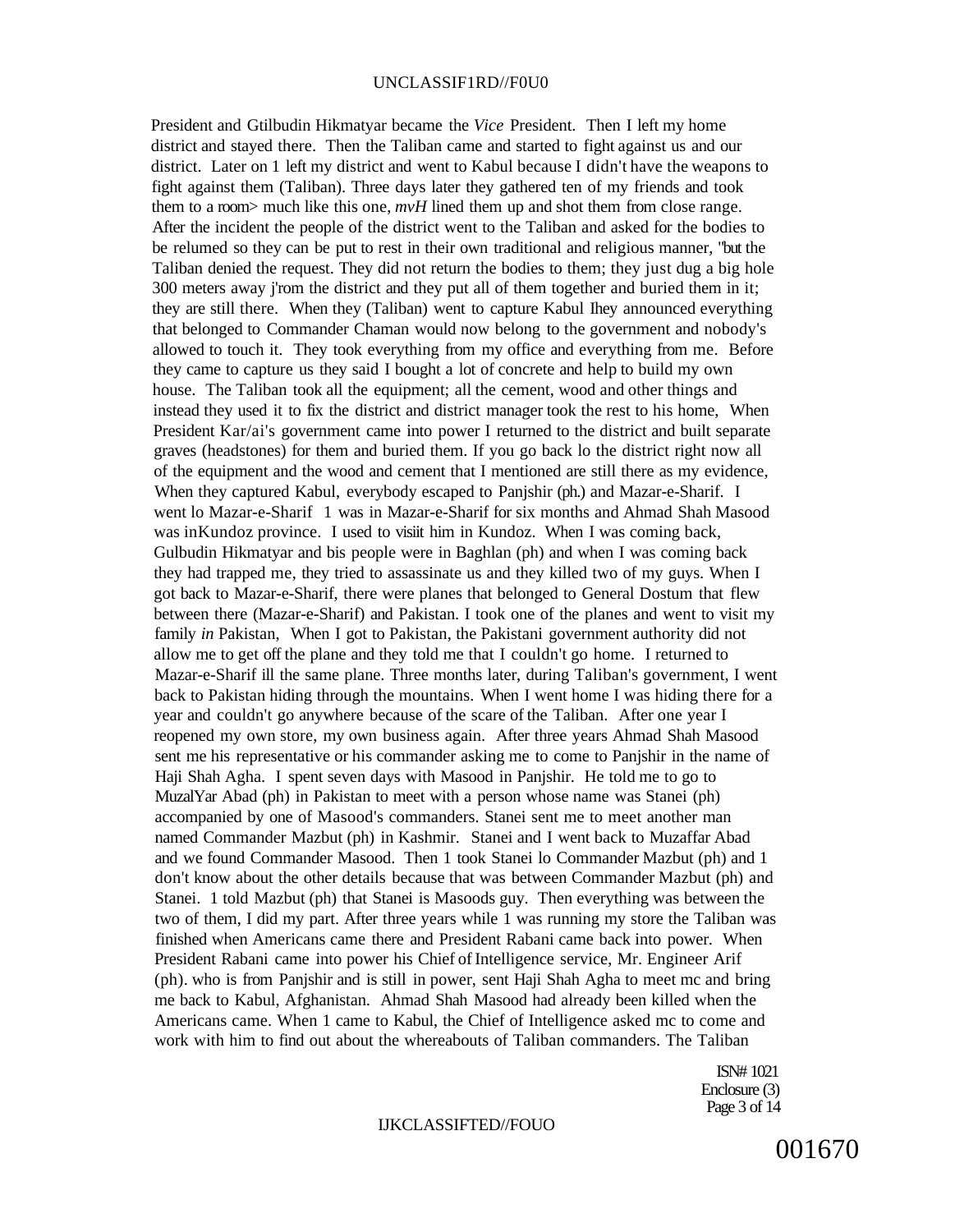were at that time running away towards Pakistan. I told them that I did not know a lot of people. How would I work for you because I cannot read and write? They told me wherever J go Haji Shah Agha will always be with me and he will help mc read and write. After that Haj i Shah Agha and I went to Pakistan to look for Taliban high ranking or Taliban members or Taliban commanders and we would get the information and then give it to the Kabul government. Because I was not by myself, everywhere I went Haji Shah Agha was always w'uh me and we were looking for information about Gulbudin Hekmatyar and high-ranking members of Taliban and went back to Kabul and gave the information to Engineer Arif. After that, Mr. Karzai became the president When President Karzai was in office the American and the American coalition and the United Nation forces were all placed in Kabul and I thought now the Northern Alliance and the Taliban would slowly, slowly disappear and peace would come to Afghanistan because of international forces. I went to Pakistan to bring my own kids and my only family back to Kabul, Afghanistan. That was the reason and that was my main goal to send my kids back to school and stay in our own country instead of a few days here and a few days there and have relaxation and be comfortable in our own home at peace. I also worked with President Kaizai's government and that was our job to go around the country to get information about the Taliban. Engineer Arif was still the Chief of Intelligence and I still had Haji Shah Agha with me al] the time to gather information about the Taliban. One of the things that the Hngineer Arif told us to do was to go to Muzaflkr Abad, Pakistan and bring him a picture of Commander Mazbut (ph) and so we did. We made these trips once a month or one and a half months and I ran my own business buying used care and selling them back to make some profit and bay some houses to be remodeled. Then the Americans were fixing this place. They were bringing these metals from Herat. They had this translator with them named Yaqub (Jacob) and *\* saw the contract with them to find and bring the equipment from Herat to Kabul. I found them or I brought the equipment from Herat Province to Kabul. The linguist Yaqub told me the American representative wanted to meet Mr. Bassir. Mr. Bassir was a central commander of Kabul, working for the Karzai government. I went 10 Mr. Bassir and got an appointment with him and told him that the American company president wanted to meet with him. 1 told the linguist Yaqub that 1 got an appointment with Bassir and you guys can go anytime to meet him. The linguist told me the American said that 1 could go if I wanted to join them and meet Bassir. Also mere was also another gentleman hts name w'as Mustafa; he was a driver for the Americans, i met Mustafa at that time. Mustafa told mc awhile later that the Americans had brought all the equipment here, make me a partner. I told him I couldn't make him a partner in this and that he couldn't go back and forth to Herat. This is not a job for you. He warned mc if didn't make him a partner that he knew these Americans, he worked with them,, he'll make problems for me. A Iter awhile, I had a small ear and 1 think that the gentleman asking mc for partnership deliberately caused an accident with my car; he almost destroyed my car. Then I found Mustafa and T asked him why did he hit my car and he replied thciL he would come this afternoon and he will pay for the damages. He would pay for all of the damage be did to my car. I was looking for him and he disappeared, he didn't show up that day and he disappeared for almost three or four months. 1 asked this man Mr.Yaqub where Mustafa was and he didn't know either. Engineer Arif asked me to come to his office at that time. He showed me a picture and I found a picture Mustafa. Engineer Arif told mo if you ask for something from Mustafa we

> ISNA 1021 Enclosure (3) Page 4 of 14

### UNCLASS1FTUD//FOUO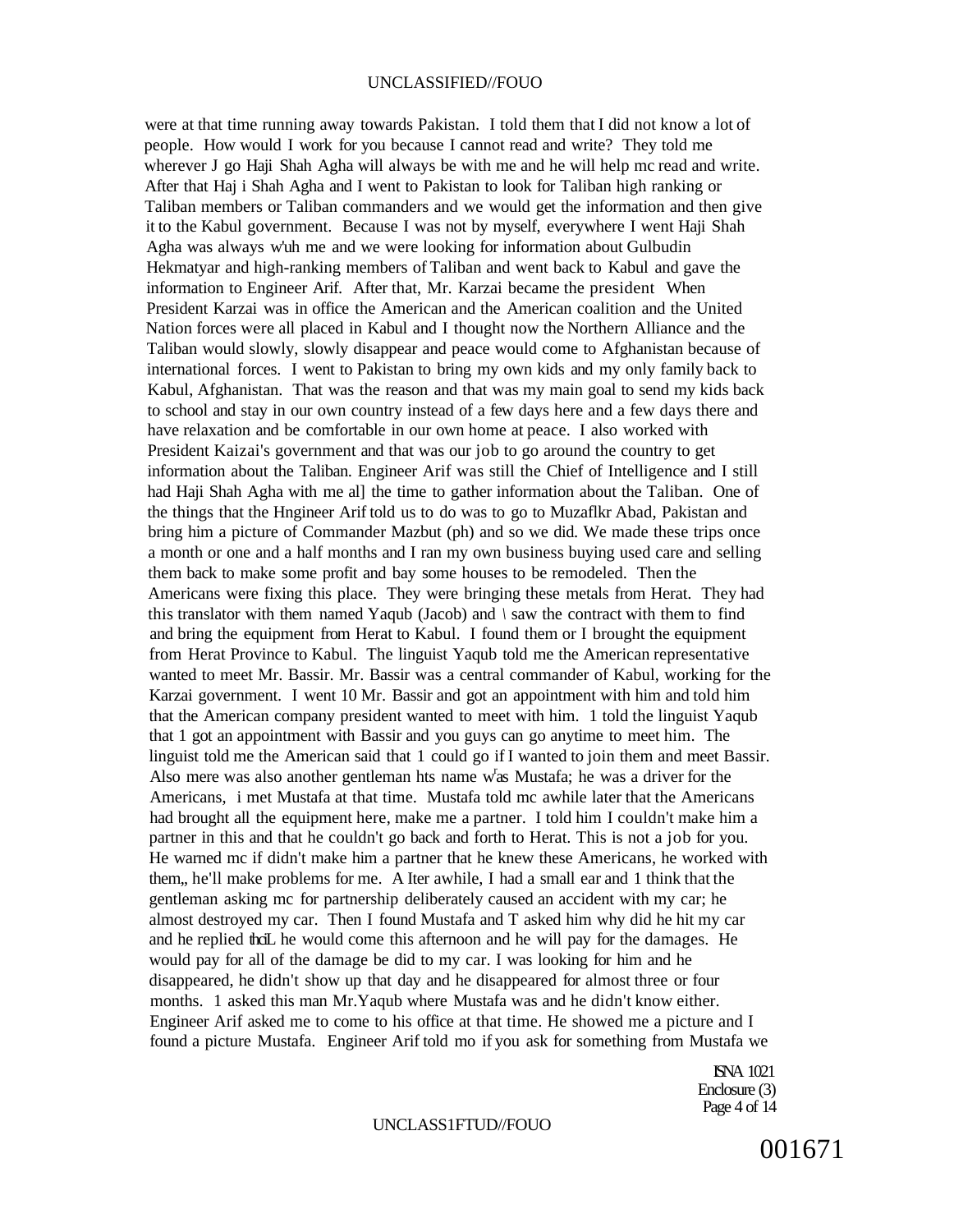### UNCLASSIFTRD//FOUO

would put you in jail, I said that I didn't ask for anything, Mustafa created an accident and hit my car. 1 asked for the damage and he said yes he has to pay you, when we find Mustafa wc will make sure what happened. After six days nobody showed up, 1 didn't see Mustafa; I didn't see anybody after six days ibey turned me over to America, From that point I became a detainee in the hands of Americans, When I was detained in Bagram the inteiiogator told me that he was going to confront me with Mustafa. I said okay and they brought Mustafa into the room. Mustafa said not a word; he was just quiet and didn't say a word. Then 1 was transferred here and the interrogator told mc that they brought Mustafa al so j we will need you face to face and I said go ahead. When confronted by Mustafa, he told the interrogator that he lied. Mustafa was working in Kabul in the American office; I think he had stolen a computer from (lie American office. When they interrogated him and asked him a question, they told me that Mustafa had disappeared and that w'as the reason I was lying about him because the American told me that in Kabul if you found one person who Stole a computer or something happened to a computer they will let you go and he apparently lied about mc. Why would T lie about him? The reason that Mustafa says when the American asked me or showed me a person or find some person we will let you go. Mustafa said 1 thought 1 would chose him because lie is a person in the Karzai government, America will not take him, imprison him, or detain him, that was the reason I gave his name because he knew I worked for the Karzai government. When I find him, they will let me go maybe; America will not arrest him. Still at that time Mr. Karzai was in power but there were two governments over there. Mr. Karzai was only president by name. The whole structure of the government was run by Panjshiris of the Northern Alliance. First the Panjshiris or Northern Alliance did not want any Pashtuns in Kabul to back Karzai. They didn't want Karzai to become powerful. Every Pashtun you find in Kabul they will make problems for them, make allegations, and turn into Americans. One of mine did the same thing, they went somewhere with Mustafa and turned against me and put forth wrong allegations. I think that was the only reason to turn me into America and bring me here for no reason. I'm. innocent. My word is true and the real enemy is the Taliban. The Taliban look my home away and took my own equipment and sold it to the district office. The Taliban killed my ten really close friends and associates, you can visit the district and see people out there and you can see the gravestones of these ten people. My enemy truly was the Taliban, Even you ask a little boy in this district who these people who died and they will tell you it w'as C ha man's friends or associates or people and the whole equipment of the district was (inaudible) that was my problem. That was the reason I brought a lot of the equipment, a lot cement or material because our own village, our own people, OUT own district was destroyed, there was nothing left by Russians, I don't know how sell  $(inaudible)$  house. Ever $)^{1}$  tiling was destroyed because the Taliban invaded my house in the beginning; it is gone by the Taliban, My true enemy was and is the Taliban and Hezb-I-Islami Gulbahaddin (I1IG) not the northern alliance. I was with them and I work with them. If I am a man or 1 have something in my heart and do something wrong, why would have brought my family to Kabul? My kids would still be in Pakistan or Iran or other country. 1 w'ill do the wrong thing if I want. Why wouldn't I bring my family to Kabul? The only thing 1 did was help them because Engineer Arif and Mr. Haji Shah Agah is the third person responsible in this office, the second or the third one. Haji always worked with me, shoulder by shoulder, everything wc did together, everywhere that we went we helped to new government or the Rabani government against the Taliban and the Hezb-I-

> rSNtf 1021 Enclosure  $(J)$ Page 5 of 14

#### UNCLASSlFIFJ>//FOUO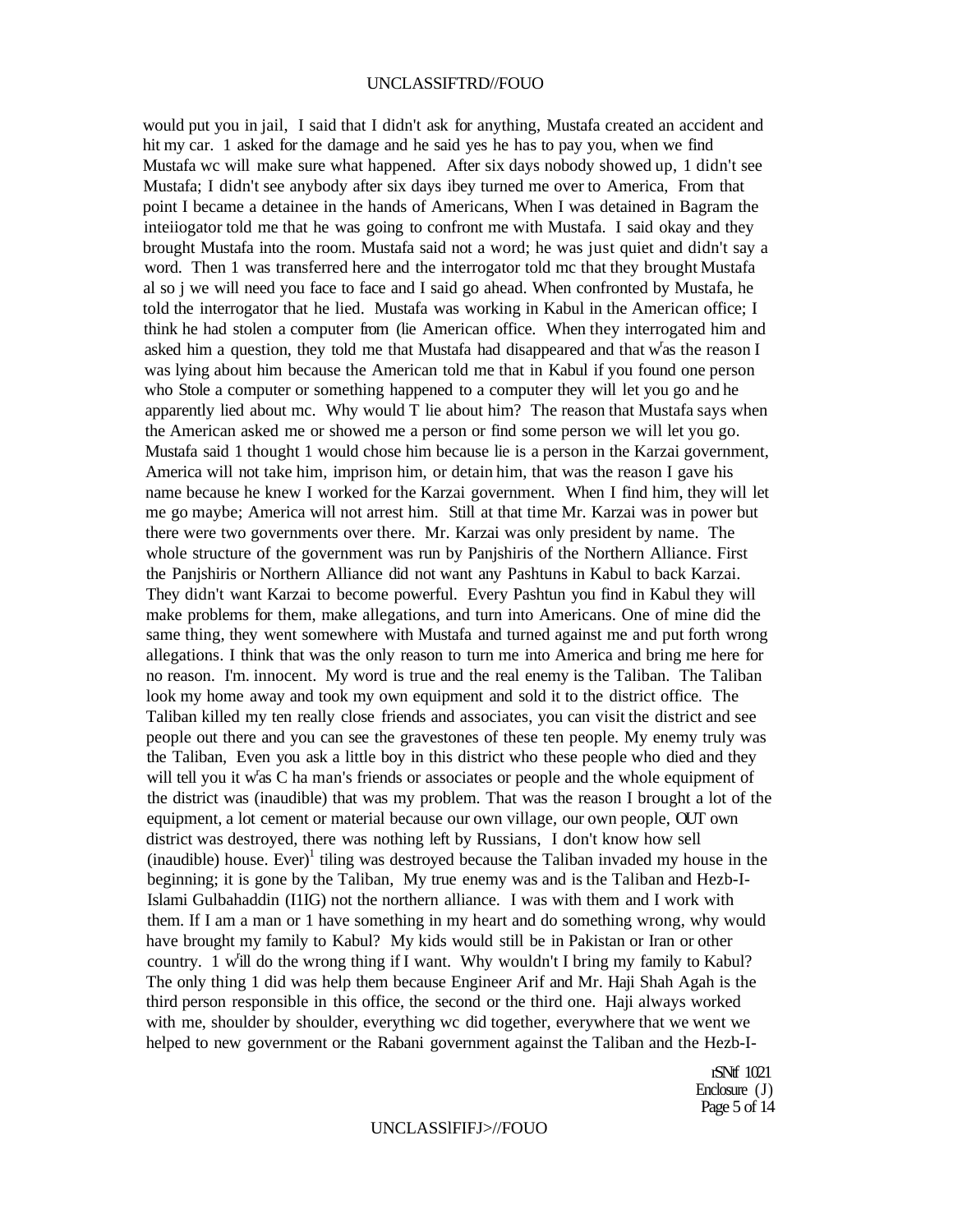### UNCLASS1KIED//F0U0

Islami Gulbahaddin. That is the whole thing I did and nothing else. I prove it to you because I was working for the government. When me find Haji Shah Agah the third ranked person in the intelligence office and they sent us to see or bring the picture from Mazar, wc took the picture and we just formed it, we took the picture of the villain and we brought it back to Kabul I work with the government and the interrogator showed me the picture here. It was me and Haji Shah Agah thai would meet everyday, every time we would go somewhere to report from the Taliban or Gulbudin Hekmatyar and also we met with Mazbut (ph) the commander and we took the picture and the picture is here and the interrogator showed me, 1 saw the picture here. 1 never ever had joined any conference or any meeting with Taliban because even though I did this story I was still the around the Taliban and if they capture me they will kill me. Everywhere I go the Haji Shah Agah, every single day, every trip we went on. he was with me. I was not allowed to go anywhere.

Tribunal President: Does that conclude your statement?

Detainee: 1 have one more thing to say.

Tribunal President; Certainly.

Detainee: I never ever joined anything with Gulbudin or anybody. I never joined it and 1 don't know anything. It is true that J knew this person, this third or second by rank in the intelligence of lice but Haji Shah Agah to go there and find information to get information about the TIL] i ban or He zb-Ms la mi Gulbahaddin to bring the government that information. That is the only thing I know otherwise 1 don't know nothing about anything. Even if we find out together the Hczb»Uslami commander wc would go secretly to find information and bring the information back to the Kabul government, Haji Shah Agah is the second or third highest-ran king intelligence office in Kabul also did not aid in the intelligence. The whole thing I did was an order. The word *of* my witness, you can ask them about me. My second witness is an American Yaqub (inaudible) of our district. Contact them and please tell them who arc the people in the district, who is buried there and also whose equipment, whose cement or the wood, or die door, or (he window. They are mine. They stole them from me. That is it between the Taliban and myself. The Taliban is my true enemy. I don't know why the Americans think I am against them or against the new government. We thank the government. I appreciate them. They rescued us from our criminal terrorist from Kabul. You know bow short we are and how long we are they will cut your hand, they will cut your leg, they are thief's. We thank the Americans for their help to throw out the terrorists. We have peace because of the Americans. Also, my three witnesses Hasbmat Ahmed (ph) he is the brother of Sianci (ph) who is the Prime Minister right now. That is his brother. Also my later witness is (inaudible) he is being detained and maybe he can come out and defend me. Also the Defense Minister of the new cabinet and Mr. Karzai the President and also Mr. Hazrat-SebqatuUah Mujadidi our former president. Those people it is easy to call and contact and find and they are also American and Kabul. I hope you contact those people and ask about me and my lile. I'm not against Mr. Karzai the President. 1 am not against America; I thank America because they rescued us from criminals. The onl\ thing is a bunch of people or group of people they axe the ones who

> ISNfl 1021 Enclosure (3) Page 6 of 14

### UNCT,ASS1FIRD//F0U0 *ntxicno*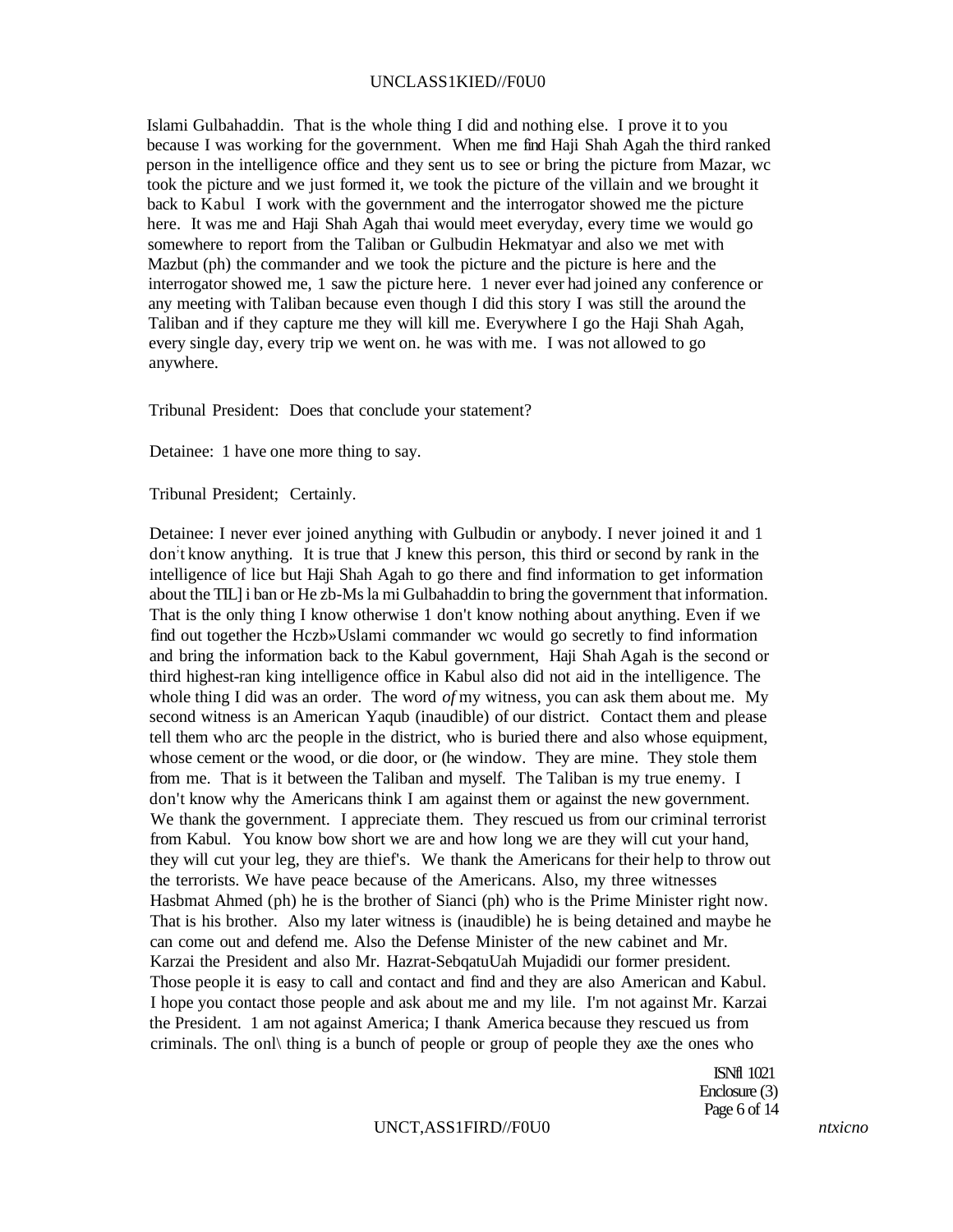find a problem with me because I was six months when they were at war between them and Hefcb-I-J\$litnii, I was traveling for six months with the Islami and that was the reason to turn me into America, that was the only reason and also tbey say Pashtu is a big problem in Kabul at that time. That was our only wish that when we pray for at that time thai someday wc could get to peace and no more war. That was God's help that America came over to bring peace lo Afghanistan and put the criminals away and my hope and this wish. That was the only reason 1 brought my family and my little kids to Kabul to live in peace. If you do something wrong, yon don't want to put your kids oul in harms way. Especially because I love my kids. I don't want lo bring my kids and put them into this trouble and put them into the problem and in Kabul *I* managed to do something wrong and break the law. The meeting here is like it was with Mustafa when interrogated with Mustafa because Mustafa said that what 1 put on him was a lie. This moment that you need to bring you more clues then send me to Kaffor (ph) and he loUl me as soon as possible he would send me home. That was to go home and live free I think against somebody or something a Pan]shir or the Northern Alliance they wanted more information. I think he was rearrested here and is back in jail. I'm in prison here and you're keeping me for no reason, I\*m innocent. I understand that you guys, Americans arc very lawful people and work by the law, I need your help, let inc share my case and maybe I can live in peace with my kids. There is nothing else to say. 1 lhank you lor your time and I'm sorry T talk a lot. Thank you again for giving me the time and for listening to me. I took up a lot of lime.

Tribunal President: At this time we might have some questions for you. Would you be willing to answer some questions that we ask?

Detainee: Yes, I'd be happy to.

Tribunal President: Personal Representative do you have any questions for the detainee?

Personal Representative: Yes Ma'am.

### Per son a 1 Ren r es en ta tiv e Qxt es ti cm s

- Q, You mentioned previously to your other PR that the Minister of Information was the same for both Rabani and for Karzai.
- A. Not ministry 1 think, lower than Ministry, Head of Intelligence so it's not Ministry.
- Q. So it's the I lend of Intelligence.
- A. When I was out there at Kabul and everything was different information. A lot of power was exchanged.
- Q. He was also with Rabani while you were with the Gulbahaddin?
- A. No at that rime he was not popular or not that important because Masood controlled everything. After when the Taliban Ihrew him out and Gulbahaddin showed up into the picture.

JSNfl 1021 Enclosure (3) Page 7 of 14

lJNCLASXlFn-D//FOUO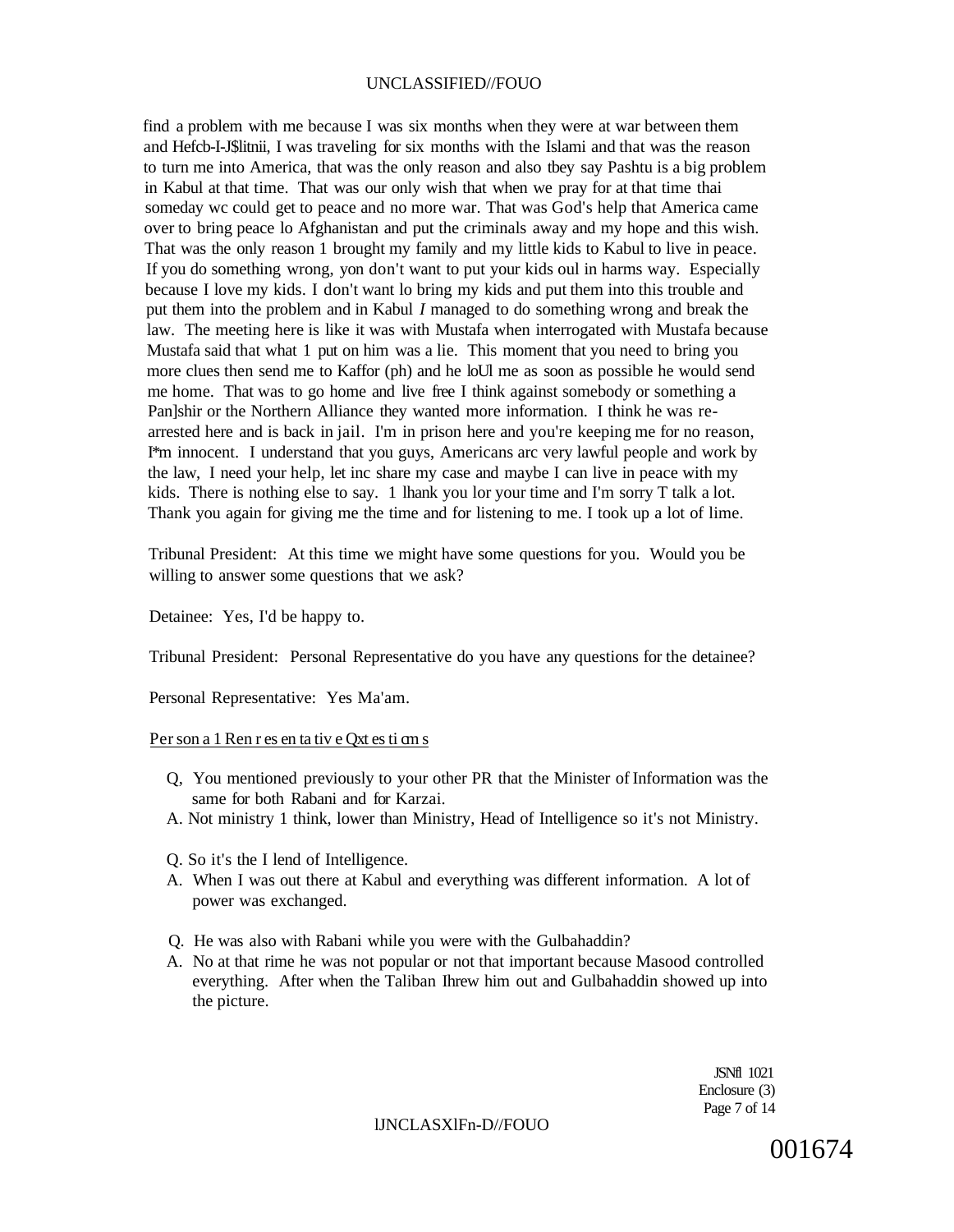- Q. Do you believe that this intelligence had anything to do with your arrest and if so why?
- A. Yes I think ho was a member of former President Rabani. Rabani and Gulbahaddin were fighting together in the civil war that was the reason I was traveling for six months and that isn't the sweetest story it is a horrible one. Take a (inaudible) on thai. Arif was the commander but not the high position he has now,

Personal Representative: That's all the questions I have. 1 believe he answered all the ones in his statement.

Tribunal President: Recorder do you have any questions for the detainee?

Recorder: No Ma'am.

Tribunal Member's questions

- Q. Did you say yon were a member of the HlG at some point for six months?
- A. Yes. t told you that before I was with Mujahadin Mohammed Nabi. He is not in prison now; he has passed away. His son Dakar (ph) Mohammed Nabi is a poor person in Kabul, Afghanistan. That is maybe like the Vice President lo KarzaL I stood with hira and worked with him and sold with him and only because at that time the Russian (inaudible) President (inaudible) threw him out and I went to it because he told us no more war and nothing else and 1 went to Gulbudin Hekmatyar lor six months. When 1 saw more closely his activity and I really just didn't like him, I disagreed with him. and II eft.
- Q. Did you leave before Masood died?
- A. Yes that's why Masood and Rabani were on one side and Gulbahaddin was another side. Yes Masood was alive. Yes,, 1 did HIG and I w<sup>r</sup>orked w<sup>r</sup>ith Masood for the last five years.
- Q. Actually right now 1 would like to ask the question to the Translator. I know you translate for a lot of different people; do you feel like you completely understand him?
- A, Yes, yes, yes.
- Q. T just wanted to clarify that with you. 1 was having a little bit of trouble with names. Did he say Mustafa was the driver for American personnel?
- A. Yes, Mustafa had two jobs. One job it was driving Americans around and also he had knowledge of computers and he worked hi an office. Computers, maybe a linguist Because he said to the interrogators here, right in front of me, he said he worked at two places. As a driver and he afso worked on computers in an office.

1SN# 1021 Enclosure (3) Page 8 of 14

UNCT,ASSlFIED//FOUO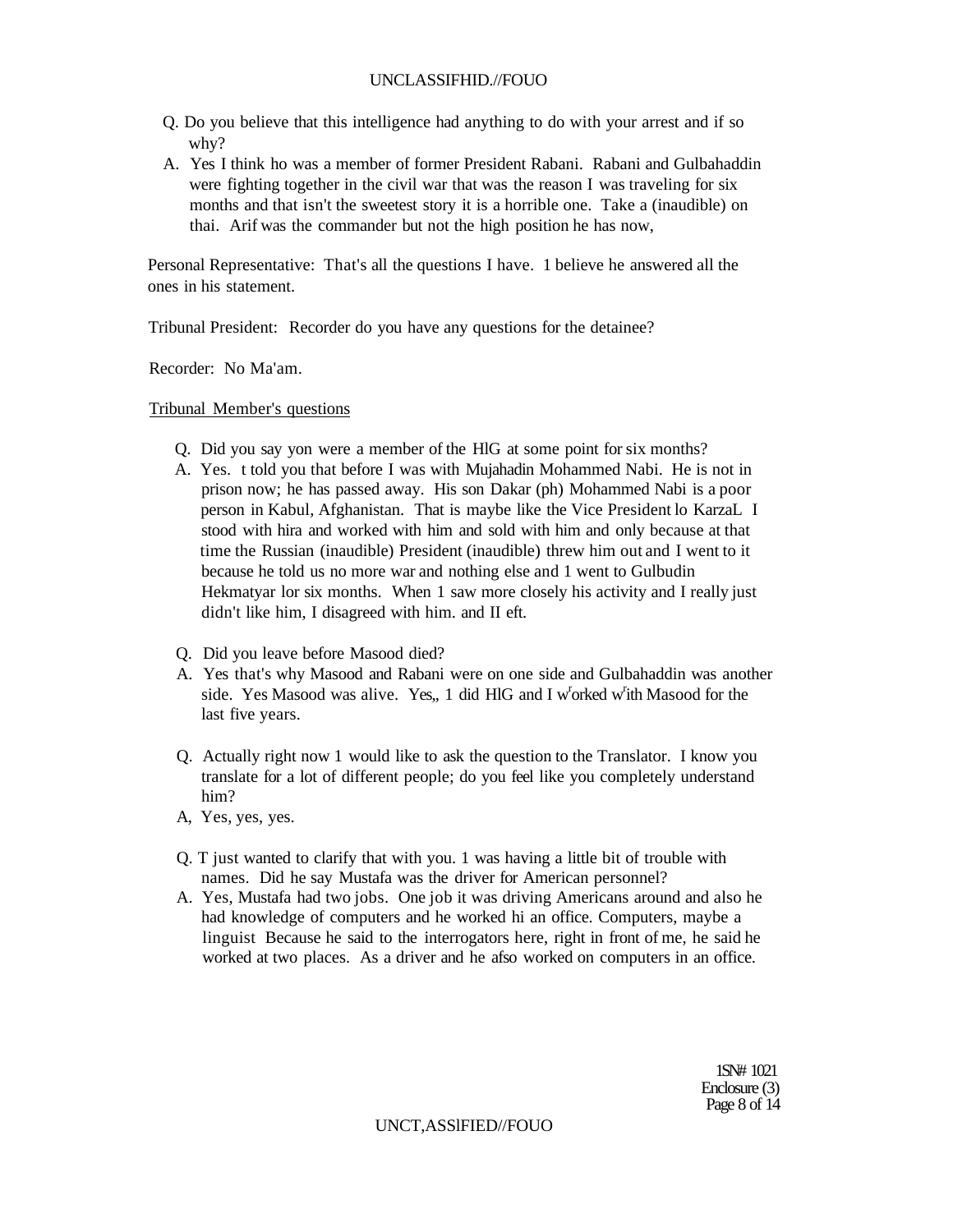### UNCLASSIKIKD//rOUO

- Q, Okay. l-Ic wanted a third job 10 be his partner, is that correct?
- A. Yes. He wanted a third job. He didn't even know what job he wanted. He wanted to get some money. A product. Because he warned me he know Americans, I work with Americans, I will make problems with you and your business. He said if I didn't give him a share he would make a big problem forme and he did it.
- Q. Again 1 have problems with names. Who's the name of the person he was supposed to get a picture of?
- A. Mastgul Iph). This is the first Pakistani and lie fought in Kashmir against India because I think he thought thai was a close friend to Masood, I don't have any knowledge of him and I don't know him. The only reason I was there was because Masood told me 10 go there. If you see my tile hopefully you saw the picture of me and them and also the intelligence office, the second or third ranked office of Haji Shah Agah, every where 1 went, everything I did. he was with me<sub>?</sub> shoulder by shoulder. He was the one to brag in the beginning. If 1 did anything wrong why isn't Haji Shah Agah and (inaudible) not hcrc> they arc still working for the intelligence office out there. 1 did everything under their controls, under their power. Why I am here, anything we did. we did against the Taliban. My personal enemy is the Taliban. They are worse and they arc real killers because they destroyed my life. Anything 1 did for the government was help for the government, nothing against the government.
- Q. Again, 1 think it's maybe the sound in here. Did you say if you have seen my file? Can you clarify that we don't sec it yet?
- A Please I hope thai you will see my ftlc. '['here is a picture in the file and I hope you will see my picture with the intelligence officer, see what 1 do and what 1 did. Please I want to write and read and be educated for benefit of a diploma. I did nothing wrong against the American or the coalition or the new government I onlyhave personal dispute with the Taliban because the Taliban is my only enemy, I think it is an injustice for no reason arid in prison here. Please read my file. Pm in trouble here and just send me back to Kabul. I was starting a class out there and can read and write. I was beginning to learn some writing. Please again I want you to send me home to my kids. I did nothing, America is not my enemy and it never was my enemy. There was an American prison in Kabul, Afghanistan otherwise I will not go to Kabul. Everything I did was against the Taliban.
- Q, The title Commander, where did he get the title Commander and when?
- A. At that time we reached Pakistan from Afghanistan and they became sign of reporting. You joined unequal in the beginning. To start with them or fight a war against the Russians and you would become a commander right away.
- Q. Did you fighL the Russians?
- A. Yes, yes I have fought the Russians, Everybody fought the Russians. Even animals fought the Russians, our women fought with Russians. The reason they came to destroy us. they destroy our country, they destroy our family, and they destroy our home. Everybody was ngainst them. Kids, women, everybody w'ould

ESN\* 102i Enclosure (3) Page 9 of 14

### UNCLASSIPII20WOUO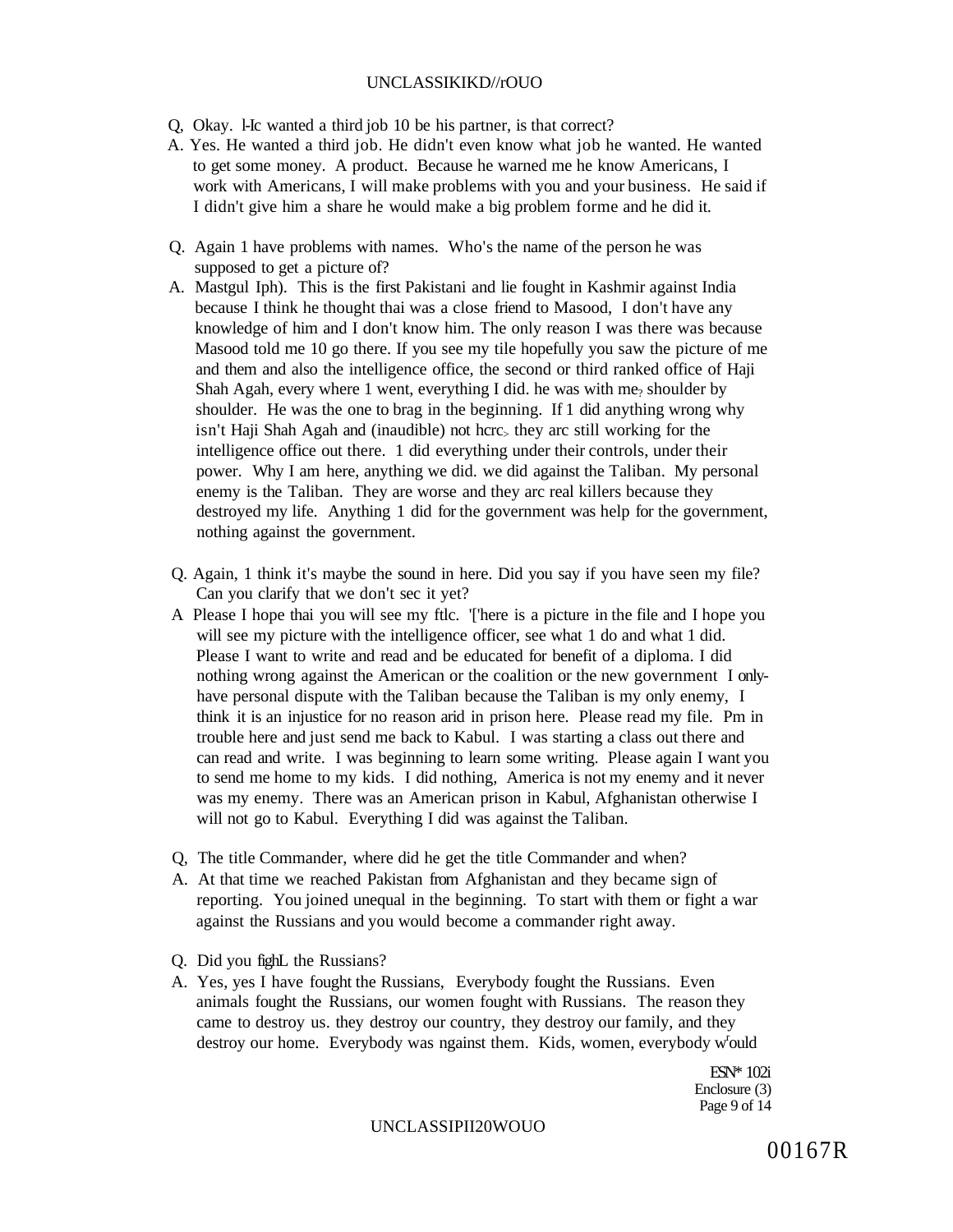### UNCLASS1FIKD/MHJ0

fight against ihem. After the Taliban came and shot ray ten close friends that was it and I closed ray whole chapter and forgot everything in command and I became a regular civilian after this incidenc. I stopped it

- Q. So when you fought or even up to today you had formal military training?
- A, No. Nobody docs. There is no training or education.
- Q. Prior to the United States bombing Afghanistan were the Taliban in Pakistan?
- A. He has ten hundred thousand or more than that, two hundred thousand people out there in Pakistan. We found a lot of Taliban there. We were trying by order of the Intelligence President Musharaf (inaudible). There was a lot of Taliban in Pakistan.
- Q. We know they led after the bombing started, were they there before the bombing started?
- A. At that time before Americans came to Afghanistan there were two houses or they were two places. Half of the house was for Pakistan and the other in Afghanistan. When Americans came and attacked ihem or found them they left.
- Q. When you were working for the intelligence chief and you were tracking down the Taliban members, did the Pakistani's allow you to cross the boarder and come back and forth?
- A. Yes. Usually a lot of people they go in and out. A lot of people have passports. I just gave them my passport and got in and got out. Then we went there before we were there Engineer Arif carried the visa before we went.
- Q. Official travel?
- A. Yes. We had carried a government passport and we made sure that the stamp was on there but it was from Pakistan Embassy and we went there officially. Also he did Ibis thing for me and I didn't get want I want and he turned against me and put me here.
- Q. As part of the work for the intelligence chief trying to track down the Taliban did he in fact gather the information that is in the Summary? You know where it talks about him knowing the leadership, logistics, finance and things? As part of his work with the chief of intelligence did ho learn these things?
- A. No. 1 don't know who wrote this one and how they got this one. I don't know any information of their finances, logistics or anything. It was only our job to find out who is who and where they live. We went to some maybe ten or twenty or hundred different house asking very respectfully who is here? Whether he is a member of the Taliban or not? Only persona! information. T could not ask loudly, if they found me I was their enemy, they could find me and kill me.

rSNtf 1021 Enclosure (3) Page 10 of 14

UNCI ASS IFTED//FOUO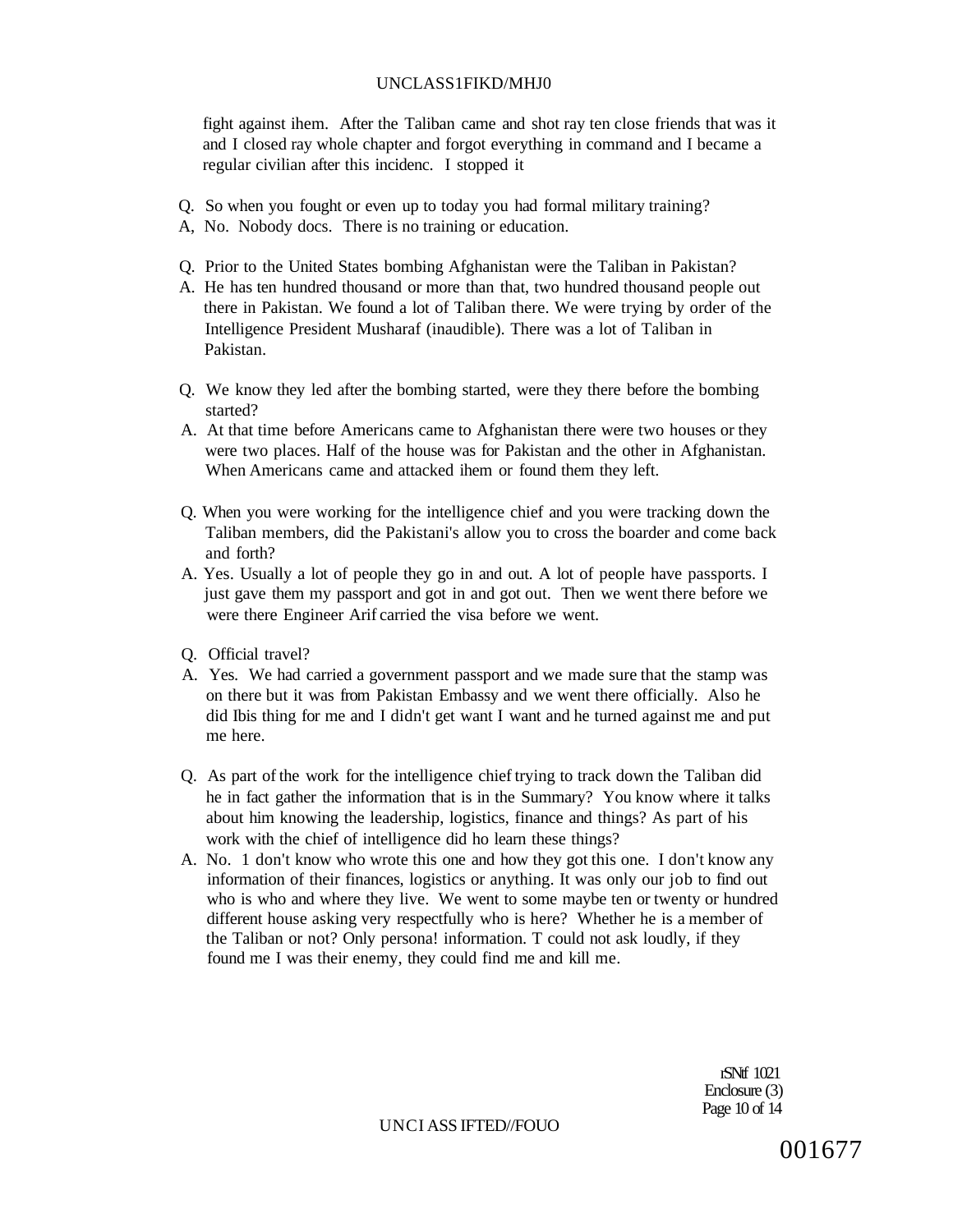### UNCLASSIFlliD/ZFOUO

- Q. Thai was ray next question. 1 would think that would be dangerous?
- A, Yes. We were very careful very secretly we would ask the people where they are. If they found me asking they would kill rac too.
- Q. Just one last question and a clarification. He said he had a contract with the Americans to move equipment from Heart, I believe to Kabul, How much was that contract for? Docs he remember the value?
- A. The contract was only for personal people; I found for them and they paid them five dollars per day to do it Also when the pick-up truck was needed they paid me a hundred dollars a day for that. I was looking for a rental car<sub>b</sub> to find a company and an American. Mr. Yaqub, he was the linguist, and he told me how many cars they needed today or this week; ihey need (en, twenty, I found the car and the people with my pick-up truck. The reason I sent my pick-up to the people was because the way from Herat to Kabul if any car got stopped or damaged or anything we watched very closely for the equipment or anything wrong with the truck not lost or stolen by people. The pick-up truck is easily robbed because all of the equipment is sitting on top of the truck. The American group was not Islam and also the leader of the group (inaudible). Ask the American if I did one thing wrong or anything wrong, I am so Innocent then, 1 will prove my innocence, (Inaudible).
- Q. He was in Kabul?
- A. He was in Kabul, yes.
- Q, I just wanted to ask about you capture again when you were arrested. You said it was because you were falsely accused of stealing a computer, is that correct?
- A. Mustafa was working for the Americans. He was the one who stole the computer. He disappeared for three or four mo nibs. After four months EnginecrJUasked me to his office. He showed me a picture of Mustafa. He asked if I knew this guy. I said yes it is Mustafa. They asked if I asked him for something. I said no that I only asked for the damage from the accident with my car. He thought that that was the problem. That Mustafa put some fear in someone, he is the one who stole the computer. Tiiai was the beginning of the problems for me from there because I was innocent and he was the one whole stole the computer, Mustafa accused me to the Americans that 1 did it. Engineei'HHrold me you asked Mustafa for something and I said no. *\* lost Mustafa; 1 was looking for Mustafa because he promised me he would pay the damage he did to my car. That was the beginning there and Engineer Arif ptit me out there and put roe under arrest. Then after six months he kept me there and sent me after six days to Bagram. When I was first interrogated, I asked to please bring Mustafa here so we can talk face to face about what the real story is. When he brought Mustafa, he didn't talk, he did not say a word. He just kept his mouth shut because he was guilty; be did the whole thing and madeupjthe whole story. When wc came here and I told the story to the intcrrogator^ii^Jand the interrogator told mo Mustafa was here. He brought Mustafa to my face and Mustafa 1 asked him for my forgiveness because Mustafa says *I* was lying and I made up the whole thing. The interrogator told him why did you bring this problem to this person and bring him here for no reason.

ISNS1021 Enclosure (3) Page It of 14

UNCLASSlRL"D//l'OUO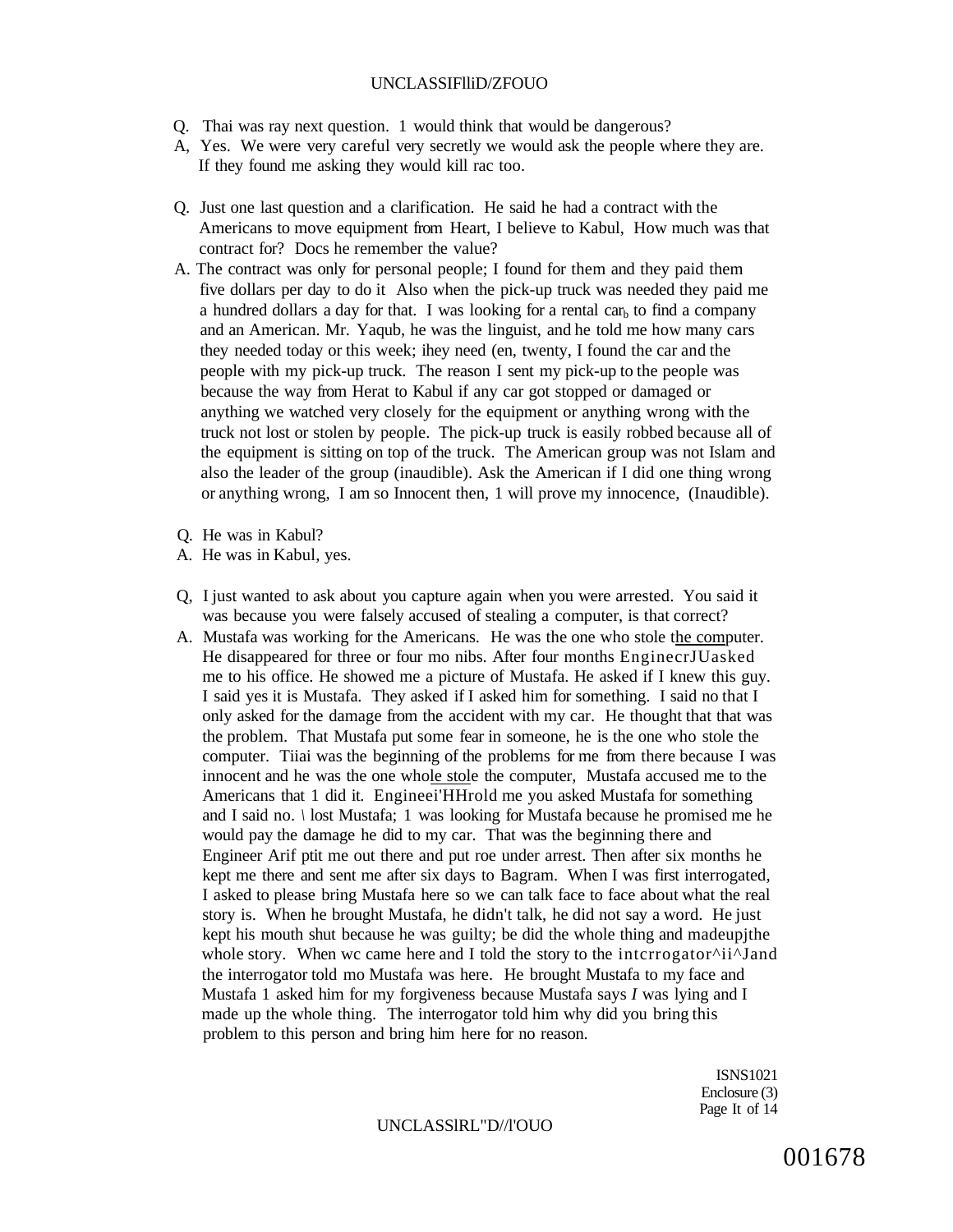### UNCLASS1FJED//F0U0

- Q. Did they give him any other reason besides the computer for arresting him?
- A. 1 don't know. J still don't know what else he has stolen but he says here in Cuba, that he stole die computer and some other things. He said the reason that he gave Americans my name was because I thought his work with the Karzai government; I knew America would not arrest him. He will be free and I will be free because of the person 1 was with, they would let me go. I still don't know what else he has stolen or what else he did but he admitted that he stole the computer and did the wrong thing by accusing him. 1 think the whole dispute began from the top of intelligence office. I don't know what they told them about me.
- Q. You may not know this, but do you know if Mustafa stole the computer because it was a computer or because of data that was on the computer?
- A. I really don't know what he did Sir. I don't have any information. I only heard from Mustafa here that he admitted in front of the interrogator that he stole the computer.

### Tribunal President's questions

- Q. I assume that you're a native of Afghanistan?
- A. Yes. I am Afghan. My province is Lowgarand my village or district is **Hazara**  (ph), my home is Kabul and my also little kids are in Kabul. The reason 1 brought my kids to Kabul is for peace and to *sznd* my kids to school,
- Q. What languages do you speak?
- A. Pashtu.
- Q. The time you spent in Pakistan, here Pit show my ignorance, did they speak Pashtu as well?
- A. Yes, The area I was in was a refugee camp and each camp was from 2.000 to 5,000 homes. They alj speak Pashtu. We don't have contact with the outside of Pakistan with other people.
- Q. OkaVj so where did you set your business up at? Was it in a refugee camp?
- A. No. My business was in the official city in the market. A lot of Afghans were there too. Also only Afghans came to my store to buy material for clothes. All the market was Afghan people and also all of my customers were Afghan.
- Q. It was outside the refugee camp that you set up your business in Peshawar?
- A. Yes all I've done in the office is do business. 1 do that outside of the compound in the city of Peshawar.
- Q. I understood you to say that originally that Pakistan didn't want to allow you into the country and that's why you kind of hid for a while.

ISN2 1021 Enclosure (3) Page 12 of 14

UKCLASS1P1GD//FOUO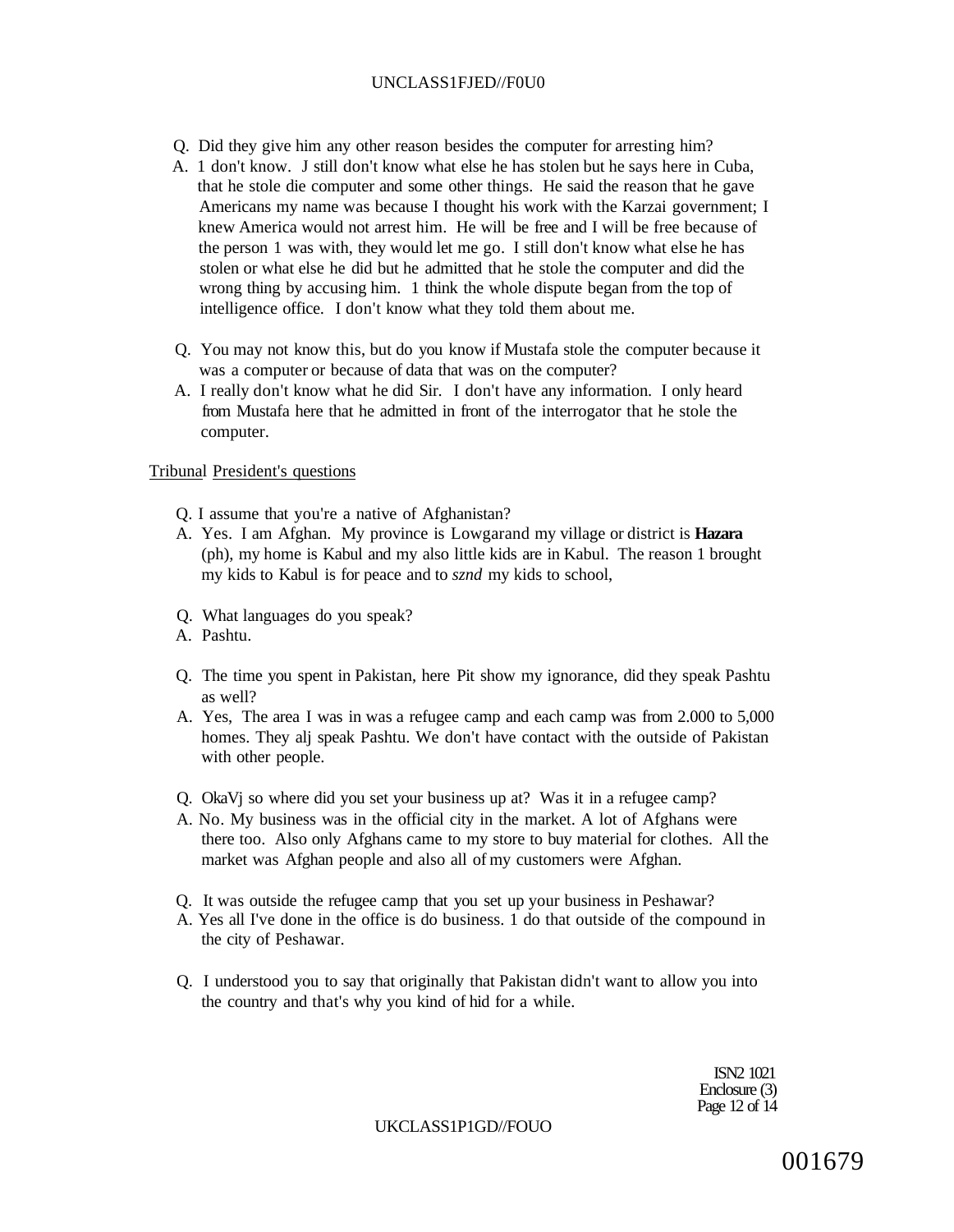- A. The firsl time they did not let me in. The second lime I walked from Afghanistan from the Mazar-c-Sharif by foal to the boarder and sneaked in.
- Q. When you set up your business, did they not require that you have some sort of a license or something to do that?
- A. No, All Afghans work without permit, without licenses or anything. I only rented from the owner and just paid him money, that's all.
- Q. For your work wiih the intelligence department did you receive any pay for that?
- A. Yes. They also gave us some- extra money when wc went to travel. (Inaudible).
- Q, So they gave you a salary as well as plenty to cover the expenses for your travel?
- A. No, not that much money. Only that exactly. Because it was normal if I once a month or every two months and the rest of the week I did my own thing so I paid myself.
- Q. You indicated thai the person you took the photo with, you really didn't know that individual. How were you able to get close to people you didn't even know?
- A. Yes. J didn't know him but because he was a friend of Ahmad Shah Masood he sent us there with his message and he got closer to us because he was a friend of Ahmad Shah Masood. Also it is our culture that if you go somewhere or to visit someone right away they are friends with you. They ask you if you want tea or to relax and to come to their house in the city. At that time we introduced ourselves without that person and we taEkcd with him and he became comfortable with including us. Alter the visit he asked us if we could walk around to see some places. It's not that busy; in his country people walk around everywhere. We went to some nice area: tike touristy area, and that tinie we took a picture and I saved it.
- Q, I thought you said thai once the Taliban was out of power that there were actually two fractions, Karzai and another group.
- A, When the Taliban showed up the former president of the Taliban captured *thz*  power from him. He became the Vice President again and took over the power. The defense minister Fahccm is Panjshiri from there, foreign minister is also from his country, from his group. The Interior minister is also from his group, is also Panjshiri. The whole power in Kabul was in their hands. After a while Karzai ruled by himself, alone and became our president without power. From the top to the little soldiers ihey are all Panjshiri, all power was in their hands. Now Mr, Raheem Vardak or other that comes into power that will be very ideal for Mr. Karzai.
- Q. Just so I understand, did you back Panjshiri in that element or did you back Karzai? A. No. T backed Karzai. Karzai was my own brother Pashtun. I hope he has all of the control of the country because the other Pashtun warlords w'crc fighting. All the other Pashtuns backed Karzai.

Tribunal President: I would like to thank you for participating in this Tribunal today.

*mm* 1021 Enclosure (3) Page 13 of 14

### UNCLASS 11-T12D//POUO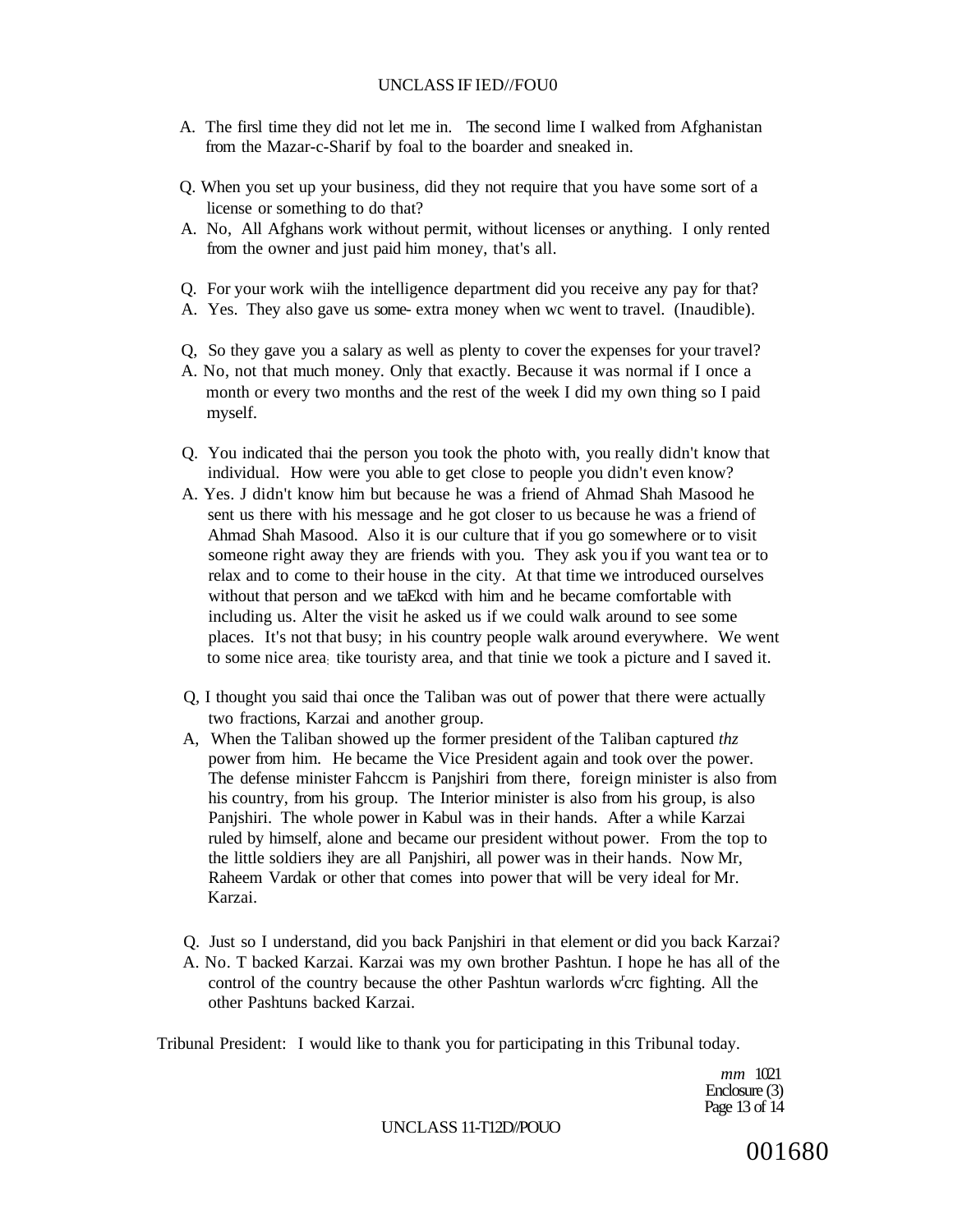## UNCLASSIF1ED//F0U0

Detainee: Thank you. Again I thank you for the time you give lo me and thank you for the time you listened lo me and I hope God willing you release me.

Tribunal President; At this time *k* there anything that you would like to share with us?

Detainee: 1 think that this time here is inhumane and it is not right for justice. Please help me and make a decision on the true evidence. ] asked you for so many names. I hope that you use that information otherwise if you go to the district that whole structure, and that whole picture of the district, they will tell you about me and I was an enemy of Taliban. I' would never ever start a war against the Americans. There is nothing else about me. If you go to the district the people will tell you my whok story. Pashtun culture is the most hard-shaped, really, really bad thins or bad name to your tribe or your family when someone steals your house property or anything. The second tiling was really hard 1 would never forget that .someone killed your family and they never returned the body of that person. I think that 1 am just here for personal reasons; I still don't think that I am an American prisoner because I don't have any disagreements with Americans and I never fought any Americans. I think that 1 am detained to help the government against the Taliban; I didn't fait them. I did everything against the Taliban, very secretly. A lot of dangerous things happened to me, I did it to help the government and not against the government.

*The Tribunal President confirmed with the Parson at Representative that he had further evidence and that the Detainee hud no previously approved witnesses to present 1o the Tribunal* 

*The Tribunal President explained the remainder of the Tribunal process to the Detainee and adjourned the open session.* 

### **AUTHENTICATION**

1 certify the material contained in this transcript is a true and accurate summary of the testimony given during the proceedings.

Colonel U.S. Army Tribunal President

> ISN# 1021 Enclosure (3) Page 14 of 14

UNCT-ASSfFJEIV/FOUO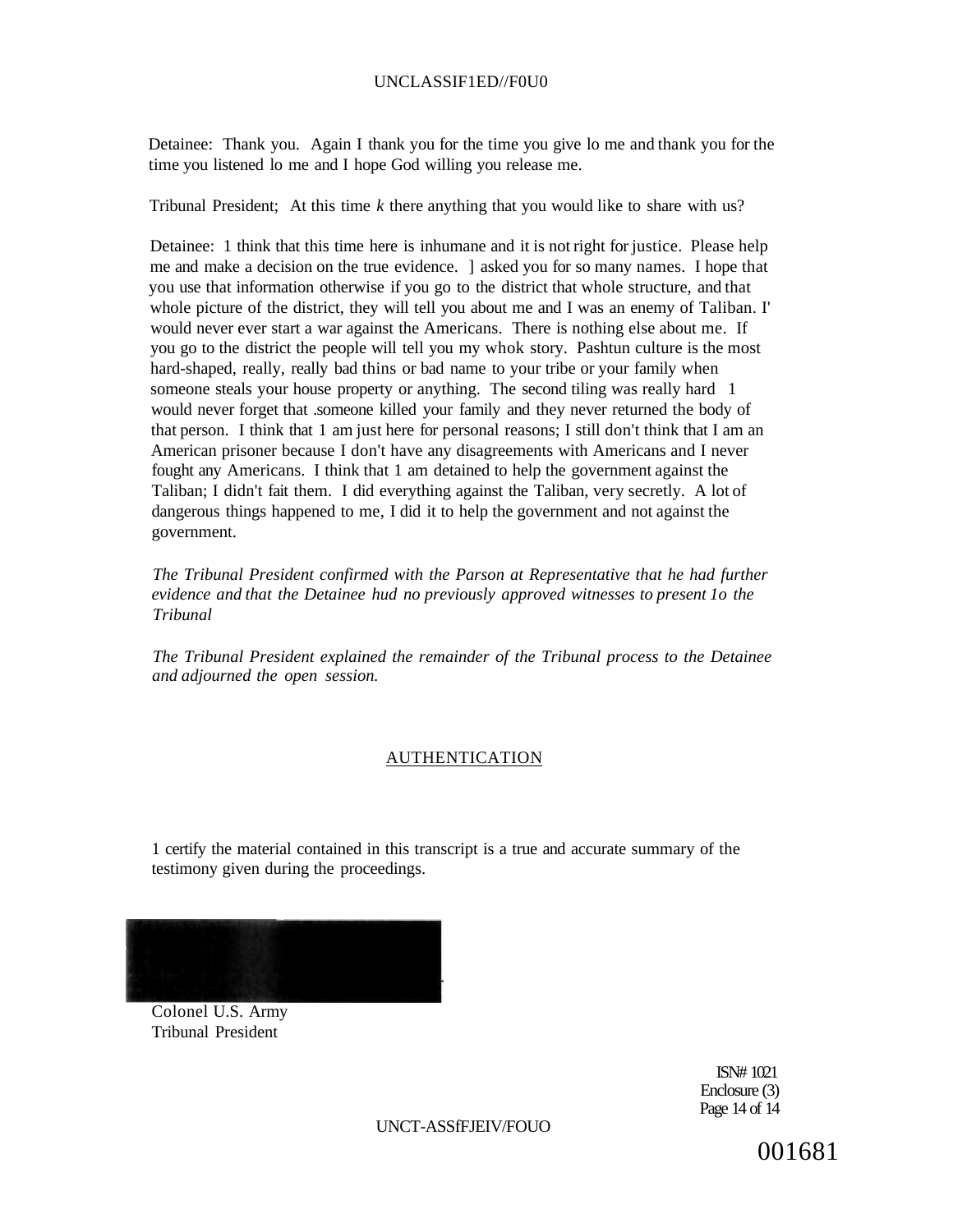## UNCLASSMED//FOUO

## Summarised Detainee Sworn Statement

*The Tribunal President read the Hearing Instructions to the Detainee and confirmed that the Detainee understood and had no questions,* 

Detainee: I don<sup>2</sup>t have any questions. It's good that the Tribunal is here and is looking through my file to decide why I've been here for two or three and half years. It's good that you are doing this.

Tribunal President: Okay.

*The Personal Representative presented the Detainee Election Form (Exhibit D-A) to the Tribunal* 

*The Recorder presented the Unclassified Summary of Evidence (Exhibit R-l) to the Tribunal* 

*The Recorder presented Exhibits R-2 and R-3 into evidence,* 

Detainee; These are the accusations that the government gave him (the Recorder) on me.

*The Recorder gave a brief description of the contents of the Unclassified Summary of Evidence (Exhibit R-I).* 

*The Recorder confirmed that he had no further unclassified evidence or witnesses and requested a closed Tribunal session to present classified evidence.* 

Tribunal President: Juma Din, I understand from referring to the Detainee Election Form, that you requested a witness for this hearing, Mohammed Rasol, is that correct?

Detainee: Yes that is, lie is my uncle. 1 was going to tell my Personal Representative, that I 'd need my father and brothers and other people in the tribe as witness, I could give him their names and he said that wc don't need all of these people. So I gave him this person as my witness.

Tribunal President: I understand. I requested that the United States government contact the Afghanistan government on or about 28 October 2004. This was about a month ago. As of today, the date of this hearing, we have not received any response from the Afghanistan government. Without the cooperation of the Afghanistan government wc arc unable to contact your witness and as president I make the ruling that the witness is not reasonably available for this hearing.

Detainee: I did request and if he is not reasonably available, it depends on the Tribunal. I'm here to answer all the accusations. If they arc true or untrue and I will speak with the oath or without. However you like is fine with mc.

> ISNS943 Enclosure (3) Page I of7

UNCLASSIFIED/ZFOUQ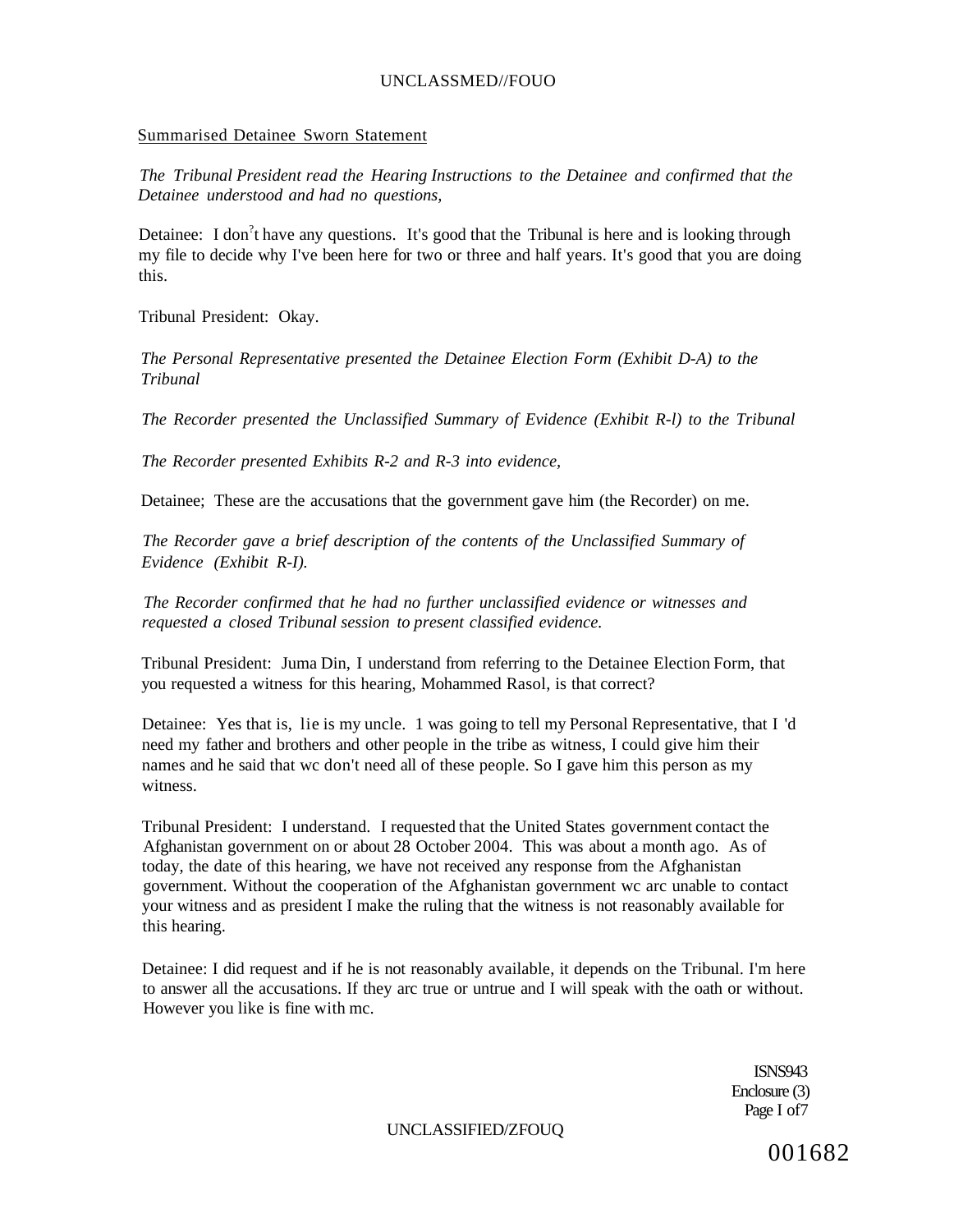### UNCLASS1F1HD//H0U0

Tribunal President: Very well, wc arc about to proceed to that portion of the Tribunal at this time. Junta Din, you may now present any evidence you may have to the Tribunal. Your Personal Representative may assist you if you wish.

Detainee: Yes,

Tribunal President: 1 also understand that you would like to make your statement under oath. Is that conect?

Detainee: Anyway that the Tribunal wants me to do, 1 will be happy to do it

Tribunal President: This is your choice and we'll honor that request and decision by asking the Recorder to administer the appropriate oath at this time.

Translator: Can T explain to him that he will repeat after me now?

Tribunal President: That's part of the instructions and I would ask that,..

Detainee: You can read me each question and I can swear on each that it is correct or incorrect or I can just do the oath,

Tribunal President: Our procedure is that you will take one oath and then you can address all the accusations later. Recorder, please present the entire oath and instructions to the translator and let him administer that to the Detainee please.

Detainee: Tn part of the Quran, you start with the name of God as the Merciful and compassionate, if the government has any evidence on my accusations, they can provide that and then I can answer for each as to whether or not I did it or not. I will tell you the truth under the oath for each question. 1 guarantee 100% that it will be the truth and ail truth. If you have any witnesses bring them here and if he swears in front of me that I have done the things in the accusations, he can do it in front of me so I can see it,

Tribunal President: I understand. Recorder, please read the oath.

*The Detainee is given the Muslim.* 

Detainee: I will tell you the truth and I won't He in front of the Tribunal

Tribunal President: Juma Din. you may proceed with your statement to the Tribunal with the assistance of your Personal Representative.

*3.1. The Detainee reportedly was a main advisor to a Hezb-e-islami Gulhuddin (H1G) leader.* 

*3.2. HIG is a designated terrorist group with long-established links to Usama Bin Laden.* 

ISN#941 Enclosure (3) Page 2 of 7

UNCLASS1FIED//FOUO n n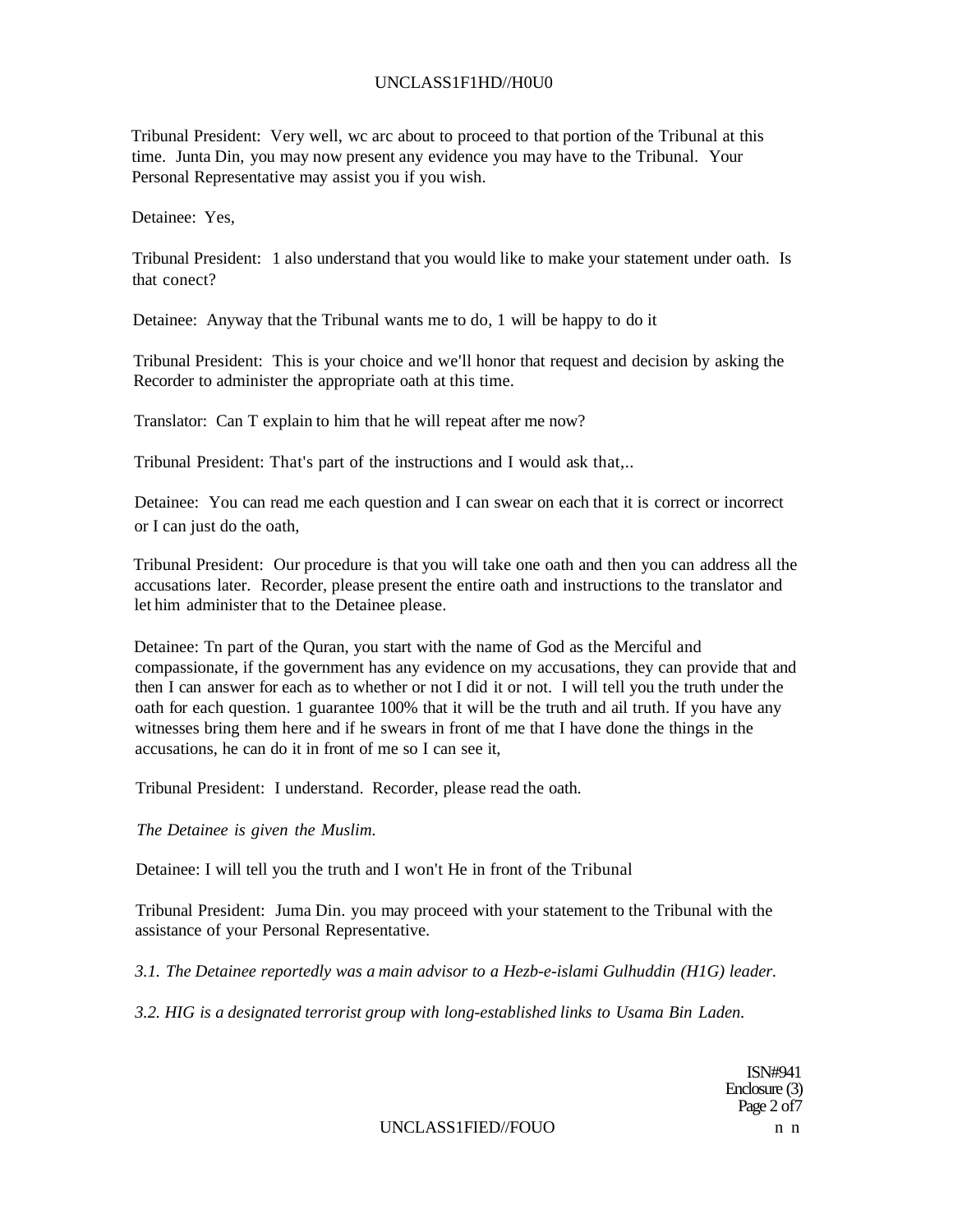Detainee: (Referring to the first two allegations) I am telling you, with the swearing of God, one more time that 1 never was a member of the Hczb-e-Islami Oulbuddin, I have never seen Usama Bin Laden in my life. I have never met with Hezb-e-Islami Gullbuddin in my life and have never been a member of their party. I've never been a member of that organization. I have never been an advisor or any post in that organization. That is the truth. I have never actually been in any coordination with that organization. If the government has any evidence that shows that I was a member or have any link with that organization, please show it to the Tribunal in front of me, I want to sec it if they do have any evidence that I was a member of the lslami Gulbuddin,

Personal Representative; The next four (accusations) talk about your brother in law being linked with al Qaida.

# *3.3 Detainee is associated with an al Qaida facilitator.*

*3.4. The Detainee lived in the same house with his brother in law, who is the al Qaida facilitator,* 

*3.5. The Detainee used a vehicle owned by the al Qaida facilitator.* 

*3.6. The Detainee was captured at the suspected al Qaida safehouse in Peshawar, Pakistan.* 

Detainee: As for al Qaida, I will explain more. I will tell you that he is my brother in law. But 1 will swear that I did not know that he had any relation with al Qaida. I don't have any knowledge of him being a member of al Qaida. I've never actually talked to him on this, I have never been a member of al Qaida. Is my having a relationship with him a crime? He is my brother in law so wc do have a relationship. The only relations that wc have, is that he is my brother in law and I cannot say that he is not. If I did anything with him as a brother in law, I'm sure that I'm not wrong under any law because we are relatives. Whatever he did, I don't know anything about it. Did you think that 1 am a criminal because of my relationship with my brother in law? That was a question. Do you think that I am a criminal for having relations with my brother in law?

Tribunal President: This hearing is for you to provide information to us. All we know is what you know. We have not received anything in your file. As we promised, we will review all the information and make a determination if you are properly classified as an Enemy Combatant.

Detainee: As for the ear and the house. He is my brother in law and it's bis car and the house was my sister\*s house. So yes, I did those too because we are relatives and whatever we did together was because of my sister. 1 was living with them in their house because I cannot pay for my rent, I didn't have money to support myself. I was driving their ear. She asked me to do it because she has kids and her kids are my kids. She is my sister so I w'as doing that to make money and support our family.

Personal Representative: You also told me the last time we talked that you only spent a couple of months at this house.

> JSNfl 941 Enclosure (3) Page *3* of7

UNCLASSIPIBDWOUO n n i K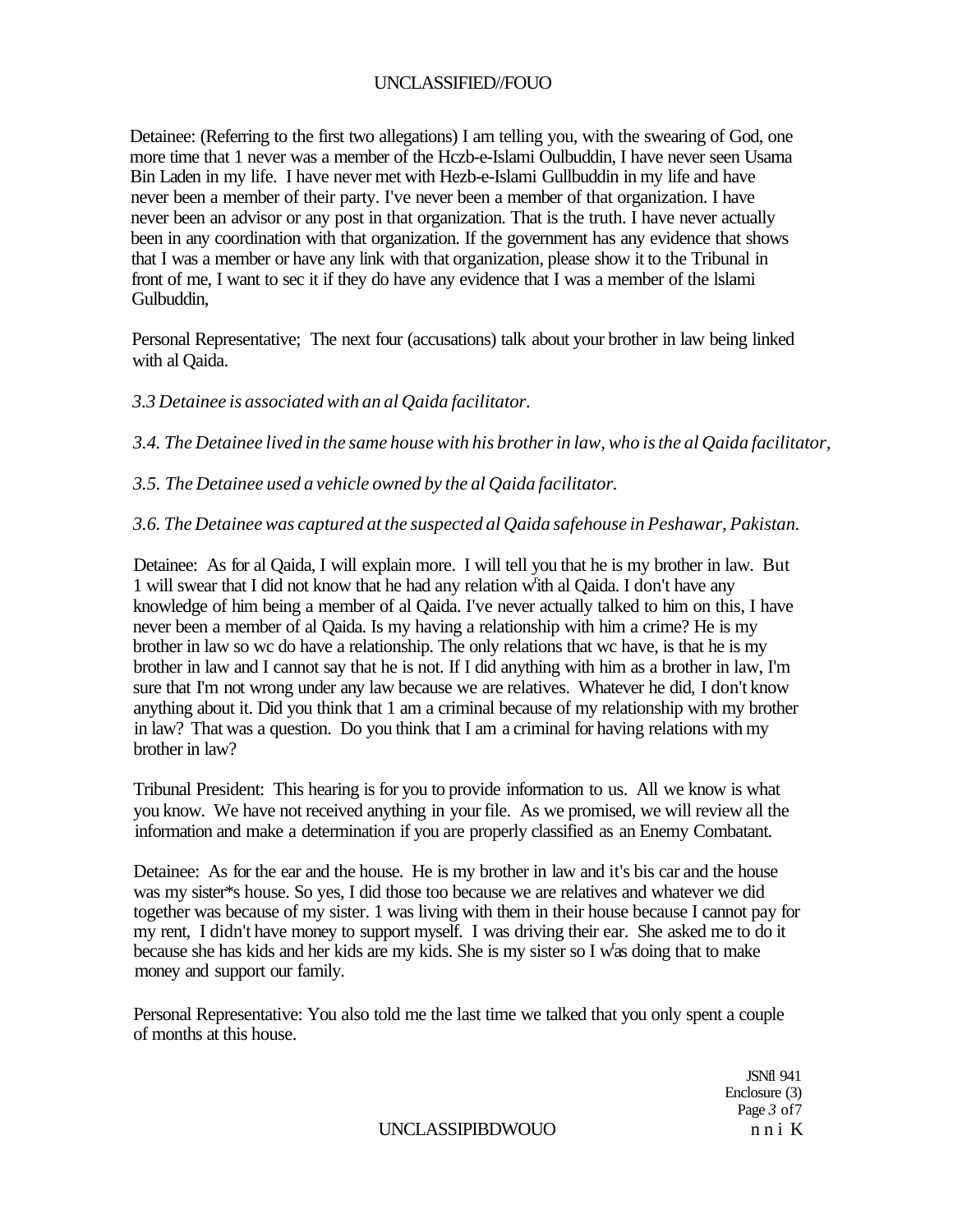Detainee: Yes, I stayed there for only three months. I just moved there for three months and that was it.

## *3.7. The Detainee was arrested with four counterfeit 100 USD bills.*

Detainee: As for counterfeit dollar bills, I can swear that I did not have a single dollar with me, I was a poor person. 1 was getting money (inaudible). I did not have a single dollar with me so I don't know anything about those four bills. I don't know where they came from. I don't know why they arc saying that they captured those bills with me. I have no information about it.

As for keeping relations with my brother in law: 1 did that because of my religion. In religion we arc relatives because he is married to my sister. As for culture, we do keep relations with our relatives and he is my brother in law. So, everything that I did with him, it was for those reasons because we are relatives. Whatever he did separately, I didn't know. They kept me here for two and a half years because of what my brother in law did. I have no knowledge of it. I've never been a member of any organizations or group, rather it's Hczb-e-Islami Gulbuddin or al Qaida or any other group. If the government has any evidence that it can show in any way that 1 was actually a member of some group or did something with any group, I want to see thai. But, I guarantee that they do not have any such evidence, because I never did it. If I never did it and just because of my brother in law, I want the Tribunal to look at the evidence and when you make your decision please don't punish me for what my brother did. Just look at what I have done.

Personal Representative: That was the end of the evidence.

Tribunal President: Juma Din, does that conclude your statement?

Detainee: Yes.

Tribunal President: Personal Representative, do you have any questions for the Detainee?

Personal Representative: No sir.

Tribunal President: Recorder, do you have any questions for Detainee?

Recorder: No sir.

Tribunal President: Does the board have any questions for the Detainee?

#### Tribunal member's questions

- Q, If your uncle were able to come what would he tell us?
- A. He can tell you that I am the poorest person in the area and that I make just enough money for daily life. He can tell you if I've been in a fight with anyone and that I've

ISNS941 Enclosure (3) Page 4 of 7

## UNCI.ASSIFIED//FOUO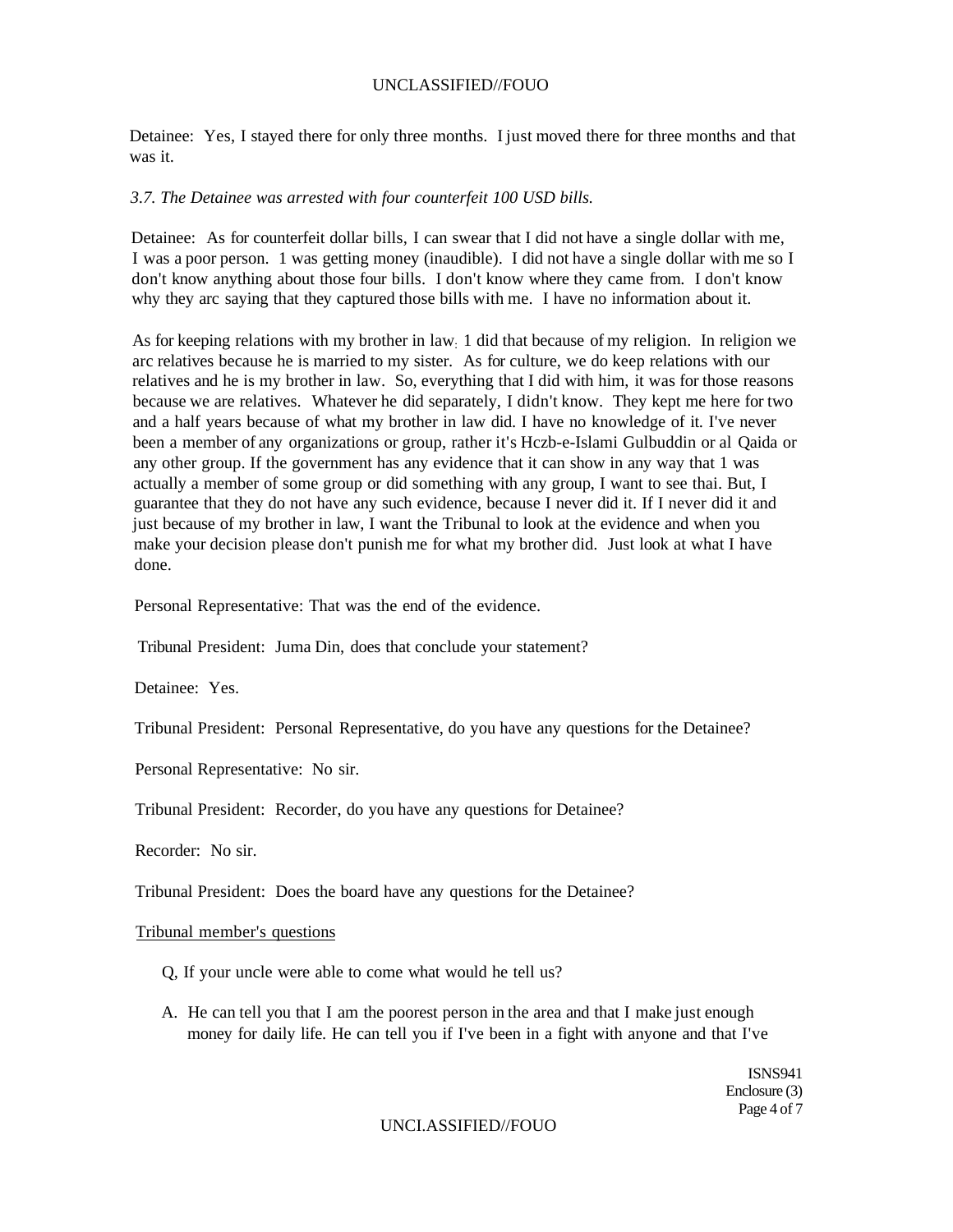# UNCLASS1FIED//F0U0

never been a member of any group or organization. People in the area know about me, Not the U-S. government, they just know what the people told them.

Personal Representative: Also, I have in my notes that your uncle would say that not even he knew your brother in law was part of al Qaida.

Detainee: Yes, he can testify to that too That we did not know about what our brother in law did or that he had relations with any organizations. He could come and testify, like me, that I never knew anything about that either. Not even my uncle. If you go to my village and ask any person in the village or any person in my tribe, about Juma Din what kind of person he is. They all will testify that he is the poorest person and that he never did anything wrong and that he is a straightforward person. Even in the whole country if you go and look at any evidence if any one person said that whether 1 was a member or I have relations with any group or organization. If you have evidence that any person said that then yes 1 will accept whatever the Tribunal's decision is.

## Tribunal Member's questions continued

- Q. Number six: *(The Detainee was captured al the suspected al Qaida safe-house in Peshawar, Pakistan)* states that your sister's house was a safehouse. Did you ever sec any visitors while you were there?
- A. I swear to God that I am telling the truth that she went to this house a month before 1 went and then I spent three months. We owned this house for a total of four months. In thai house, nobody else stayed there either from any group or any other person. It was just us in that house.
- Q, Your brother in law, do you know what work he did and did you ever see him with bis occupation?
- A. I don't have any knowledge of what he was doing. I was living separately and my sister was in a separate house and we were both paying rent so she asked why I was paying rent separate, just come and live with us. You can drive our car and make money. This way you can give me some money to support my kids and my family also. So that's what I did, I moved there and lived with her and I was using the car as a taxi to make some money and provide support to her. So, I have no knowledge of what my brother in law was doing. He never supported me. He was just staying home. I don' know why they captured me because of him.
- Q. Was the brother in law staying home too or was he out during the day?
- A. I'm sure that he was home but I was leaving the house in the early morning with the taxi and came home in the evening time. When I left in the morning: he was home and in the evening when I returned he was stilt at home. I don't know if during the daytime he went anywhere.

ISN#941 Enclosure (3) Page 5 of 7

UNCLASSIFIED//FOUO

00168R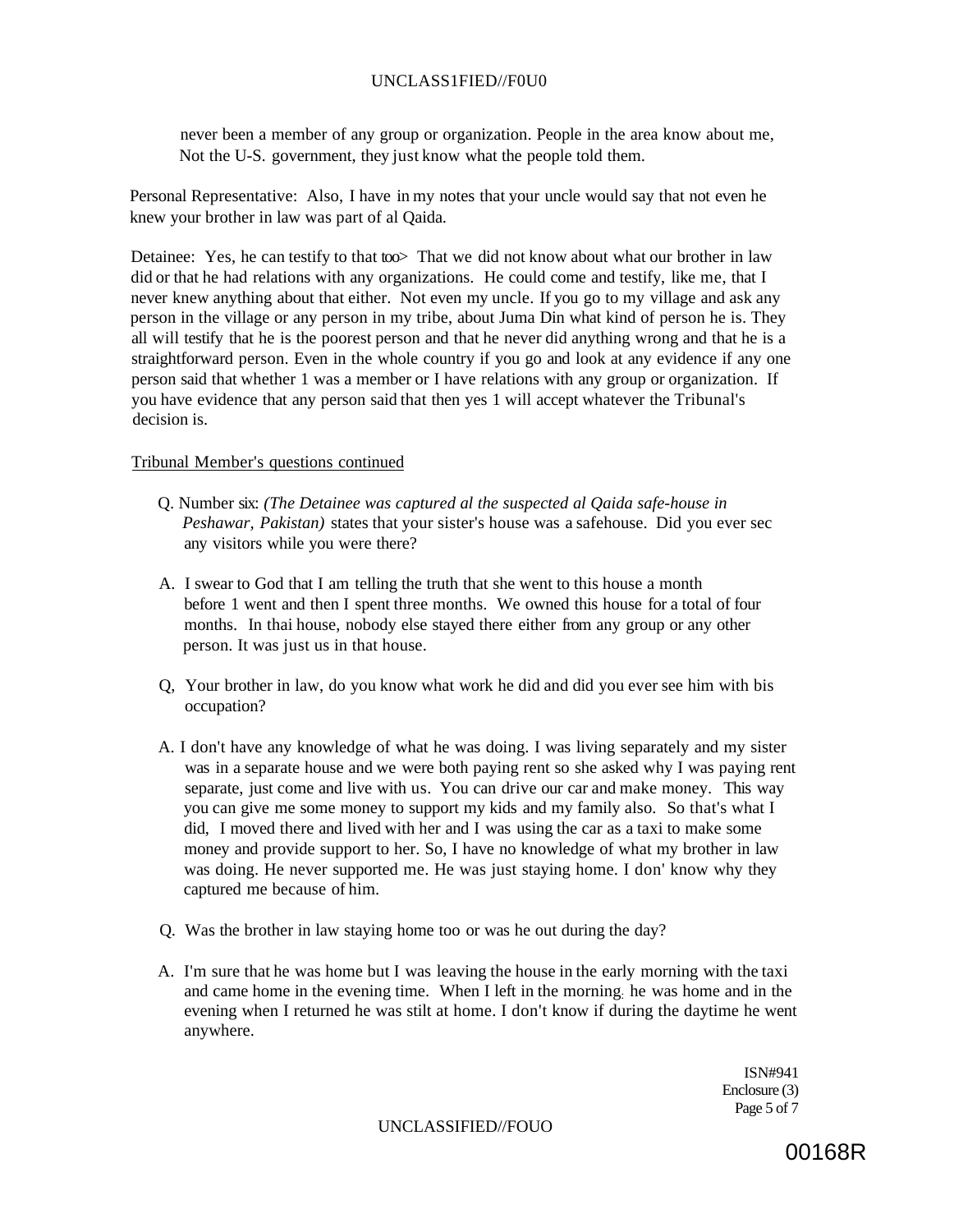# UNCLASS1FIFXWF0U0

- Q. You said that you didn't have a single dollar with you when you captured, I want to know whether you ever saw counterfeit hundred dollar bills just around the house?
- A. No, 1 never seen them. No counterfeit or real money in my house. Those are not mine and I don't have knowledge where they came from,
- Q, When did your sister get married to your brother in law?
- A. Pvc been here for two years and it was before 1 got captured, so around three and half years ago. I don't know<sup>r</sup> the exact date because we don't write the dates back home but it was around this three year period.
- Q. Did you know or meet your brother in law at the wedding or after?
- A. It was my luck that I met him and started living with him. Before, 1 had never met him and I don't know what he was doing or where he was.
- Q. Is your brother in law from Pakistan?
- A, No.
- Q, So. your sister and brother in law moved from Afghanistan to Pakistan?
- A. The marriage was held in Pakistan. They were living in Pakistan for a long time. They were/Pakistan not in Afghanistan.
- Q. I would like to know more aboul the circumstances of your arrest. Did they come to your house? Did they get you in your car? I'd like to know a little bit more about your circumstances of arrest if you could explain.
- A. I was sleeping in my house with my family, with my kids, and then I heard a knock at the door around midnight or maybe two o'clock, I didn't look at the clock. I opened the door and they just handcuffed me and put me in the jail in Pakistan and I was there for four months. Then from there they brought mc to Bagram, Afghanistan and from Bagram they brought me here. I didn't know the whole time, why they captured me or why they've been holding mc.

Tribunal President: (To the Tribunal Panel) Any follow up questions?

Detainee: You can ask me any questions now or if anyone has aquestion after, you can bring me anytime, I won't mind.

Tribunal President: Okay.

(SW94I Enclosure (3) Page 6 of7

UNCLASSIFIED//FOUO

001fi8?